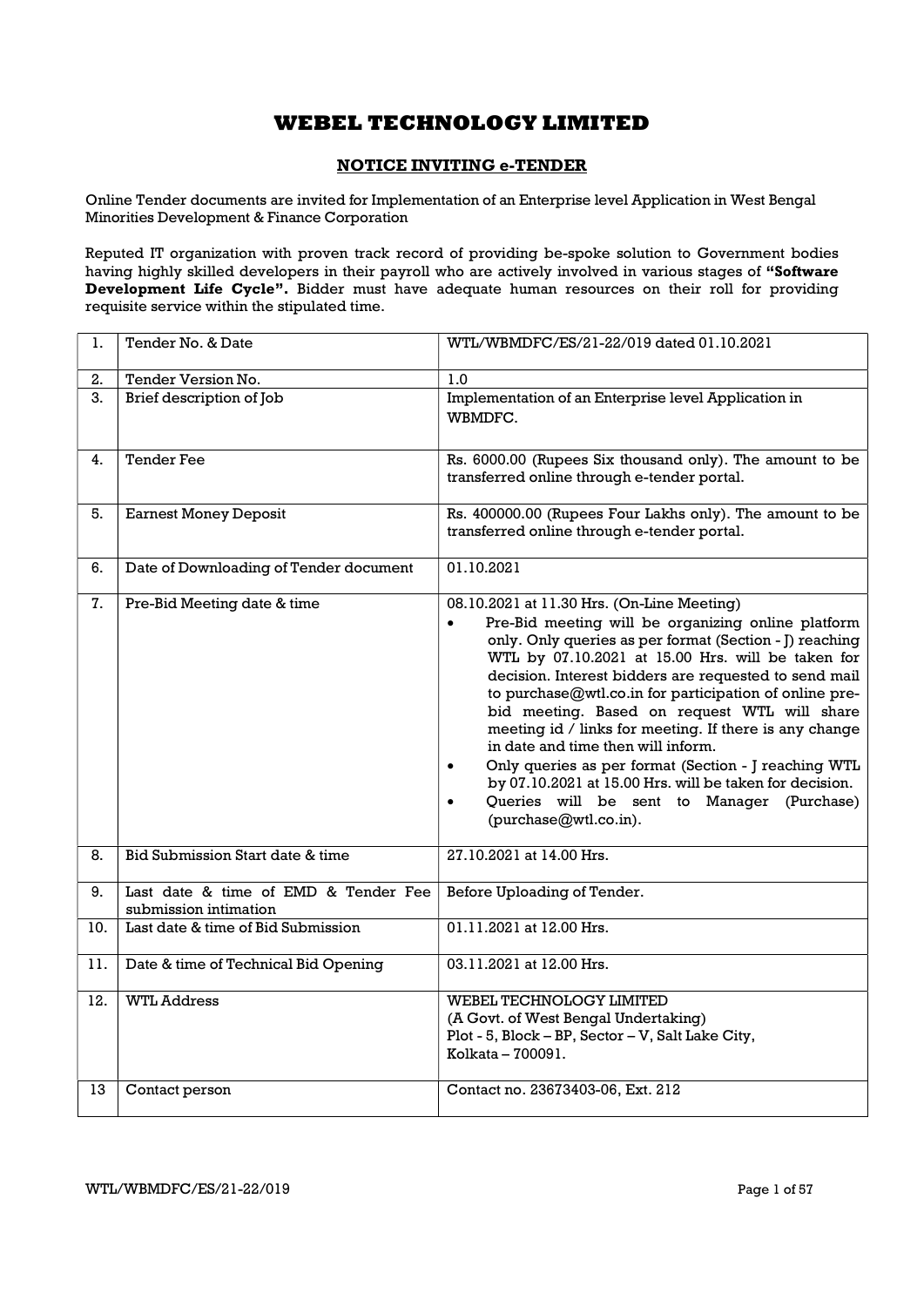- 1. Intending bidder may download the tender documents from the website https://wbtenders.gov.in directly with the help of Digital Signature Certificate. Necessary Tender fee may be remitted electronically through e-tender portal in favour of "Webel Technology Limited" and also to be documented through e-filling. Necessary Earnest Money Deposit (EMD) may be remitted electronically through e-tender portal in favour of "Webel Technology Limited" and also to be documented through e-filling.
- 2. Both Techno Commercial Bid and Financial Bid are to be submitted concurrently duly digitally signed in the website https://wbtenders.gov.in
- 3. Tender documents may be downloaded from website and submission of Techno Commercial Bid and Financial Bid will be done as per Time Schedule stated in Section – C of this Tender Document.
- 4. The Financial Bid of the prospective Bidder will be considered only if the Techno Commercial Bid of the bidder is found qualified by the Tender Committee. The decision of the 'Tender Committee' will be final and absolute in this respect. The list of Qualified Bidders will be displayed in the website.
- 5. All clarifications/ corrigenda will be published only on the WTL / https://www.wbtenders.gov.in website.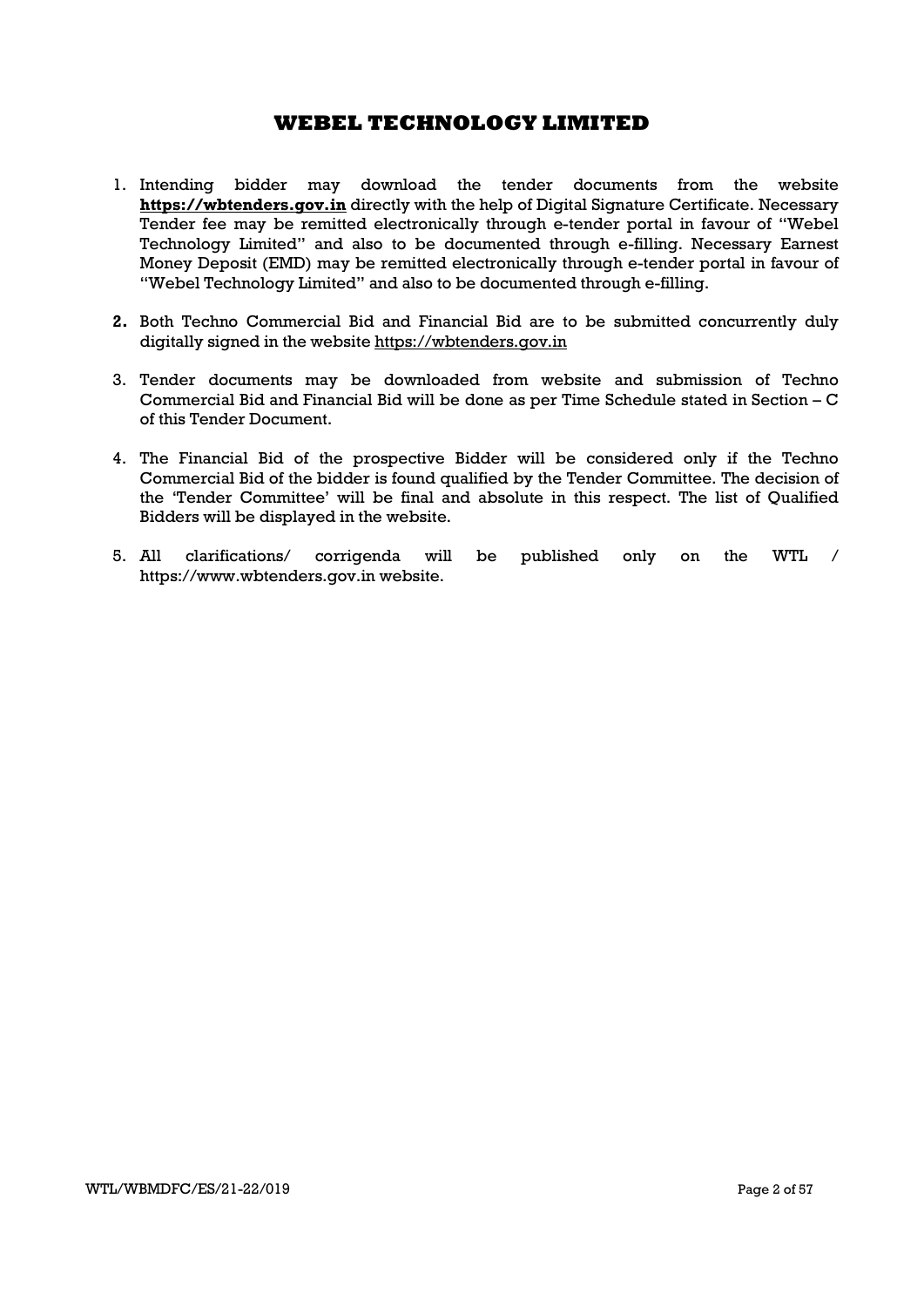## CONTENTS OF THE TENDER DOCUMENT

The Tender document comprises of the following:

- SECTION A SCOPE UNDERSTANDING & RESPONSIBILITY
- SECTION B ELIGIBILITY CRITERIA
- SECTION C DATE AND TIME SCHEDULE
- SECTION D INSTRUCTION TO BIDDER
- SECTION E BID FORM
- SECTION F TECHNO COMMERCIAL EVALUATION & AWARDING OF CONTRACT
- SECTION G GUIDANCE FOR E-TENDERING
- SECTION H FINANCIAL CAPABILITY OF BIDDER
- SECTION I BIDDER'S DETAILS
- SECTION J PRE-BID MEETING QUERY
- SECTION K LIST OF CLIENTS OF SIMILAR ORDERS
- SECTION L PROFORMA FOR PERFORMANCE BANK GUARANTEE
- SECTION M NIT DECLARATION
- SECTION N FUNCTIONAL SPECIFICATION
- SECTION O BILL OF ITEMS
- ANNEXURE A UNDERTAKING ON NOT BEEN BLACKLISTED
- ANNEXURE B UNDERTAKING ON DEVIATIONS
- ANNEXURE C UNDERTAKING ON MANPOWER
- ANNEXURE D AUTHORIZATION LETTER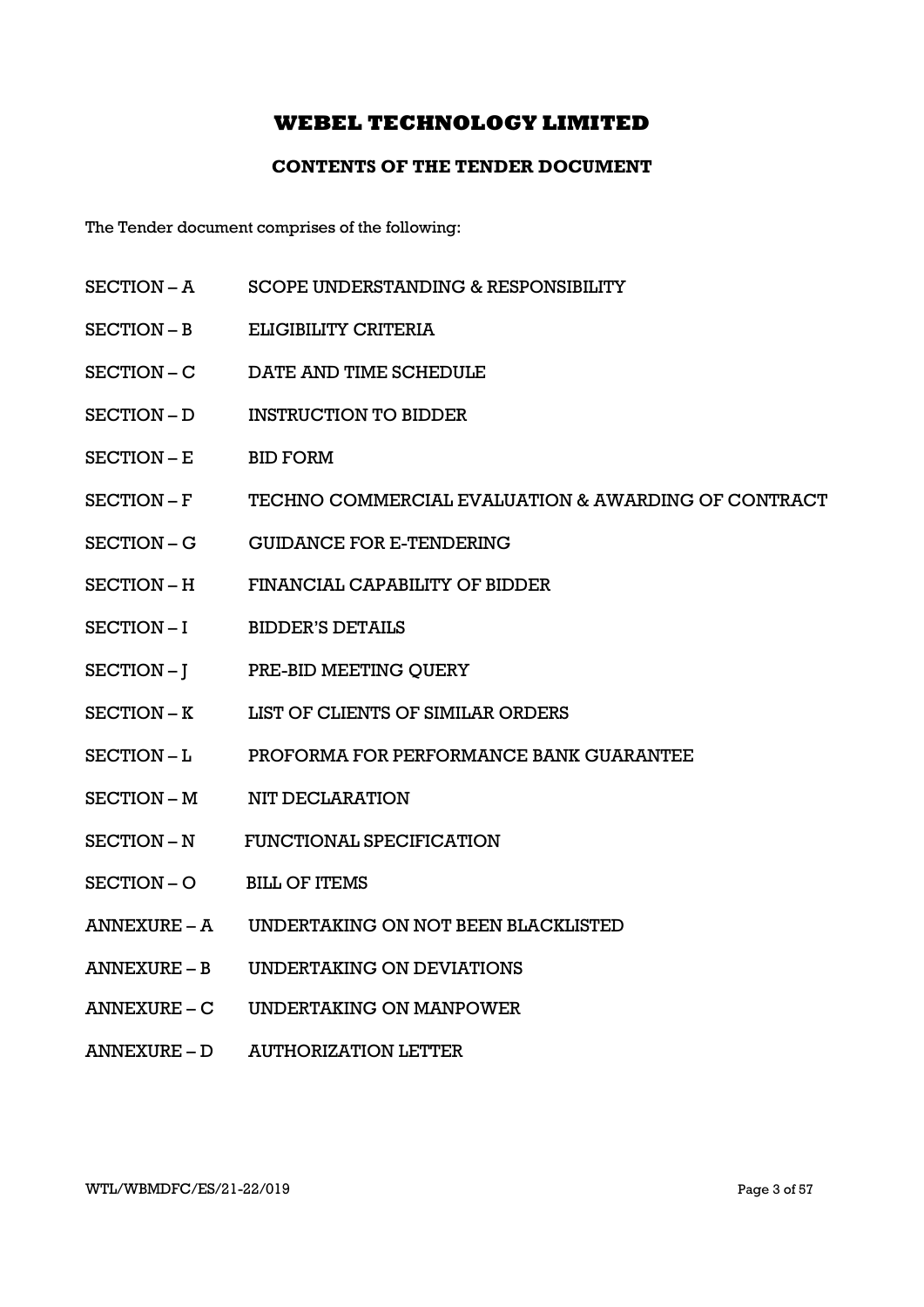## SECTION – A

### SCOPE UNDERSTANDING & RESPONSIBILITY

### **INTRODUCTION**

WEST BENGAL MINORITIES DEVELOPMENT AND FINANCE CORPORATION was established in 1996 as per West Bengal Act XVIII of 1995, ie The West Bengal Minorities Development and Finance Corporation Act, 1995.The West Bengal Minorities Development and Finance Corporation has taken up various schemes for Economic Welfare, Scholarships, vocational training, mass awareness and career counseling which are running successfully for person belonging to the notified religious minority Communities i.e., Muslim/Christian/Buddhist/Sikh/Jain and Parsee for their economic upliftment.

Some of the Functions of this Corporation are as follows: -

- 1. To provide financial assistance to the minorities for self-employment in the form of Soft Loan.
- 2. To provide different scholarships (Merit-Cum-Means, Post Metric, Pre Metric and Talent support stipend) for poor and meritorious students.
- 3. To provide Education Loans for poor and meritorious students.
- 4. To promote training programs for development and up gradation of skill.
- 5. To provide training for various competitive exams.
- 6. To undertake programs for empowerment of minority women.

### Schemes

## Term Loan

### Description:

West Bengal Minorities Development & Finance Corporation is providing the Term loan up to Rs.5 lakh for persons belonging to the notified minority communities. Repayment with @ 6%-8% interest in equal 12 or 20 quarterly installments in 3 or 5 years.

### Scheme: Micro Finance (Directly to SHGs):

### Description:

- 1. Small loans are required to sustain the present business, income generating economic activities & self-help activities. For these purpose Micro finance is provided directly to the Self Help Groups (SHGs).
- 2. At least 60% members of SHGs should be from Minority community.
- 3. UptoRs.1, 00,000/- per member of Self Help Group (SHGs) are provided directly to SHGs.
- 4. Repayment at the rate of Interest @7% p.a.in 24 months.

### Scheme: Minority Women Empowerment Programme: Description:

This programme is launched by MA & ME Dept., Govt. of West Bengal for providing soft loan to Minority women for any income generating activity or business such as small business, cottage industry, Handicrafts etc. at the rate of 3% interest. Subsidy @50% of loan amount, subject to a maximum of Rs.15000/-, is given to each beneficiary.

### Scheme: Educational Loan

### Description:

Maximum Rs.20 lakhs for study within the country and Rs.30 lakh for study in abroad Education loan is provided for pursuing professional courses like Medical, Engineering, Management, Nursing and Law etc. Repayment of the loan with interest  $@3\%$  interest in installments after 6 months of completion of the course or employment, whichever is earlier.

## Scheme: Vehicle Loan: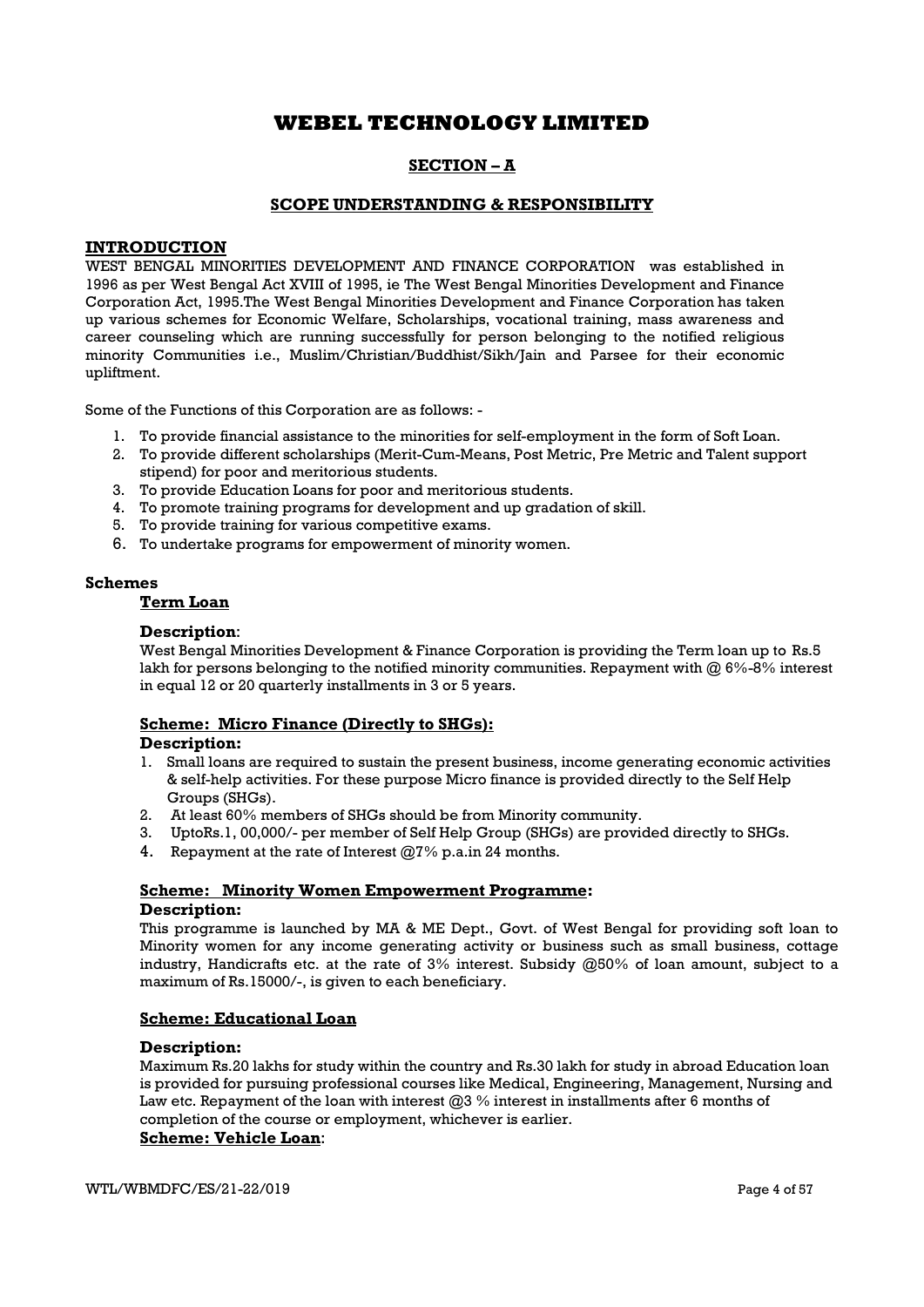### Description:

This Loan is provided to individual who wants to avail vehicle for business purpose.

### Scheme: Merit-cum-Means Scholarship:

### Description:

Merit-cum-Means Scholarship is given for pursuing professional / technical courses at graduate and post graduate level.

### Scheme: Pre-Matric Scholarship:

### Description:

Scholarship is given to Minority students for pursuing studies from class I to X.

## Scheme: Post Matric Scholarship:

### Description:

Scholarship is given to students for pursuing studies from class XI to PhD.

### Scheme: Post Matric Stipend (Under Talent Support Programme):

### Description:

This stipend is awarded to the students who have passed their last final examination with less than 50% marks and He/she is continuing studies class XI onwards up to Ph.D. (except professional and technical course). This stipend is awarded out of the State Govt. fund.

### Scheme: Swami Vivekananda Merit cum Means Scholarship scheme:

### Description:

 Scholarship is given to meritorious minority students (belongs to Muslim / Christian / Sikh / Buddhist / Parsee & Jain) for pursuing studies from class XI to Postgraduate in regular Courses including Diploma (Polytechnic), Diploma in Pharmacy.

### Vocational Training Programme:

For upgrading the knowledge & skill in various trades, training Programmes are conducted mainly through reputed institutions. Applications are received against advertisement by the concerned institute. Details of course of training, duration and venues are available at the corporation's website time to time.

### Job Oriented Coaching:

WEST BENGAL MINORITIES' DEVELOPMENT AND FINANCE CORPORATION also provides Coaching for job oriented examination like Bank Probationary Officer Examination, Police Constable Recruitment Examination, School Service Commission, and Primary TET to the minority's candidates.

### OBJECTIVE OF THE PROJECT

Transforming into an improved, efficient and effective entity with modification of existing system for data collection, data entry, data validation and publication by

- Development of new applications, deployment at Server and database management.
- Resolving all kind of Server and database related issues and software audit related matters.
- Integration of MISs of various stakeholders and making effective use of Dashboard to take well-informed policy decisions.
- Extending better results in data dissemination within the stakeholders through structured data dissemination system and centralized online database.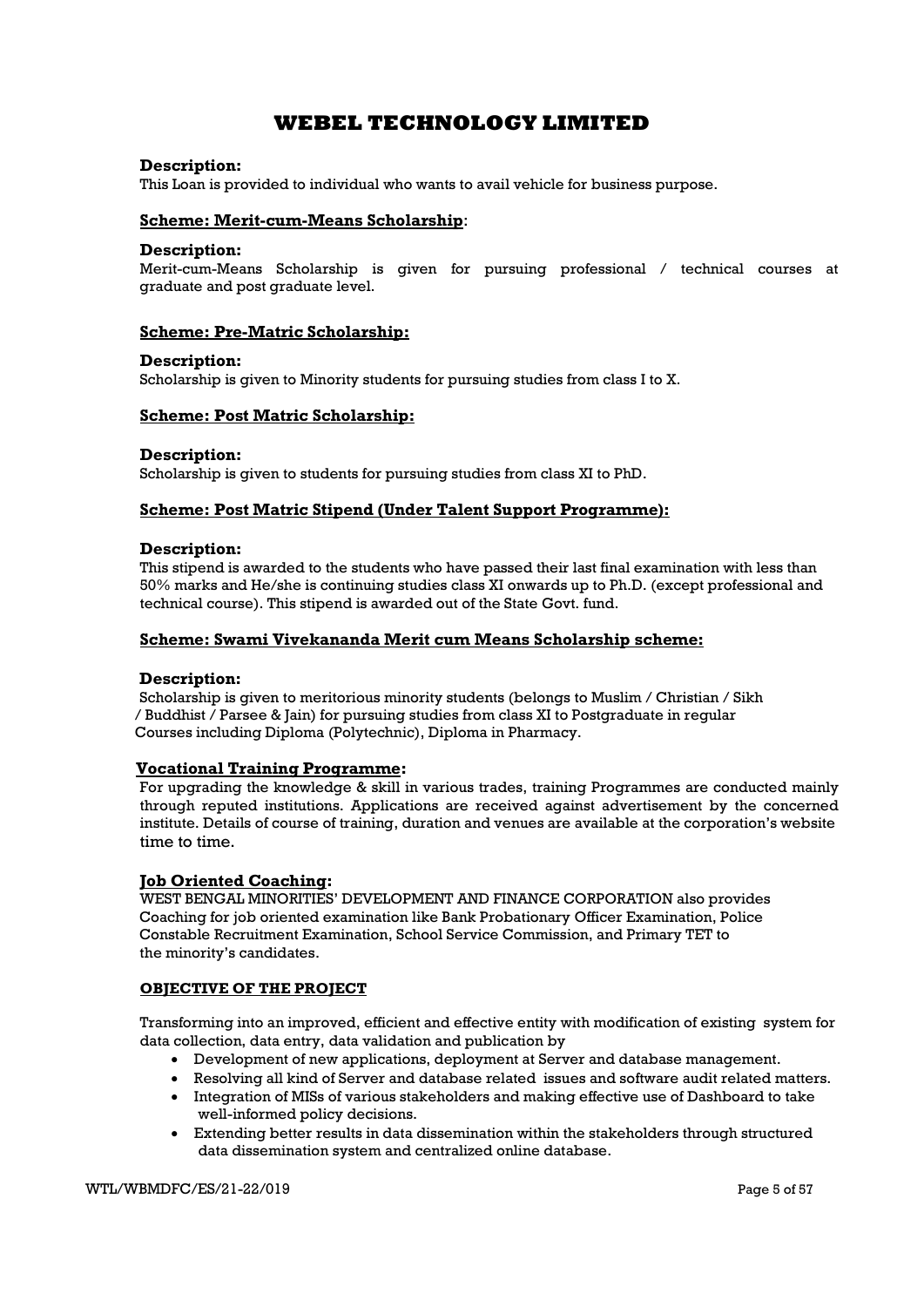- Providing advanced tools for predictive & prescriptive analysis.
- Using the modern-day channels of communication to bring about better levels of awareness.

## Scope Understanding:

A web based integrated software will be developed and implemented where different applicants or beneficiaries across the state will apply for any type of loan. Different level of users will access the software to complete the loan processing activity, disbursement of loan and recovery of loan. Field level staff will use portable device tab for inquiry and recovery of loan.

Development and implementation and 24 (Twenty Four) months comprehensive full support of web based integrated software at HQ of WEST BENGAL MINORITIES DEVELOPMENT AND FINANCE CORPORATION post go-live as per below mention scope by the Bidder:

The scope of work primarily covers implementation of web based Integrated Enterprise wide Application should be developed using loosely coupled with Micro service Architecture for WEST BENGAL MINORITIES DEVELOPMENT AND FINANCE CORPORATION with following Modules:

- a) Term Loan module
- b) DLS Loan module
- c) Vehicle Loan module
- d) MWEP(I) Loan module
- e) MWEP(G) Loan module
- f) Education Loan module

Each of the above modules should have following module:

- 1. Loan Management System
- 2. Recovery Management system including bad debt.
- 3. Financial Accounting System
- 4. Legal Action System
- 5. Mobile/Portable Device App for field level inquiry, recovery, other related functions and MIS.
- 6. Comprehensive and extensive MIS system
- 7. Customizable dynamics reports
- g) Facility for receipt of case record for every Loan Schemes
- h) NACH registration and demand list should be generated according to the formats specified by the banks.
- i) Facility for the beneficiaries to download the NACH mandate
- j) Integration of Payment Gateway.
- k) Implementation of insurance module to cover the loan amount
- l) Implementation of e mandate
- m) Bad loan management.
- n) Archival management.
- o) Tracking of hard copy case record
- p) QR code implementation
- q) Waiver of penal charges
- r) Bank account of the Applicant/ Beneficiaries will be changed with the approval of MD at any stage

|                                     | <b>WBMDFC</b> | <b>Selected Bidder</b> |
|-------------------------------------|---------------|------------------------|
| <b>Requirement Gathering</b>        | <b>RC</b>     | RA                     |
| <b>Analysis</b><br>System<br>Design | $\&$ $ CI$    | RĀ                     |
| <b>Database Design</b>              |               | RA                     |

### BROAD RACI MATRIX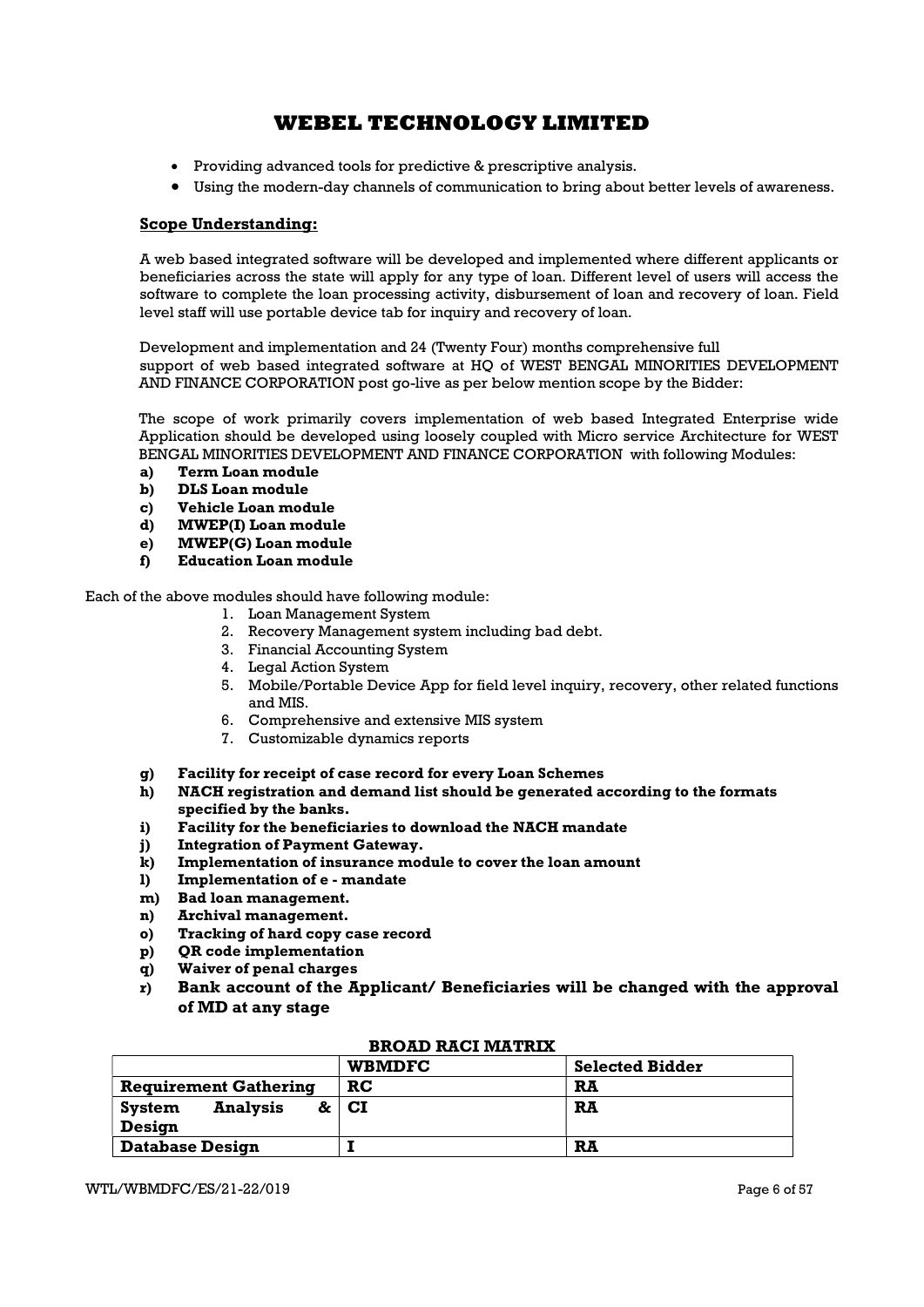| $\mathbf{C}\mathbf{I}$ | RA        |
|------------------------|-----------|
| $\mathbf{C}\mathbf{I}$ | RA        |
| CI                     | RA        |
|                        | RA        |
|                        | RA        |
| RA                     | <b>CI</b> |
| $\mathbf{C}\mathbf{I}$ | RA        |
| <b>RCI</b>             | <b>RA</b> |
|                        |           |

| Responsible   Accountable   Consulted   Informed |  |
|--------------------------------------------------|--|

## Design & Development:

- $\checkmark$  Architecture design and Database design should be done in consultation with WBMDFC and should be done after studying requirement analysis undertaken by bidder in consultation of WBMDFC in order to support to incorporate legacy data.
- $\checkmark$  Details understanding of the legacy data viz. existing platform, application, database with release ver. details, size and brief about any application dependent computed values to fetch / store for the proposed solution etc. (clear understanding about the legacy data would enable to understand the – complexity, dependency, resource augmentation, designing tools / interfaces, consistency and sanctity of stored values).
- $\checkmark$  Front end design to be demonstrated before finalized in consultation with WBMDFC prior to the development activity.
- $\checkmark$  Software solution should be developed in consultation of WBMDFC.
- $\checkmark$  The software solution shall be developed using Spring Boot, J2EE technology with responsive front end design using AngularJs, Progressive Web App (PWA), Hibernate as ORM and PostgreSql as RDBMS. Open Source reporting tools and other technologies should be used. Portable device app should be developed using Hybrid Mobile App technology supporting current Android/Windows/iOS operating system and at least 5 (Five) earlier OS versions each. The System must support multiple Platforms and versions of OS/Devices/Screens, and Windows PC/Mac/Linux etc.
- $\checkmark$  The proposed application to be of Scalable, modular design to readily incorporate additional enhancements in the future.
- $\checkmark$  Software solution should be customizable and configurable
- $\checkmark$  Software solution should be developed with no hardcoded data. Parameterised approach should be followed.
- $\checkmark$  Application should be highly performed and scalable.
- $\checkmark$  Each and every module should be independent, decoupled and scalable.

### Process Level:

- Step-by-step control management system at different level should be implemented. Process details of control management will be provided. This will be applicable to all modules.
- The solution should be capable to validate historical payment details.
- Partial storing of data at different levels during loan application process should be implemented. This will be applicable to all modules
- Offline storing and online syncing for mobile/portable device should be implemented.
- Application should be facilitating verification process with Geo-location data.
- Provision for rejection of proposed loan account should be implemented prior to any disbursement phase.
- $\triangle$  Application should be facilitated for rescheduling of loan.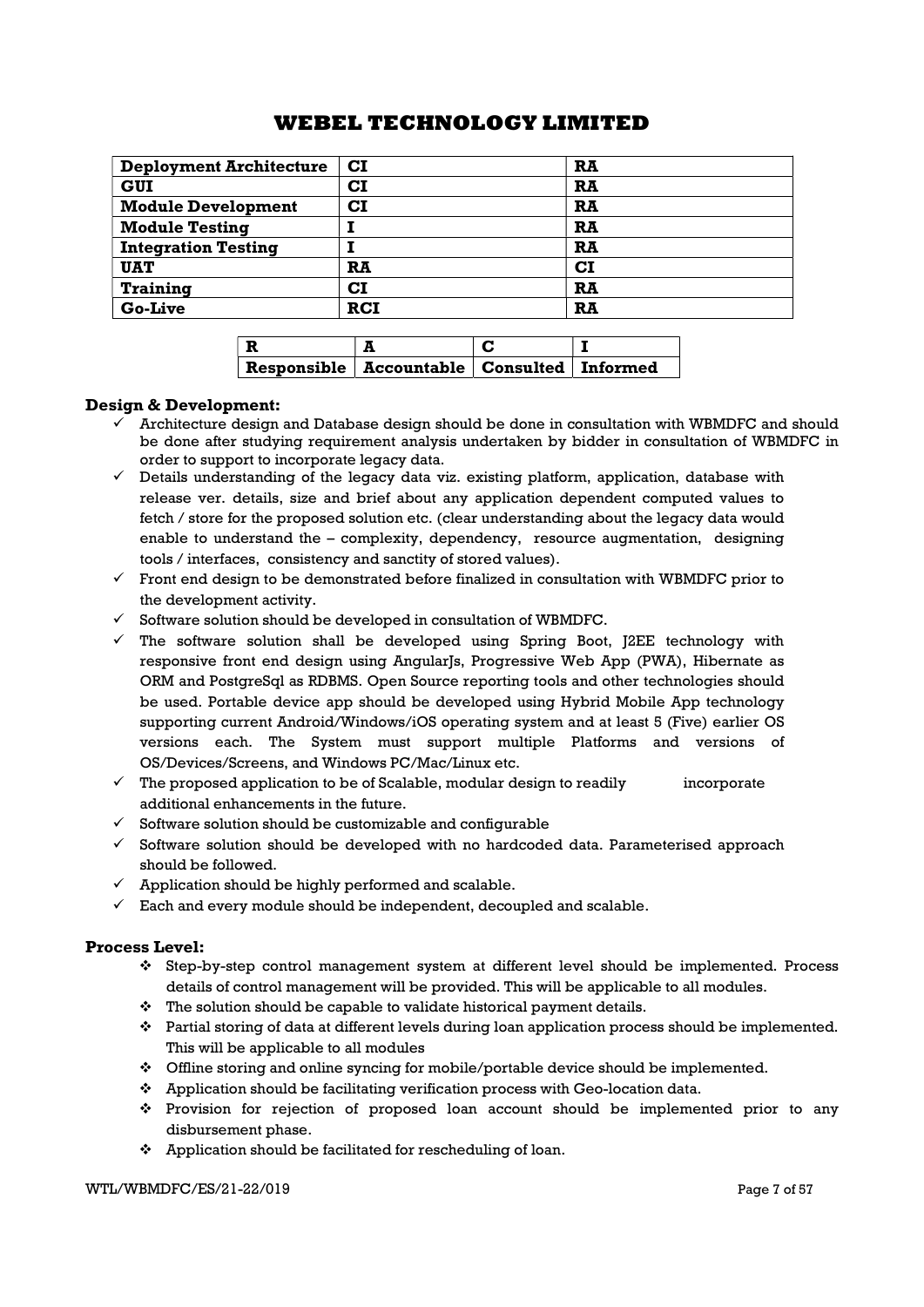- $\div$  Facilitating beneficiary to make payment of due amount into any bank should be implemented.
- $\cdot$  There should be an audit and logging facility, which will log all user activities and audit trails.

### User Management:

- $\triangleright$  User Admin level should be independently configurable in maker–checker methodology.
- $\triangleright$  Proposed application must be stable with 1000 concurrent user. (response time in millisecond)
- $\triangleright$  Application should be configurable for future type of user groups to be accessed by the authorized admin.
- $\triangleright$  All the master data should be configured and customized using Admin login.
- $\triangleright$  All modification facility should be implemented for super admin.
- $\triangleright$  Back up process of database through admin panel should be implemented besides automized implementation.
- The application shall be accessible to various stakeholders based on their roles and privileges to take informed decisions.
- The user interface should be easy to use & navigate and to be fully customizable to meet end users requirement.
- $\triangleright$  The application should be able to generate different standard letters(template to eb provided), documents and MIS/Reports based on various parameters that aids in effective operation as well as decision making. The application to be designed to add new standard letters on an on-going basis.

### Features:

- $\circ$  Application should be facilitated for different abled persons into integrated software.
- $\circ$  PKI (Public Key Integration) for digital signature and E-sign should be implemented.
- o Identification of beneficiary as well as application should be based on business intelligent.
- o The application must be able to send auto emails, sms, notifications, and alerts for reminder and other event in customised mode.

### Interfacing with other system :

- System should be capable to integrate with IFMS a GoWB initiative related to fund management
- Payment gateway, SMS gateway integration with Application should be parameterized and neutral.
- Third party integration should be done independently.
- System should be capable to integrate with other existing systems

### Security & Compliance:

- System should maintain web browser compliance standard.
- The software solution should strictly comply LGD (Local Government Directory) standard and codification.
- PKI should be compliance with latest guidelines.
- The entire system/suite should be hardened from security aspect as the same will be exposed to internet/intranet. Exhaustive testing should be done by the bidder in stage & production server and should provide declaration and undertaking that the system is safe from all kind of network threats. Cyber Security Audit as per CERT-IN guidelines should be done through CERT-IN empaneled vendor of the final software solution, keeping it at stage server of the proposed hosting infrastructure/environment. Audit clearance certificate from CERT-IN empaneled agency to be handed over to WEST BENGAL MINORITIES DEVELOPMENT AND FINANCE CORPORATION before go- live of the software solution.
- $\circ$  The software solution from the selected bidder is to be hosted at West Bengal State Data Center (WBSDC).
- o TPS of the application should be minimum 500.
- $\circ$  The selected bidder shall provide Support for User Acceptance Testing
- $\circ$  The solution should have 24 months warranty from the date of installation of the application in the live environment and the selected bidder should ensure the trouble free operation of the application during the contract period.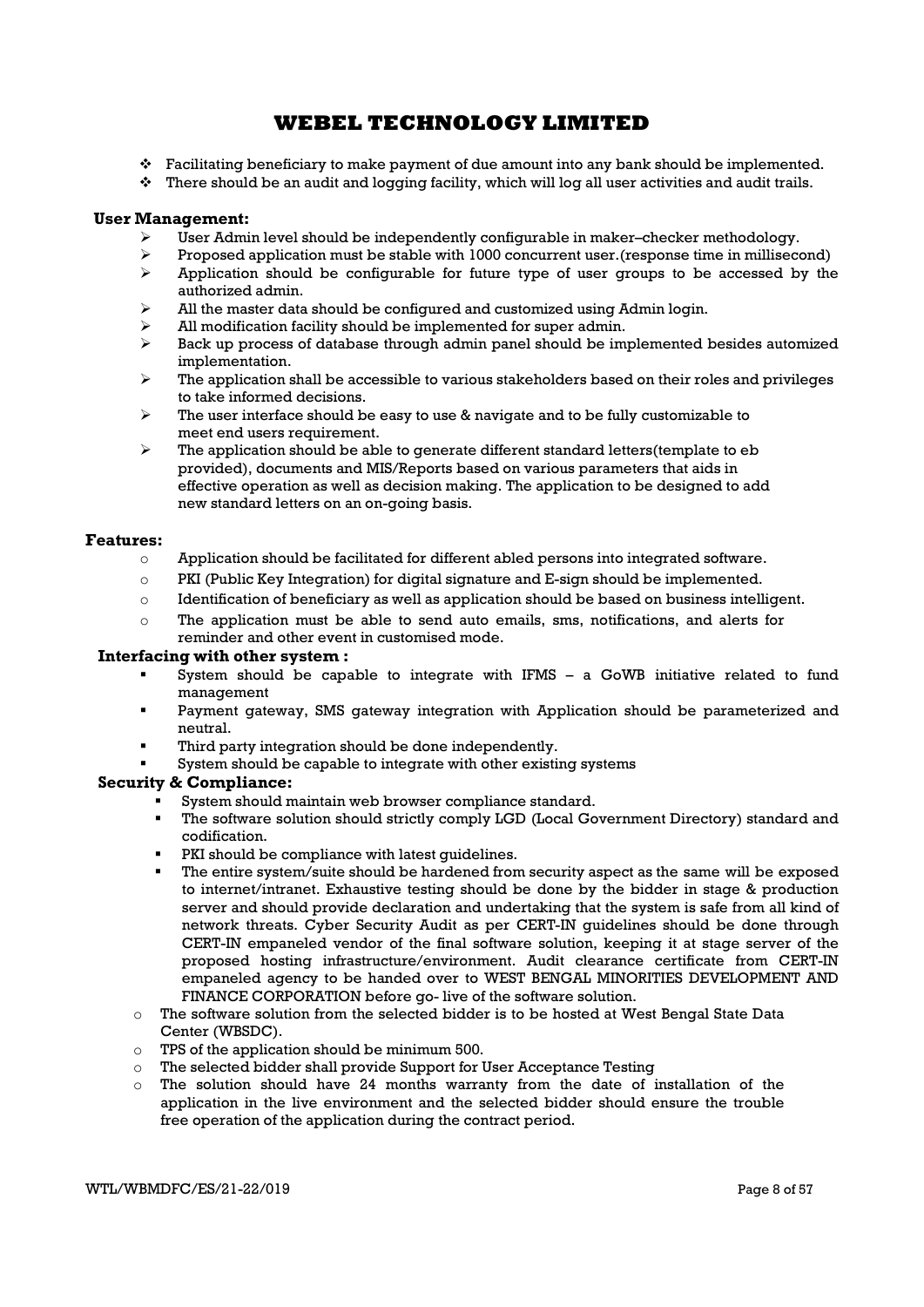o The selected bidder shall depute two technical resources at WEST BENGAL MINORITIES DEVELOPMENT AND FINANCE CORPORATION Head Office, Kolkata for the technical and handholding support of the application for an initial period of 24 months.

 WBMDFC may extend the same at the man month charges specified by the selected bidder. These onsite resources will be responsible for extending the handholding support to the end users after the initial training, day to day smooth operations of the applications etc.

- o Bidder shall provide installation setup for dev, Test, UAT, Stage instances. Configuration for each of such instances should be specified.
- o Bidder will provide setup of disaster management and application should be disaster management compatible.
- $\circ$  Application should be capable for data replication with failover arrangement within 30 mins for DR site or secondary recovery.
- $\circ$  The Selected bidder shall hand over the entire source code, database schema with configured master data and imported and validated legacy data, configuration document, manual, audit clearance certificate and other deployable required to run<br>the software solution without any directed after successful trial-Run of the the software solution without any glitch after successful trial-Run of the application in Production and DR set-up. Bidder shall complete installation & commissioning (with successful trial-run) of Software as per Scope of Work before handing over the system to WBMDFC
- $\circ$  The bidder shall be required to independently arrive at the methodology, based on globally acceptable standards and best practices, suitable for WBMDFC
- o The existing data of WBMDFC is to be migrated to the new system. The selected bidder will port existing data to the new system. Legacy data migration to be done maintaining LGD (Local Government Directory) compliance. Selected bidder will be responsible for hundred percent verification, validation and certification of the migrated legacy data. Period of legacy data, volume of data and schema will be provided by WBMDFC .In case of need, needbase data capture window will be opened.
- $\circ$  Old beneficiary identification to new beneficiary identification and new beneficiary identification to old beneficiary identification search facility to be implemented post migration.
- o Existing NACH conversion data to be migrated. Selected bidder will be responsible for hundred percent verification, validation and certification of the migrated NACH conversion.
- o Data maintenance conformity should be done for live as well historical data.

## Other Details

Some of the general approx. information for bidder reference is as follows: -

- 1. Total Number of WBMDFC offices  $= 1$
- 2. Total Number of District Coordinators = 23
- 3. Total Number of team members under all the Team leaders put together = 150.
- 4. Total Number of Field Agents = 140
- 5. Total Number of Blocks/Municipal Body = 468 (Approximate)
- 6. Total Number of Sub-Divisions = 50.
- 7. Total Number of Users in Head Quarters = 150.
- 8. Provision for around 2000 users overall in the next 5 yrs to be provided.
- 9. Total Number of Beneficiaries = 150000 (Approximate)
- 10. The number of increase in Beneficiaries = Min 10% per year and Max 25% per Year.

### **Deliverables**

 $\checkmark$  Handover of Architecture design, database design and database schema after finalization would happen first and time to time its updation.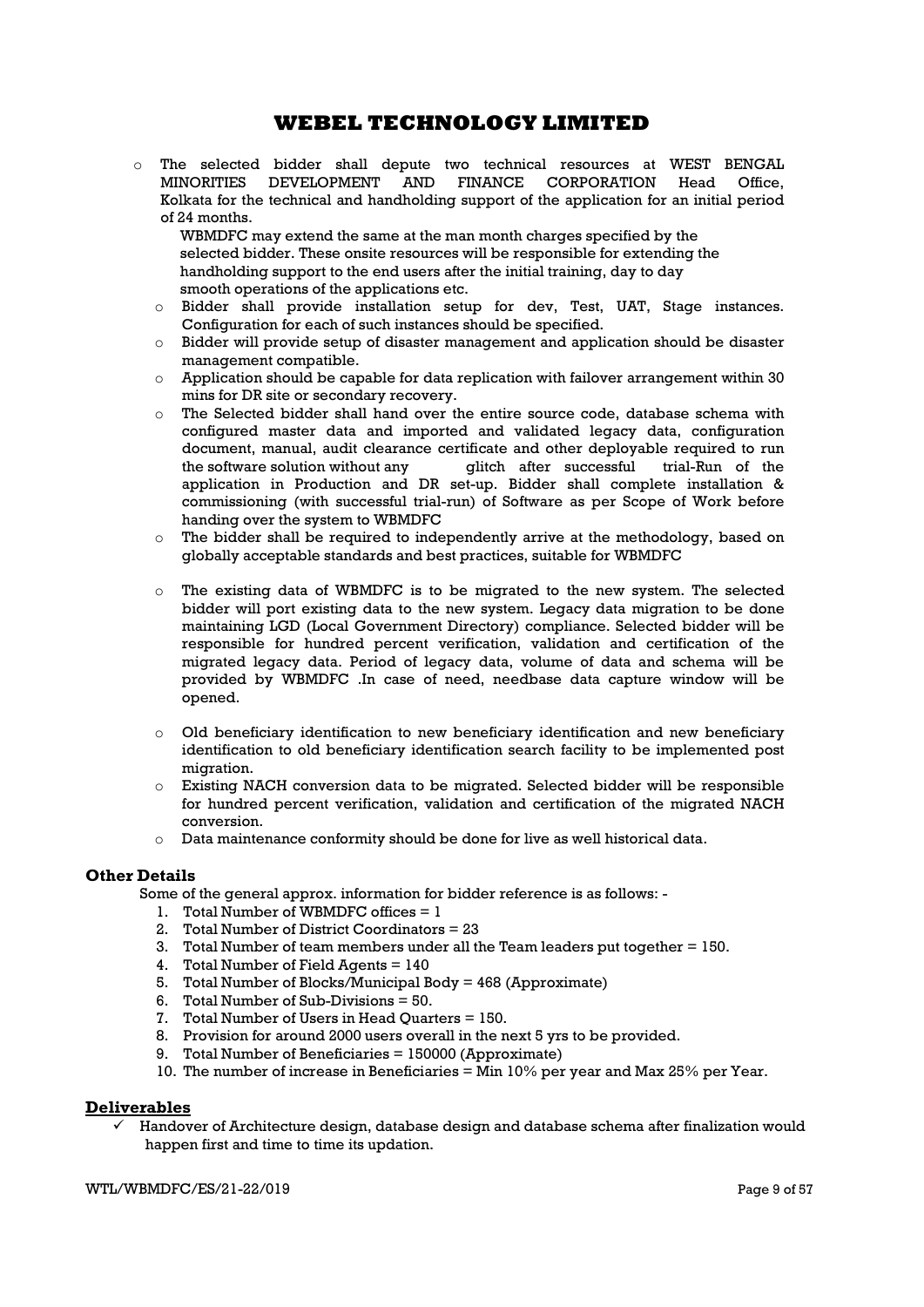- $\checkmark$  Database with configured master data and imported legacy data to be handed over to WBMDFC as per standard database format(s).
- $\checkmark$  Software Requirement Specification (SRS) document (one hard copy and one soft copy on USB device).
- $\checkmark$  Functional requirement specification (one hard copy and one soft copy on USB device).
- $\checkmark$  Fully functional source code to be handed over after successful completion of UAT and prior to implementation in Production environment. The selected bidder shall provide all the clarification, knowledge transfer in understanding the source code and database to WBMDFC after successful completion of UAT and prior to implementation in Production environment
- $\checkmark$  All server access details. Configuration Management Documentation.
- $\checkmark$  Complete and well-defined documentation for the software including end user usage documentation and manuals.
- $\checkmark$  End user training at WBMDFC, Head Office, Kolkata and district level including System Administration Training.
- $\checkmark$  Provide necessary Knowledge Transfer (KT) along with full documentation to WBMDFC Technical team.
- $\checkmark$  Implementation and other different log details (Application log, Database log etc.)
- $\overline{\smash{\big)}\,}$  All applicable product licenses.

### Schedule

| <b>S1. No.</b> | <b>Activity</b>                                                                                     | Timeline *           |
|----------------|-----------------------------------------------------------------------------------------------------|----------------------|
|                | Date of Signing of Contract                                                                         | т                    |
| 2              | Demonstration of the existing solution, Study of customization<br>requirement and Submission of SRS | $T + 15$ days        |
| 3              | Freezing / Approval of SRS                                                                          | $T + 20$ days        |
| 4              | Installation & Demonstration of Beta Version including migration of<br>legacy data                  | $T + 75$ days        |
| 5              | User Acceptance Testing                                                                             | $G = T + 90$ days    |
| 6              | Security Audit Certification                                                                        | $H = G + 1$ month    |
| 7              | Signoff / Installation of Final Version / Go Live                                                   | $I = H + 100$ days   |
| 8              | VAPT by Audit Team                                                                                  | $K = 1 + 15$ days    |
| 9              | Warranty, Operations & Maintenance                                                                  | $WC = K + 24$ months |

\* From the date of signing of contract between WEST BENGAL MINORITIES DEVELOPMENT AND FINANCE CORPORATION and the Selected Bidder

\* The Selected Bidder has to provide all the deliverables strictly as per the schedule. WEST BENGAL MINORITIES DEVELOPMENT AND FINANCE CORPORATION will grant approvals to all the deliverables / issue delivery challans for all the deliverables through the Project Implementation Committee (PIC) constituted for this project. The time consumed in granting approvals or any delay from the client side, is excluded from above and the Selected Bidder will not be accountable for the same.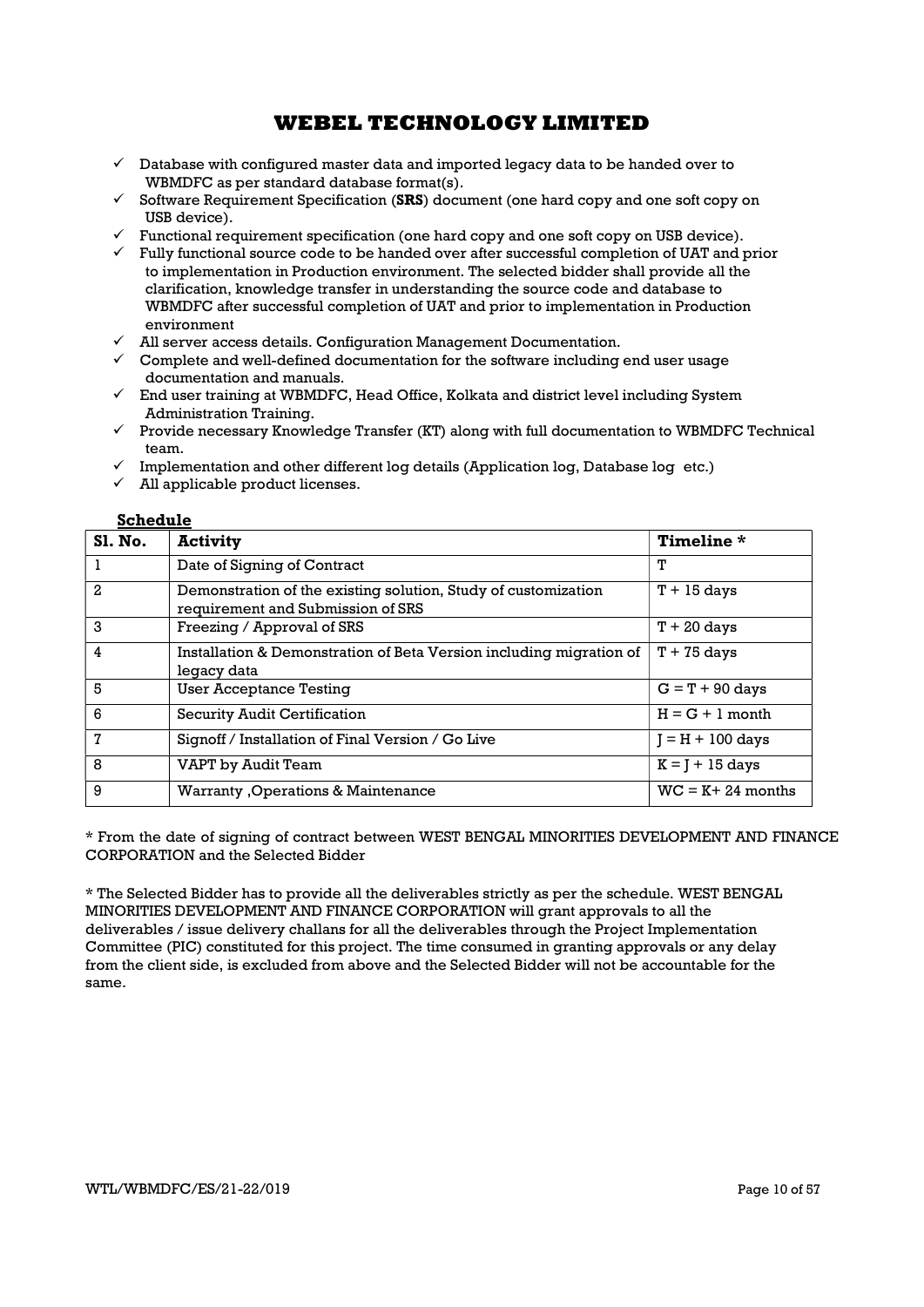# SECTION – B

# ELIGIBILITY CRITERIA

| Sl. No.      | <b>Eligibility Criteria</b>                                                                                                                                                                                                                                                                                                                     | Compliance (<br>Yes / No) | <b>Documents</b><br><b>Attached at</b><br>Page No of<br><b>Technical Bid</b> |
|--------------|-------------------------------------------------------------------------------------------------------------------------------------------------------------------------------------------------------------------------------------------------------------------------------------------------------------------------------------------------|---------------------------|------------------------------------------------------------------------------|
| $\mathbf{1}$ | The Bidder should be a registered company in India for over 10<br>years. Partnership firm/Proprietorship firm will not be<br>considered<br>A copy of certificate of incorporation to be enclosed.).                                                                                                                                             |                           |                                                                              |
| $\mathbf{2}$ | The Bidder should have minimum 7 years of experience in<br>Government / PSU sector/ Govt. Statutory bodies providing<br>Software Design, Development, Implementation and Technical<br>support services.<br>A copy of work orders to be enclosed.                                                                                                |                           |                                                                              |
| 3            | The Bidder should have Income Tax PAN and GST registration in<br>its name.<br>A copy of PAN card and GST Registration to be enclosed.                                                                                                                                                                                                           |                           |                                                                              |
| 4            | The Bidder should have an annual turnover of INR 5 Crores or<br>above during each of the last two financial years from IT / ITeS<br>Services of Software Development, Rollout<br>and implementation Support Services.<br>A copy of audited Balance Sheet<br>and provisional Balance Sheet for the last three financial<br>Years to be enclosed. |                           |                                                                              |
| 5            | The Bidder should be CMMI Level 3 or above certified.<br>A copy of currently valid documentary evidence to be enclosed.                                                                                                                                                                                                                         |                           |                                                                              |
| 6            | The Bidder should be conforming to international<br>security standard of ISO 27001.<br>A copy of currently valid documentary evidence to be<br>enclosed.                                                                                                                                                                                        |                           |                                                                              |
| 7            | The Bidder should be conforming to international quality<br>standard of ISO 9001.<br>A copy of currently valid documentary evidence to be<br>enclosed.                                                                                                                                                                                          |                           |                                                                              |
| 8            | The Bidder should have at least one successful implementation<br>with any of the State / Central PSUs or Departments/ Govt.<br>Statutory bodies in the country, covering loan functions. The<br>following documents shall be enclosed:<br>a. A Copy of Certificate from Customer to be enclosed<br>b. Brief Project Write up                    |                           |                                                                              |
| 9            | The Bidder should have implemented at least two projects<br>having a minimum of 1000+ registered users in the Central /<br>State Governments / PSUs/ Govt. Statutory bodies.<br>A copy of certificate from customer for projects having more<br>than 1000 registered users to be enclosed.                                                      |                           |                                                                              |
| 10           | The Bidder should have more than 50 Software Professionals on<br>its roll.<br>A undertaking by the authorized HR official on Bidder<br>Organization's letter head to be enclosed.                                                                                                                                                               |                           |                                                                              |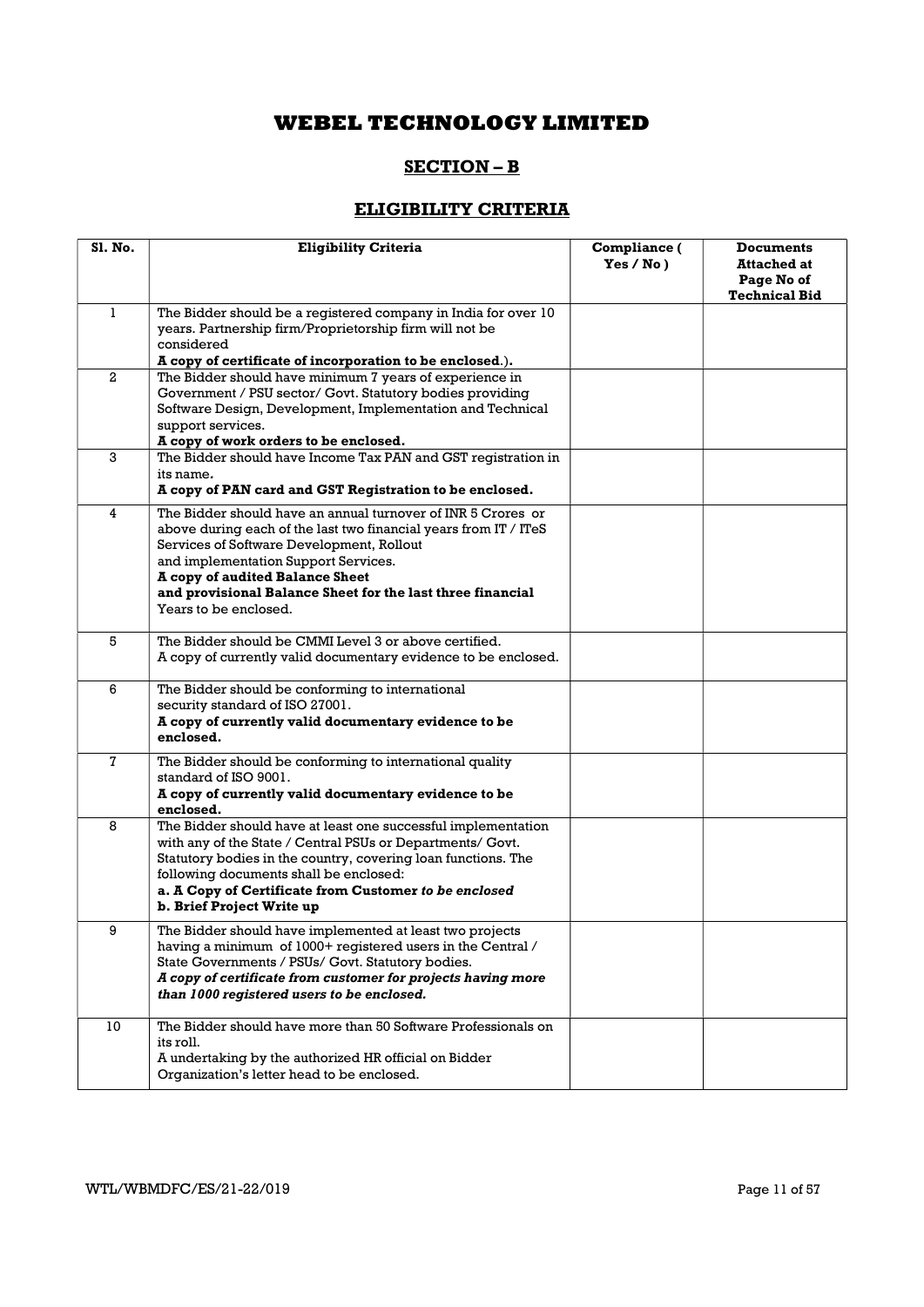| 11 | An authorization letter from the Bidder must be enclosed with<br>the TENDER certifying that the person who signed the TENDER is<br>an authorized person to sign on behalf of the Bidder.<br>An undertaking on Bidder Organization's letter head along<br>with a Board Resolution to be enclosed.                                                                                                          |  |
|----|-----------------------------------------------------------------------------------------------------------------------------------------------------------------------------------------------------------------------------------------------------------------------------------------------------------------------------------------------------------------------------------------------------------|--|
| 12 | The bidder shall not have been blacklisted by any State/Central<br>Government / Govt. Statutory bodies or PSU Organization or<br>bilateral/multilateral funding agencies for breach of ethical<br>conduct or fraudulent practices as on date of submission of the<br>proposal (as per DIT guidance note issued on 26-Dec-2011). An<br>undertaking on Bidder Organization's letter head to be<br>enclosed. |  |
| 13 | The bidder should have a development or representative<br>support office at Kolkata<br>An undertaking on Bidder Organization's letter head by the<br>Head of the Organization is to be submitted                                                                                                                                                                                                          |  |
| 14 | All Annexure with relevant information furnished<br>a. An undertaking on not been blacklisted<br>b. Undertaking on Deviations<br>c. Undertaking on Manpower<br>d. Authorization letter                                                                                                                                                                                                                    |  |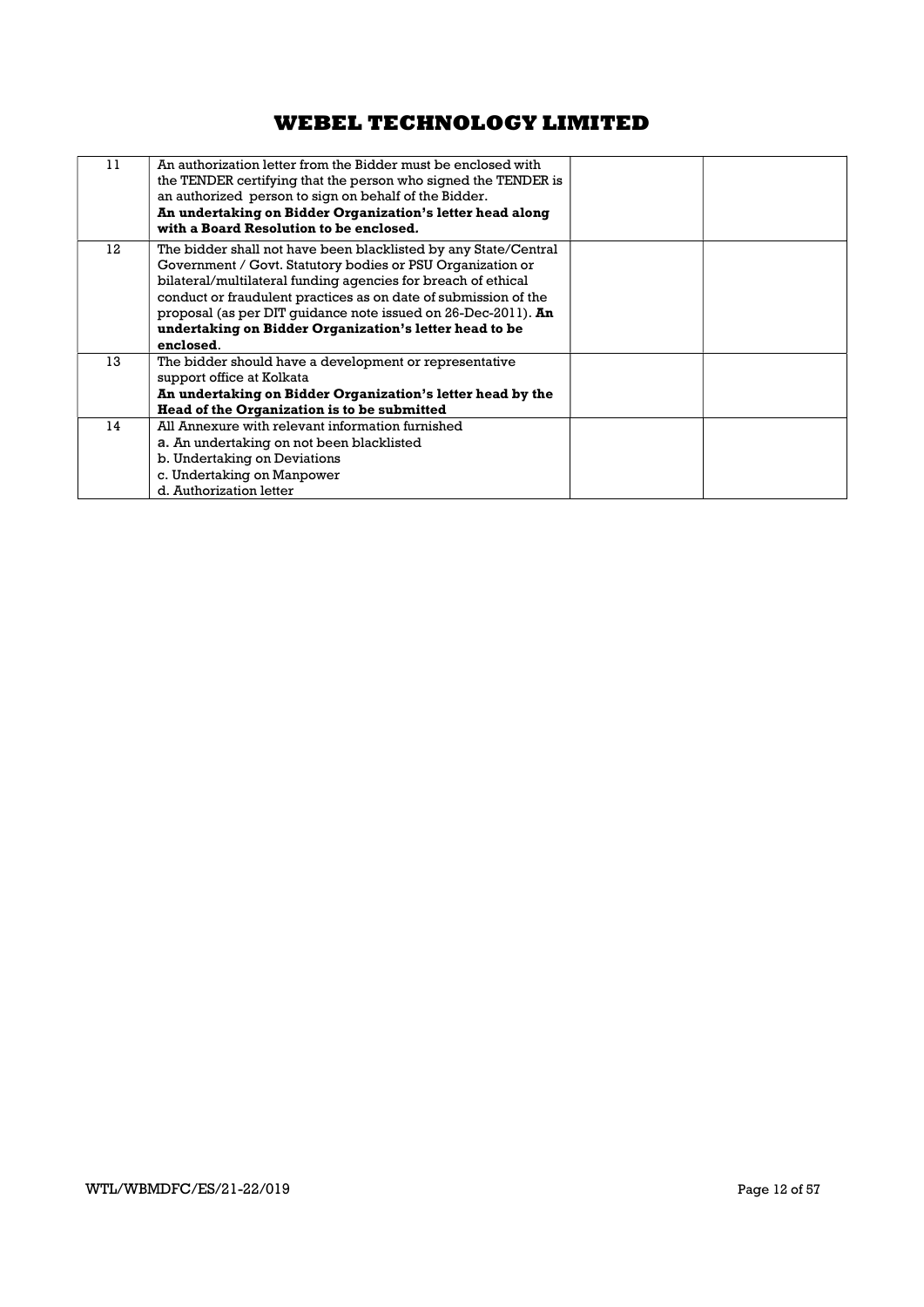# SECTION – C

## DATE AND TIME SCHEDULE

| <b>S1. No.</b> | <b>Particulars</b>                                                                                             | Date & Time                   |
|----------------|----------------------------------------------------------------------------------------------------------------|-------------------------------|
|                | Date of uploading of N.I.T. & other Documents (online)<br>(Publishing Date)                                    | 01.10.2021                    |
| $\mathbf{2}$   | Documents download/sale start date (Online)                                                                    | 01.10.2021                    |
| 3              | Last Date and time of sending the queries (Offline)                                                            | 07.10.2021 & 15.00 hrs.       |
| 4              | Pre Bid Meeting (On Line)                                                                                      | 08.10.2021 & 11.30 hrs.       |
| 5              | Corrigendum, if any will be published (On Line)                                                                |                               |
| 6              | Bid Submission start date & time (On line)                                                                     | 27.10.2021 & 14.00 hrs.       |
| $\mathbf 7$    | Last Date & time of submission of Earnest Money Deposit<br>& submission of remittance details                  | Before Uploading of<br>Tender |
| 8              | Last Date & time of submission of Tender Fee &<br>submission of remittance details                             | Before Uploading of<br>Tender |
| 9              | Bid Submission closing date & time (On line)                                                                   | 01.11.2021 & 12.00 hrs.       |
| 10             | Bid opening date & time for Technical Proposals (On line)                                                      | 01.11.2021 & 12.00 hrs.       |
| 11             | Date of uploading the final list of Technically Qualified<br>Bidder (online) after disposal of appeals, if any |                               |
| 12             | Date for opening of Financial Bid (Online)                                                                     |                               |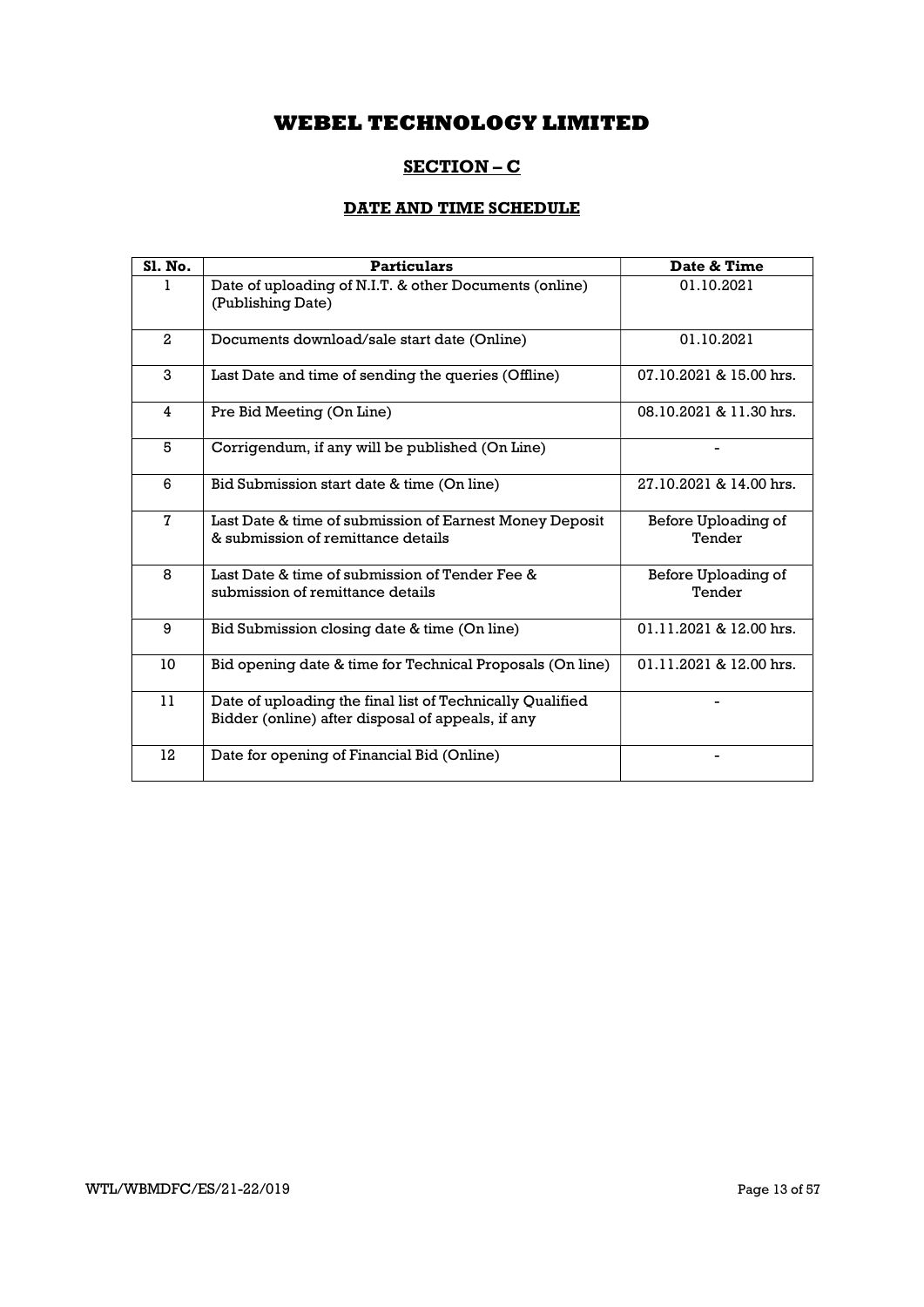## SECTION – D

### INSTRUCTIONS TO BIDDER

### 1. Definitions

In this document, the following terms shall have following respective meanings:

"Acceptance Test Document" means a document, which defines procedures for testing the functioning of installed system. The document will be finalized with the bidder within 7 days of issuance of the Letter of Award.

"Bidder" means any firm offering the solution(s), service(s) and /or materials required in the RFP. The word Bidder when used in the pre award period shall be synonymous with Bidder, and when used after award of the Contract shall mean the successful Bidder.

"Contract" is used synonymously with Agreement.

"Contract Price" means the price to be paid to the Bidder for providing the Solution, in accordance with the payment terms.

"Bidder" means the Bidder whose bid to perform the Contract has been accepted by Tender Committee and is named as such in the Letter of Award.

"Default Notice" shall mean the written notice of Default of the Agreement issued by one Party to the other.

"Fraudulent Practice" means a misrepresentation of facts in order to influence a procurement process or the execution of a Contract and includes collusive practice among Bidders (prior to or after Bid submission) designed to establish Bid prices at artificial noncompetitive levels and to deprive Gov. of W. Bengal of the benefits of free and open competition.

"Good Industry Practice" shall mean the exercise of that degree of skill, diligence and prudence which would reasonably and ordinarily be expected from a reasonably skilled and experienced Operator engaged in the same type of undertaking under the same or similar circumstances.

"Government" / "Gov. of W. Bengal" means the Government of West Bengal.

"GoI" shall stand for the Government of India.

"GoWB" means Government of West Bengal

"Personnel" means persons hired by the Bidder as employees and assigned to the performance of the Infrastructure Solution or any part thereof.

"Similar Nature of Work" means implementation with any of the State / Central PSUs or Departments in the country, covering loan functions.

"Project" means Implementation of an Enterprise level Application in West Bengal Minorities Development & Finance Corporation

"Services" means the work to be performed by the Bidder pursuant to this Contract.

"Interest rate" means "364 days Government of India (GoI) Treasury Bills" rate.

"Law" shall mean any Act, notification, bye law, rules and regulations, directive, ordinance, order or instruction having the force of law enacted or issued by the Central Government and/or the Government of West Bengal or any other Government or regulatory authority or political subdivision of government agency.

"LOI" means issuing of Letter of Intent shall constitute the intention of the WTL to place the Purchase Order with the successful bidder.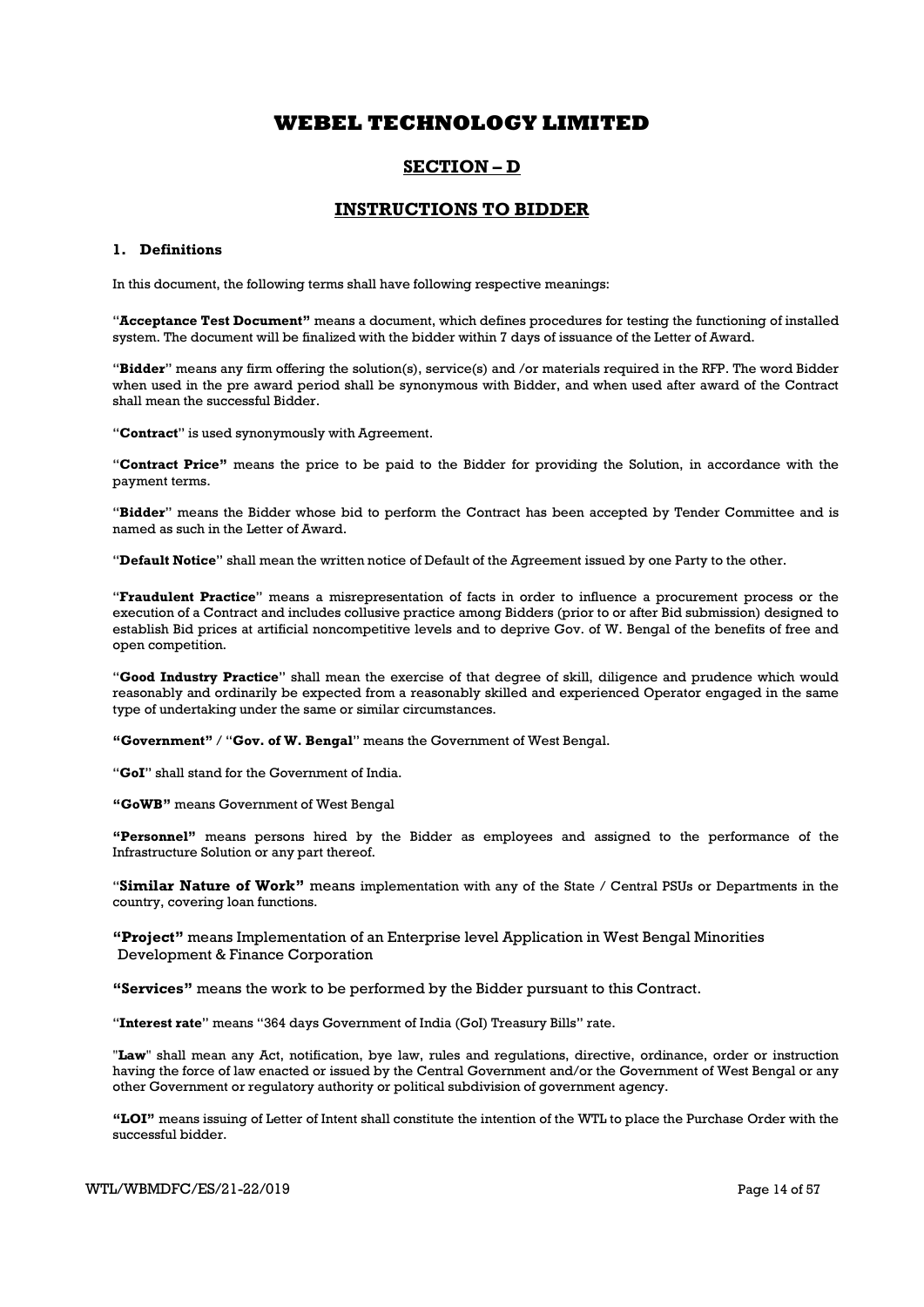"**Operator**" means the company providing the services under Agreement.

"Requirements" shall mean and include schedules, details, description, statement of technical data, performance characteristics, standards (Indian as well as International) as applicable and specified in the Contract.

"Termination Notice" means the written notice of termination of the Agreement issued by WTL.

"WBMDFC" means West Bengal Minorities Development & Finance Corporation

"WTL" means Webel Technology Limited a Govt. of W. Bengal undertaking.

#### 2. Pre Bid Meeting

Pre Bid Meeting will be held on 08.10.2021 at 11.30 hrs. (On-Line Meeting). Bidder can send their queries as per format (Section - Q) to Manager (Purchase) (purchase@wtl.co.in). Only the queries received within the stipulated date prior to the Pre Bid Meeting will be answered. Interest bidders are requested to send mail to (purchase@wtl.co.in) for participation of online pre-bid meeting Based on request WTL will share meeting id / links for meeting. If there is any change in date and time then will inform.

#### 3. COST OF BIDDING

The bidder shall bear all costs associated with the preparation and submission of the bid and WTL will no case be responsible for those costs regardless of the conduct or outcome of the bidding process.

#### 4. BID DOCUMENT

Bidder is expected to examine all instructions, forms, terms and requirement in the bid document. The invitation to bid together with all its attachment thereto shall be considered to be read, understood and accepted by the bidder unless deviations are specifically stated in the seriatim by the bidder. Failure to furnish all information required by the bid document or a bid not substantially responsive to the bid document in every respect may result of the bid.

#### 5. AMENDMENT OF BID DOCUMENT

At any time prior to the deadline for submission of proposals, WTL reserves the right to add/modify/delete any portion of this document by issuance of an Corrigendum, which would be published on the website and will also be made available to the all the Bidder who have been issued the tender document. The Corrigendum shall be binding on all bidders and will form part of the bid documents.

#### 6. MODIFICATION AND WITHDRAWAL OF BIDS

As per the bidding process available in the tender. The bidder cannot modify or withdraw its bid after submission.

#### 7. LANGUAGE OF BID & CORRESPONDENCE

The proposal will be prepared by the Bidder in English language only. All the documents relating to the proposal (including brochures) supplied by the firm should also be in English, and the correspondence between the Bidder & WTL will be in English language only. The correspondence by fax/E-mail must be subsequently confirmed by a duly signed formal copy.

#### 8. BIDDER'S SOLUTION

The bidders are requested to study the Bill of Material supplied with this document carefully. While working out the solution the bidder has to work with the broad minimum specification provided in the tender documents, conforming to the model, make and Part number (wherever provided). While submitting the bid the bidder has to detail out all components needed to complete the system BOM. The bidder is required quote for each item retaining all major components/sub system detailed and specified. As the contractor will be responsible for smooth functioning of the system, availability of spares during the tenure of the warranty period have to be take care by the contractor to maintain the guaranteed uptime.

#### 9. EARNEST MONEY DEPOSIT (EMD) / TENDER FEE

The bidder shall furnish Online Receipt against payment of Tender Fees and Earnest Money Deposit.

#### 10. REFUND OF EMD

EMD will be refunded to the unsuccessful bidders without interest by following guidelines of circular 3975- F(Y) dated 28/07/2016 on final selection of Successful Bidders.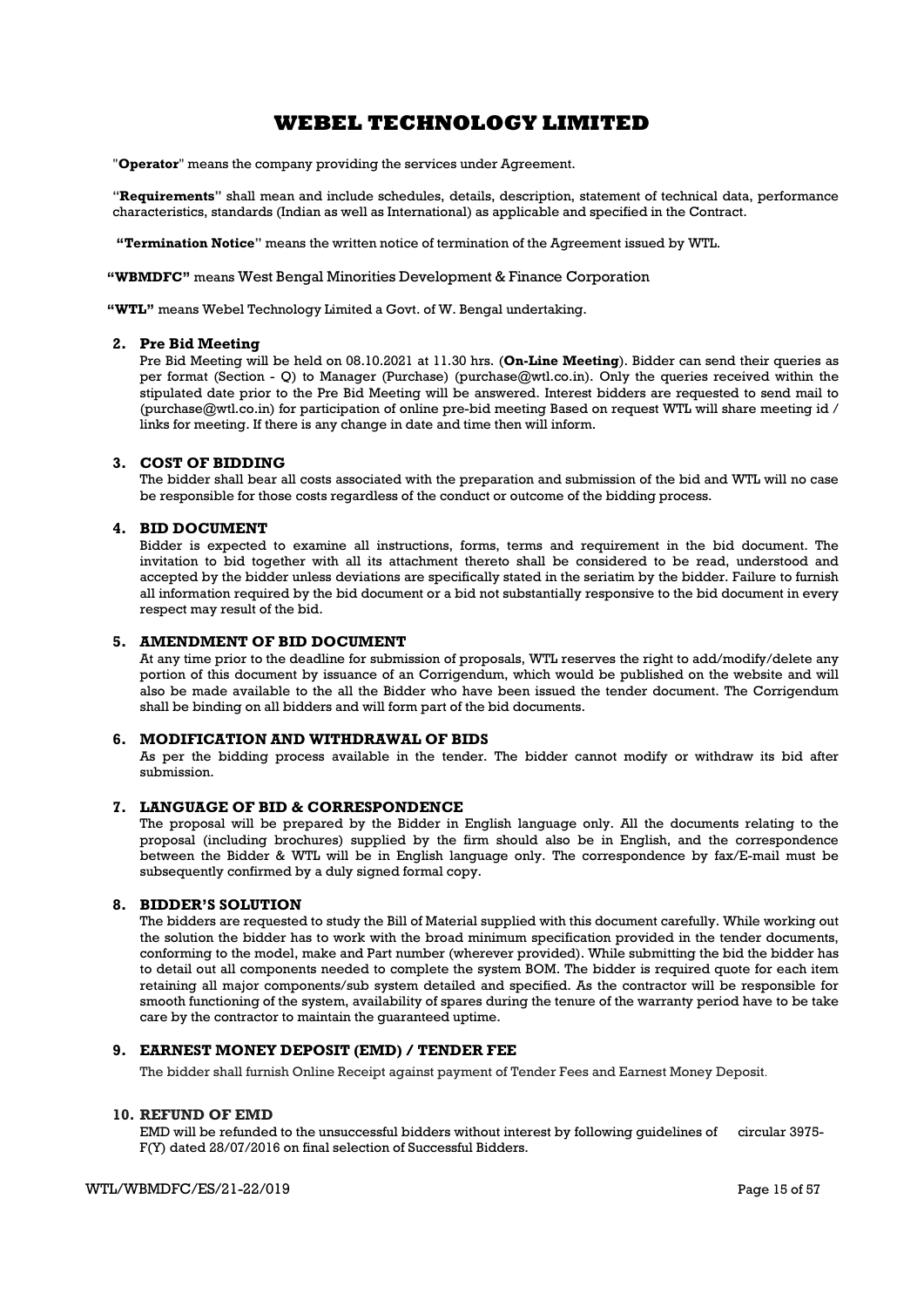### 11. FORFEITURE OF EMD

EMD made by Bidder may be forfeited under the following conditions:

If Bidder withdraws the proposal before the expiry of validity period.

During the evaluation process, if a Bidder indulges in any such activity as would jeopardize the process, the decision of WTL regarding forfeiture of EMD shall be final and shall not be called upon question under any circumstances.

If Bidder violates any of the provisions of the terms and conditions of the proposal.

In the case of a successful Bidder, if Bidder fails to:

- a) Accept the work order along with the terms and conditions.
- b) Furnish performance security.
- c) Violates any of the work conditions of this proposal or indulges in any such activities as would jeopardize the work.
- d) Submitting false/misleading information/declaration/documents/proof/etc.

The decision of WTL regarding forfeiture of EMD shall be final and shall not be called upon to question under any circumstances, besides, forfeiture of EMD even the Bidder will be deferred from participating in any job for a period of one year.

#### 12. FORMS AND FORMATS

The various inputs for the Techno Commercial as Financial Bids are to be submitted in the format specified. The bidder shall use the form, wherever specified, to provide relevant information. If form does not provide space for any required information, space at the end of the form or additional sheets shall be used to convey the said information. For all other cases, the bidder shall design a form to hold the required information.

#### 13. LACK OF INFORMATION TO BIDDER

The bidder shall be deemed to have carefully examined the Bid document to his entire satisfaction. Any lack of information shall not relieve the bidder of his responsibility to fulfill his obligation under the bid. If bidder has any queries relating to bid document then he can send the queries before the Pre Bid Meeting.

### 14. CONTRACT EXECUTION

On receipt of the Letter of Award the contractor should submit a Performance Bank Guarantee (PBG) equivalent to 10% of the total contract value within three weeks from the date of receipt of Letter of Award/Order. The PBG should be valid for six months more than the warranty period. All delivery of the material will have to be completed within 45 days from the date of acceptance of contract and the contractor has to ensure all activities leading to the commissioning of the contract to be completed within 75 days from the date of award. Subsequent to the award of contract, the contractor will have to arrange for the requisite material as per BOM.

### 14. LIQUIDATED DAMAGE / PENALTY

The job includes the as mentioned in the tender document. In the event of failure to meet the job completion in stipulated date/time liquidated damage may be imposed on the bidder for sum not less than 0.5% of the contract value for that item/job for each week or part thereof, subject to a ceiling of 10% of the total contract value (excluding all taxes & duties and other charges). In the event of LD exceeds 10% of the order value, WTL reserves the right to terminate the contract and WTL will get the job completed by any other competent party. The difference of cost incurred by WTL will be recovered from the bidder and PBG will be invoked.

#### 15. LIABILITY

In case of a default on bidder's part or other liability, WTL shall be entitled to recover damages from the Contractor. In each such instance, regardless of the basis on which WTL is entitled to claim damages from the Contractor (including fundamental breach, negligence, misrepresentation, or other contract or tort claim), Contractor shall be liable for no more than:

- Payment referred to in the Patents and Copyrights clause.
- Liability for bodily injury (including death) or damage to real property and tangible personal property limited to that cause by the Contractor's negligence.
- As to any other actual damage arising in any situation involving non-performance by Contractor pursuant to or in any way related to the subject of this Agreement, the charge paid by WTL for the individual product or Service that is the subject of the Claim. However, the contractor shall not be liable for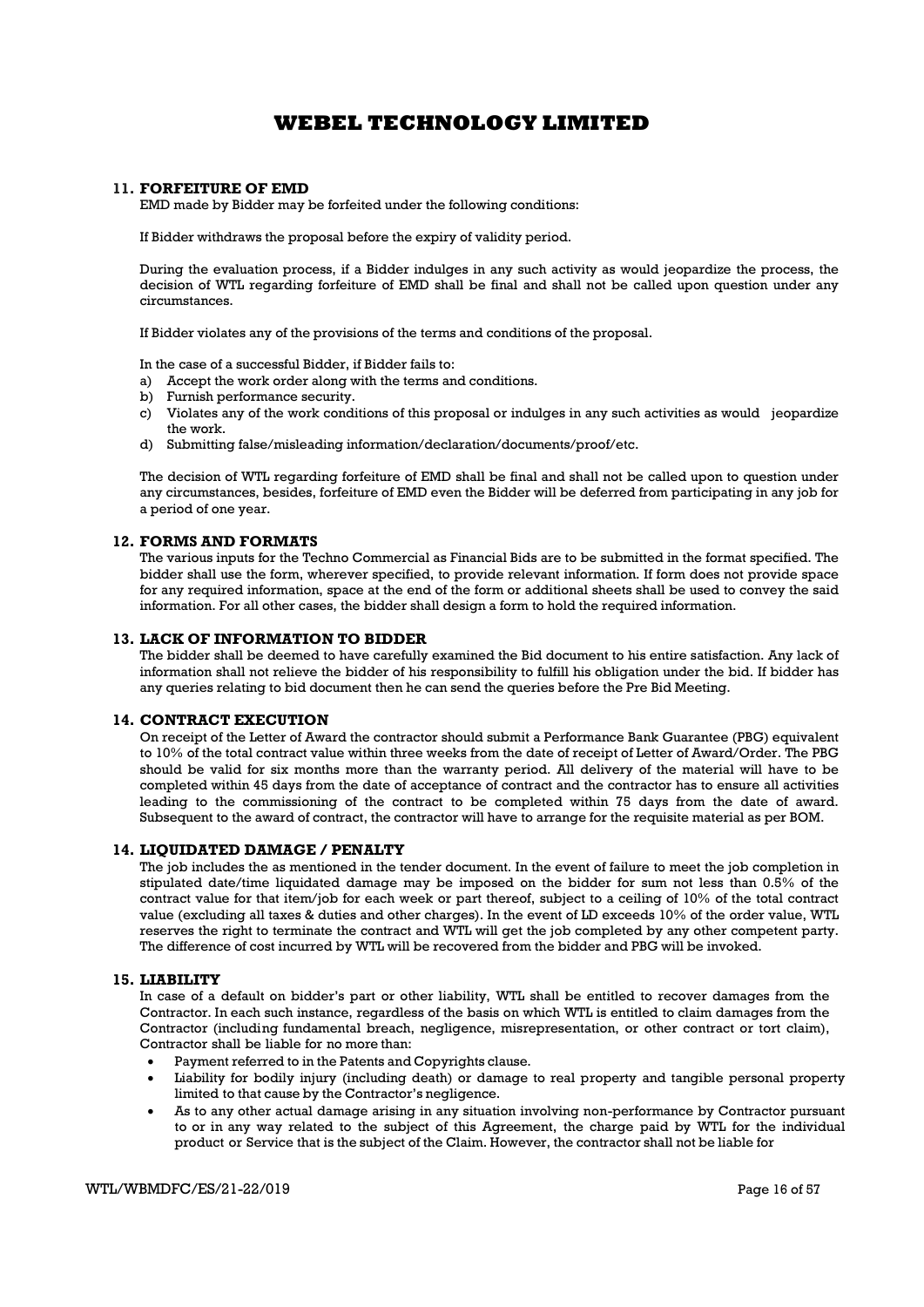For any indirect, consequential loss or damage, lost profits, third party loss or damage to property or loss of or damage to data.

For any direct loss or damage that exceeds the total payment for Contract Price made or expected to be made to the Contractor hereunder.

#### 16. INTELLECTUAL PROPERTY RIGHTS, SOURCE CODES

If a third party claims that a product delivered by the Bidder to WTL infringes that party's patent or copyright, the Bidder shall defend WTL against that claim at Bidder's expense and pay all costs, damages, and attorney's fees that a court finally awards or that are included in a settlement approved by the Bidder, provided that WTL.

Promptly notifies Bidder in writing of the claim

 Allows Bidder to control and co-operate with Bidder in the defense and any related settlement negotiations. Remedies: If such a claim is made or appears likely to be made, WTL would permit Bidder to enable WTL to continue to use the product, or to modify it, or replace it with one that is at least functionally equivalent. If Bidder determines that none of these alternatives is reasonably available, WTL agrees to return the product to Bidder on Bidder's written request. Bidder will then give WTL a credit equal to for a machine. WTL's net book value (provided WTL has followed generally accepted accounting principles for a generally available software product produced by Bidder (Program) the amount paid by WTL or 12 months charges (whichever is lesser) and for materials the amount paid by WTL for the materials. These will be Bidder's entire obligation regarding any claim of infringement.

Intellectual Property Rights for any software property and documents (including source codes, databases, documents, training manuals, course content etc.) developed for this project shall lie with the WBMDFC. Subsequently, WBMDFC has all the rights to modify, reproduce, rewrite, redeploy and redistribute this IP as Owner and the Vendor will not have any claim, whatsoever to this software property and documents.

If a third party claims that a product delivered by the Vendor to WBMDFC infringes that party's patent or copyright, the Vendor shall defend WBMDFC against that claim at the Vendor's expense and pay all costs, damages, and attorney's fees that a court finally awards or that are included in a settlement approved by the Vendor, provided that WBMDFC promptly notifies Vendor in writing of the claim and Allows Vendor to control, and cooperates with the Vendor in the defense and any related settlement negotiations.

The vendor will have to provide source code for all tested modules as well as the final approved application along with all documents required to maintain or handle the source code as per Software Engineering Management Practices. Handing over of the source code is essential at every stage of tagged with Payment Terms.

The vendor has to submit / update the version control document once the approved version is released.

### 17. SUSPENSION OF WORK

WTL shall have the power at any time and from time to time by notice to the Bidder to delay or suspend the progress of the work or any part of the work due to any other adequate reasons and on receipt of such notice the bidder shall forthwith suspend further progress of the work until further notice from WTL. The Bidder shall recommence work immediately after receiving a notice to do so from WTL. The whole or any part of the time lost for such delay or suspension shall, if WTL in its absolute discretion thinks fit, but not otherwise, be added to the time allowed for completion.

#### 18. TERMS OF PAYMENT

Payment terms will be on back-to-back basis, i.e., payment will be made only on receipt of payment from relevant customer. Please also refer to clause no 55 under this section for the schedule of payment.

#### 19. GOVERNING LAWS

The agreement/ contract shall be governed by the extant Act which is in force in India. Any / all dispute(s) arising out of the contract shall be dealt in accordance with provision of Arbitration and Conciliation Act (as amended upto date) and by sole arbitrator to be appointed by state Government in.MA & ME Department. The competent Court having the jurisdiction shall have jurisdiction in all matters arising out of this contract, if dispute is not settled by arbitration proceedings.

#### 20. CORRUPT OR FRAUDULENT

The Tender Committee requires that the bidders under this Tender observe the highest standards of ethics during the procurement and execution of such contracts. For this purpose the definition of corrupt and fraudulent practices will follow the provisions of the relevant laws in force. The Tender Committee will reject a proposal for award if it detects that the bidder has engaged in corrupt or fraudulent practices in competing for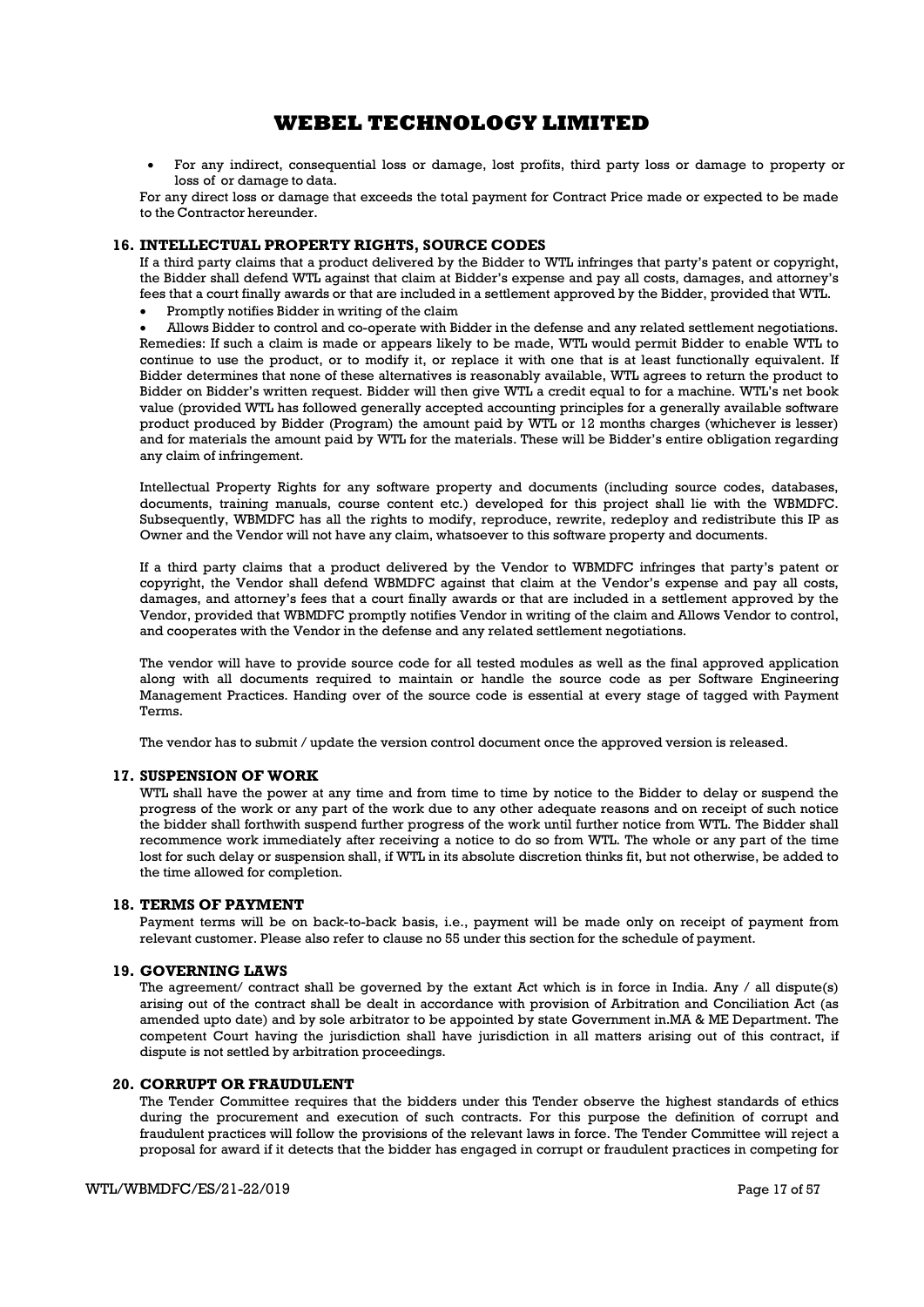the contract in question. The Tender Committee will declare a firm ineligible, either indefinitely or for a stated period of time, if it at any time determines that the firm has engaged in corrupt and fraudulent practices in competing for, or in executing, a contract.

#### 21. BIDING CLAUSE

All decisions taken by the Tender Committee regarding the processing of this tender and award of contract shall be final and binding on all parties concerned.

The Tender Committee reserves the right:

- To vary, modify, revise, amend or change any of the terms and conditions mentioned above and,
- To reject any or all the Tender/s without assigning any reason whatsoever thereof or to annul the bidding process and reject all bids at any time prior to award of contract, without thereby incurring any liability to the affected bidder(s) or any obligation to inform the affected bidder(s) of the grounds for such decision.

#### 22. WORKMEN'S COMPENSATION

In every case in which by virtue of the provision of the workmen's compensation Act 1923 or any other relevant acts and rules, compensation to a workmen employed by the bidder, is payable, then this should be done by the Bidder. If WTL is obliged to make any compensation under the said rules and acts, then the amount shall be recovered without prejudice, from the bills and due of the Bidder. WTL shall not be bound to contest any claim made against the Bidder in respect of workmen's compensation.

#### 23. BIDDER'S EMPLOYEES

The Bidder shall comply with the provision of all labour legislation including the requirement of the payment of Wage Act 1936 and the rules framed there under and modifications thereof in respect of men employed by him in carrying out the contract. The Bidder must ensure that he complies with PF, ESI regulation for all his deployed employees. The Bidder shall see that all authorized Sub Bidders under him similarly complied with the above requirement.

#### 24. SAFETY MEASURES

The Bidder shall in the course of execution of the work take all necessary precaution for the protection of all persons and property. The Bidder shall take adequate measures to protect the work and present accident during the work. In the event of any accident to any person or persons or damage or injury of any description to any person or property due to failure on the part of the bidder in taking proper precautionary measures the bidder shall be responsible for and must make good the loss the damage at his own cost to the satisfaction of the department and employees of the department shall be indemnified from all claims or liabilities arising there from or any expenses incurred on account thereof.

### 25. EQUIPMENT

All tools & tackles necessary for the work shall have to be procured by the bidder unless other wise specified elsewhere in these tender documents. The equipment used by the bidder for a particular work must be appropriate for the type of work. The bidder shall maintain the equipment used on the work properly so that they are in good working condition. In no case shall the bidder use defective or imperfect equipment in the work. The bidder shall arrange to replace or repair all defective equipment so that the progress of the work is not hampered. No defective equipment should be left at the site of work and the department shall not be responsible for any loss or damage to any of these equipments during the course of the execution of the work.

#### 26. SUB-CONTRACT

The purchaser (WTL) does not recognize the existence of Sub-Bidders. The Bidder's responsibility is not transferable. No consortium or joint venture bid will be allowed.

### 27. A. TERMINATION FOR DEFAULT

WTL may without prejudice to any other remedy or right of claim for breach of contract by giving not less than 30 days written notice of default sent to the bidder, terminate the order in whole or in part. If the bidder materially fails to render any or all the services within the time period specified in the contract or any extension thereof granted by WTL in writing and fails to remedy its failure within a period of thirty days after receipt of default notice from WTL. If the project (delivery, commissioning as well as warranty maintenance support is not carried out according to specification due to deficiency in service as per terms of the contract. In such case WTL will invoke the amount held back from the bidder as PBG.

### A. TERMINATIONS OF CONTRACT

WTL may terminate the contract in the following cases:

i. The vendor is found to be involved in any fraudulent or corrupt practices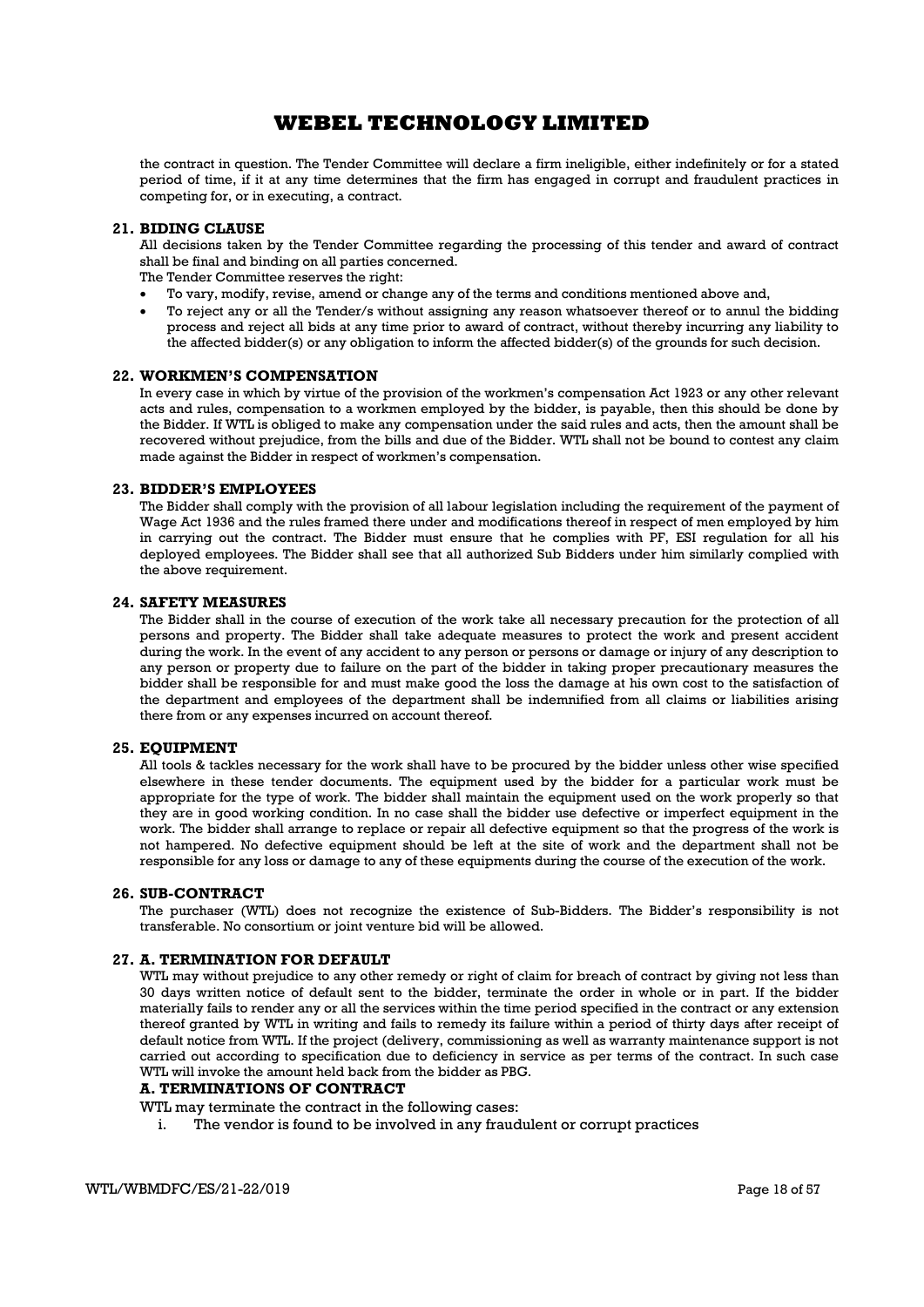- ii. In case, at any point of time during the validity period of the contract, the accumulated penalty value levied by WTL on the vendor exceeds 40% of the Total Contract Value, WTL shall have the right to terminate the contract. In such a case, The Performance Bank Guarantee may be invoked by WTL.
- iii. WTL may at any time terminate the Contract by giving written notice to the selected organization, if the selected organization becomes bankrupt or otherwise insolvent. In this event, termination will be without compensation to the organization, provided that such termination will not prejudice or affect any right of action or remedy which has accrued or will accrue thereafter to WTL.
- iv. In case the Organization abandons the work or fails to execute the work due to the reasons attributable to the Organization and that was in no way contributed to by willful omission of the Customer or any event of force majeure, Customer has the right to cancel the contract by giving a 30 (thirty) days written notice to the selected organization. The Cancellation notice will be held valid only if it is preceded by a corresponding non-compliance notice issued at least 60 (sixty) days prior to the date of the Cancellation notice and if the non-compliance continued up to the date of the Cancellation notice. Any decision under this clause will be discussed by the Project Review Committee (PRC) before finalization.
- v. Found wanting at any time before go-live by WTL

### 28. BANKRUPTCY

If the bidder becomes bankrupt or have a receiving order made against him or compound with his creditors or being a corporation commence to be wound up, not being a voluntary winding up for the purpose only or amalgamation or reconstruction, or carry on their business under a receiver for the benefit of their creditors or any of them, WTL shall be at liberty to terminate the engagement forthwith without any notice in writing to the bidder or to the liquidator or receiver or to any person in whom the bidder may become vested and without any compensation to give such liquidator or receiver or other person the option of carrying out the engagement subject to their providing a guarantee for the due and faithful performance of the engagement up to an amount to be determined by WTL.

### 29. FORCE MAJEURE

It is hereby defined as any cause, which is beyond the control of the Contractor or WTL as the case may be, which such party could not foresee or with a reasonable amount of diligence could not have foreseen and which substantially affect the performance of the contract, such as

- War, Hostilities or warlike operations (whether a state of war be declared or not), invasion, act of foreign enemy and civil war.
- Rebellion, revolution, insurrection, mutiny, usurpation of civil or military, government, conspiracy, riot, civil commotion and terrorist area.
- Confiscation, nationalization, mobilization, commandeering or requisition by or under the order of any government or de facto authority or ruler, or any other act or failure to act of any local state or national government authority.
- Strike, sabotage, lockout, embargo, import restriction, port congestion, lack of usual means of public transportation and communication, industrial dispute, shipwreck, shortage of power supply epidemics, quarantine and plague.
- Earthquake, landslide, volcanic activity, fire flood or inundation, tidal wave, typhoon or cyclone, hurricane, nuclear and pressure waves or other natural or physical disaster.

If either party is prevented, hindered or delayed from or in performing any of its obligations under the Contract by an event of Force Majeure, then it shall notify the other in writing of the occurrence of such event and the circumstances of the event of Force Majeure within fourteen days after the occurrence of such event. The party who has given such notice shall be excused from the performance or punctual performance of its obligations under the Contract for so long as the relevant event of Force Majeure continues and to the extent that such party's performance is prevented, hindered or delayed.

The party or parties affected by the event of Force Majeure shall use reasonable efforts to mitigate the effect of the event of Force Majeure upto its or their performance of the Contract and to fulfill its or their obligation under the Contract but without prejudice to either party's right to terminate the Contract.

No delay or nonperformance by either party to this Contract caused by the occurrence of any event of Force Majeure shall.

Constitute a default or breach of the contract.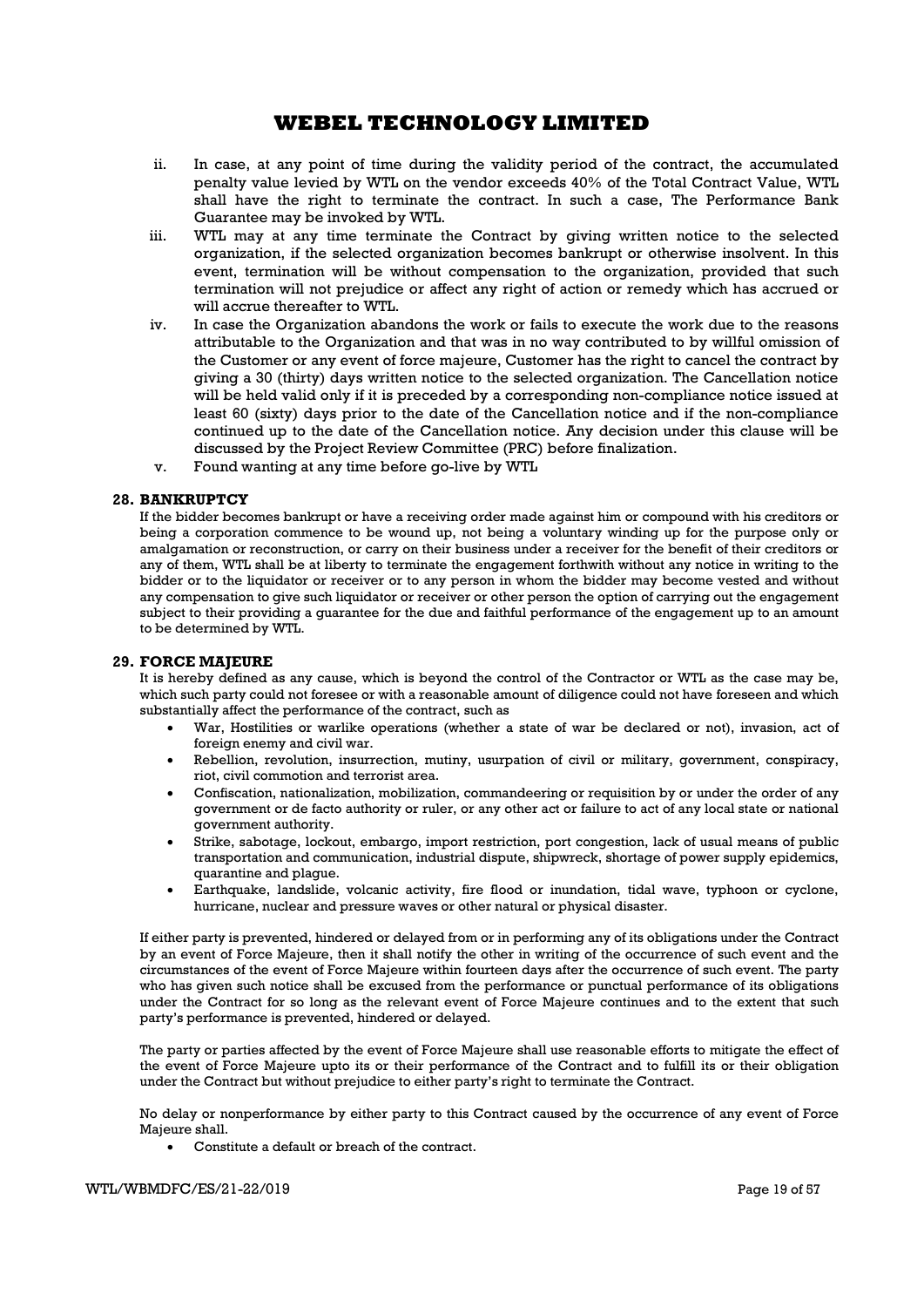Give rise to any claim fro damages or additional cost or expense occurred by the delay or nonperformance. If, and to the extent, that such delay or nonperformance is caused by the occurrence of an event of Force Majeure.

#### 30. PERFORMANCE BANK GUARANTEE (PBG)

As a guarantee for timely delivery, installation and commissioning of equipment as well as performance of onsite warranty support, as mentioned in Bill of Material, from the date of final acceptance of systems and pertaining to proper running of the systems, the bidder will have to submit 10% of the contract value as security in the form of Performance Bank Guarantee from any nationalized bank as per format enclosed (Section – L). The PBG will be collected as per FD Order No. 2691-F(Y) dated 2<sup>nd</sup> May 2017.

#### 31. NO WAIVER OF RIGHTS

Neither the inspection by WTL or any of their agents nor any order by WTL for payment of money or any payment for or acceptance of the whole or any part of the works by WTL, nor any extension of time, nor any possession taken by WTL shall operate as a waiver of any provision of the contract or of any power reserved to WTL, or any right to damages here in provided, nor shall any waiver of any breach in the contract be held to be a waiver of any other subsequent breach.

#### 32. ENFORCEMENT OF TERMS

The failure of either party to enforce at any time any of the provision of this contract or any rights in respect thereto or to exercise any option here in provided shall in no way be construed to be a waiver to such provisions, rights or options or in any way to affect the validity of the contract. The exercise by either party of any of its rights herein shall not preclude or prejudice either party from exercising the same or any other right it may have hereunder.

### 33. PERIOD OF VALIDITY OF OFFER

For the purpose of placing the order, the proposals shall remain valid till 180 days. During the period of validity of proposals, the rates quoted shall not change. In exceptional circumstances, WTL may ask for extension of the period of validity and such a request shall be binding on Bidders. WTL's request and the response to such a request by various Bidders shall be in writing. A Bidder agreeing to such an extension will not be permitted to increase its rates.

#### 34. TAXES & DUTIES

- The prices shall be inclusive of all taxes & levies including GST and other statutory duties as applicable. Rate of taxes should be indicated separately in the Price Bid.
- Contract Price specified in Price Bid should be based on the taxes & duties and charges prevailing at the date one day prior to the last date of Bid submission.
- Statutory deduction, wherever applicable, shall be made from invoice as per government rules. Necessary certificate will be issued for such deductions.
- Bidder submitting a bid shall produce valid statutory documents / certificates with respect to GST, Income Tax, ROC, Prof. Tax, Trade Licence, etc. All such documents / certificates shall remain valid on the last date of tender submission.
- In case of inter-state transaction, WTL will provide "Waybill". However, statutory charges, if any will be borne by the bidder.
- GST component of the invoice of the bidder may be kept on hold in case there ia any mismatch / irregularity in GST return filling on the part of the bidder.

#### 35. DISCREPANCIES IN BID

- Discrepancy between description in words and figures, the rate which corresponds to the words quoted by the bidder shall be taken as correct.
- Discrepancy in the amount quoted by the bidder due to calculation mistake of the unit rate then the unit rate shall be regarded as firm.
- Discrepancy in totaling or carry forward in the amount quoted by the bidder shall be corrected.

### 36. BID DUE DATE

The online tender has to submitted not later than the due date and time specified in the Important Dates Sheet. WTL may as its discretion on giving reasonable notice by fax, or any other written communication to all prospective bidders who have been issued the bid documents, extend the bid due date, in which case all rights and obligations of the WTL and the bidders, previously subject to the bid due date, shall thereafter be subject to the new bid due date as extended.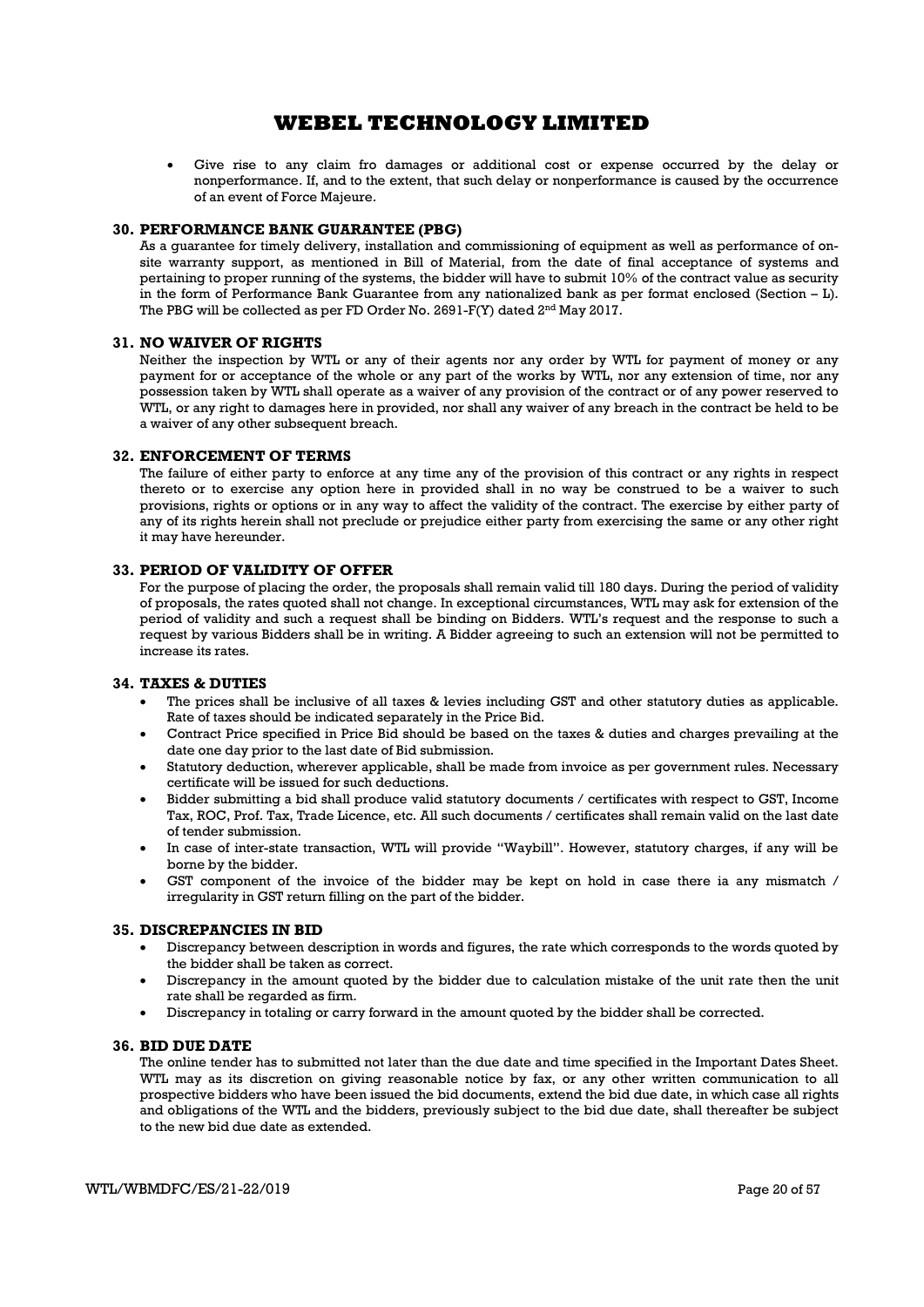### 37. LATE BID

Any proposal received by WTL after the deadline for submission of proposals may not be accepted.

#### 38. OPENING OF BID BY WTL

Bids shall be opened and downloaded electronically through operation of the process in the e-Tender portal in presence of Tender Committee. Bidders interested to remain present during electronic bid opening may attend the bid opening session at WTL premises at scheduled date & time.

### 39. CONTACTING WTL

Bidder shall not approach WTL officers beyond office hours and/or outside WTL office premises from the time of the Bid opening to the time of finalization of successful bidder. Any effort by bidder to influence WTL office in the decision on Bid evaluation, Bid comparison or finalization may result in rejection of the Bidder's offer. If the bidder wishes to bring additional information to the notice of WTL, it should be in writing following the procedure mentioned hereinabove.

#### 40. WTL'S RIGHT TO REJECT ANY OR ALL BIDS

WTL reserves the right to reject any bid and to annul the bidding process and reject all bids at any time prior to award of Contract, without thereby any liability and without giving any reason thereof for the same to the affected bidder(s) or any obligation to inform the affected bidder(s) of the grounds for such decision.

### 41. BID CURRENCIES

Prices shall be quoted in Indian Rupees, inclusive of all prevailing taxes, levies, duties, cess etc.

### 42. PRICE

- Price should be quoted in the Price Bid format only. No deviation in any form in the Price Bid sheet is acceptable.
- Price quoted should be firm, inclusive of packing, forwarding, insurance and freight charges.
- Percentage/specified amount of taxes & duties should be clearly mentioned otherwise WTL reserves the right to reject such vague offer.
- Price to be quoted inclusive of supply, installation & commissioning charges.

#### 43. CANVASSING

Canvassing or support in any form for the acceptance of any tender is strictly prohibited. Any bidder doing so will render him liable to penalties, which may include removal of this name from the register of approved Bidders.

### 44. NON-TRANSFERABILITY OF TENDER

This tender document is not transferable.

#### 45. FORMATS AND SIGNING OF BID

The original and all copies of the proposals shall be neatly typed and shall be signed by an authorized signatory(ies) on behalf of the Bidder. The authorization shall be provided by written Power of Attorney accompanying the proposal. All pages of the proposal, except for un-amended printed literature, shall be initialed by the person or persons signing the proposal. The proposal shall contain no interlineations, erase or overwriting. In order to correct errors made by the Bidder, all corrections shall be done & initialed with date by the authorized signatory after striking out the original words/figures completely.

#### 46. WITHDRAWAL OF BID

Bid cannot be withdrawn during the interval between their submission and expiry of Bid's validity period. Fresh Bid may be called from eligible bidders for any additional item(s) of work not mentioned herein, if so required.

### 47. INTERPRETATION OF DOCUMENTS

If any bidder should find discrepancies or omission in the specifications or other tender documents, or if he should be in doubt as to the true meaning of any part thereof, he shall make a written request to the tender inviting authority for correction/clarification or interpretation or can put in a separate sheet along with his technical bid document.

#### 48. SPLITTING OF THE CONTRACT AND CURTAILMENT OF WORK

WTL reserve the right to split up and distribute the work among the successful bidders and to curtail any item of work in the schedule partly or fully.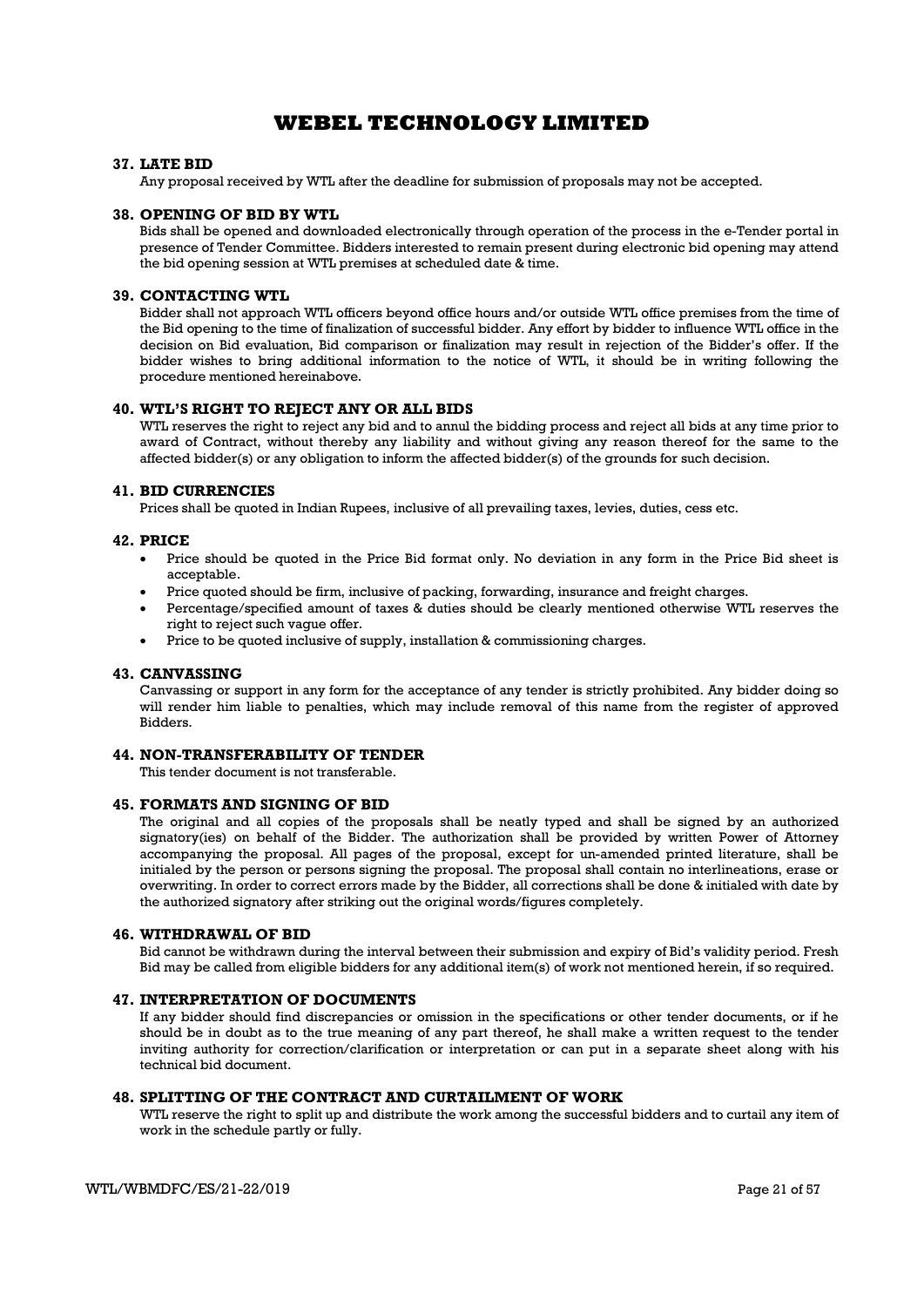### 49. PREPARATION OF TENDER

Tender shall be submitted in accordance with the following instructions:

- a) Tenders shall be submitted in the prescribed forms. Digital signatures shall be used. Where there is conflict between the words and the figures, the words shall govern.
- b) All notations must be in ink or type written. No erasing or overwriting will be permitted. Mistakes may be crossed out and corrections typed or written with ink adjacent thereto and must be initialed in ink by the person or persons signing the tender.
- c) Tenders shall not contain any recapitulation of the work to be done. Alternative proposals will not be considered unless called for. No written, oral, telegraphic or telephonic proposals for modifications will be acceptable.
- d) Tenders shall be uploaded as notified on or before the date and time set for the opening of tenders in the Notice Inviting Tenders.
- e) Tenders subject to any conditions or stipulations imposed by the bidder are liable to be rejected.
- f) Each and every page of the tender document must be signed with company seal by the bidder.
	- g) Any bidder may withdraw his tender by written request at any time prior to the scheduled closing time for receipt of tenders and not thereafter.

#### 50. ERASURES OR ALTERNATIONS

The offers with overwriting and erasures may make the tender liable for rejection if each of such overwriting/erasures/manuscript ions is not only signed by the authorized signatory of the bidder. There should be no hand-written material, corrections or alterations in the offer. Technical details must be completely filled up. Correct technical information of the product being offered must be filled in. Filling up of the information using terms such as "OK", "accepted", "noted", "as given in brochure/manual" is not acceptable. The Customer may treat offers not adhering to these guidelines as unacceptable. The Customer may, at its discretion, waive any minor non-conformity or any minor irregularity in the offer. This shall be binding on all bidders and the Tender Committee reserves the right for such waivers.

#### 51. COMPLIANCE WITH LAW

The bidder hereto agrees that it shall comply with all applicable union, state and local laws, ordinances, regulations and codes in performing its obligations hereunder, including the procurement of licenses, permits certificates and payment of taxes where required. The bidder shall establish and maintain all proper records (particularly, but without limitation, accounting records) required by any law, code/practice of corporate policy applicable to it from time to time including records and returns as applicable under labor legislation.

### 52. CLARIFICATION OF BIDS

During evaluation of the bids, the Customer/Tender Committee, at its discretion may ask the bidder for clarification of its bid. The request for the clarification and the response shall be in writing (fax/email) and no change in the substance of the bid shall seek offered or permitted.

#### 53. GENERAL TERMS

- a) All the pages of the bid document including documents submitted therein must be duly signed and stamped failing which the offer shall be liable to be rejected.
- b) All the documents to be submitted by the bidder along with their offer should be duly authenticated by the person signing the offer and if at any point of time during procurement process or subsequently it is detected that documents submitted are forged/tampered/manipulated in any way, the total responsibility lies with the bidder and WTL reserves the full right to take action as may be deemed fit including rejection of the offer and such case is to be kept recorded for any future dealing with them.
- c) No Technical/Commercial clarification will be entertained after opening of the tender.
- d) Overwriting and erasures may make the tender liable for rejection if each of such overwriting/erasures/manuscription is not only signed by the authorized signatory of the bidder. All overwriting should be separately written and signed by the authorized signatory of the bidder.
- e) Quantity mentioned in the tender document is indicative only and orders shall be placed subject to actual requirement. WTL reserve the right to increase or decrease the quantity specified in the tender.
- f) WTL reserve the right to reject or accept or withdraw the tender in full or part as the case may be without assigning the reasons thereof. No dispute of any kind can be raised the right of buyer in any court of law or elsewhere.
- g) WTL reserve the right to ask for clarification in the bid documents submitted by the bidder. Documents may be taken if decided by the committee.
- h) No dispute by the bidders in regard to Technical/Commercial points will be entertained by WTL and decision taken by the Tender Committee will be final.
- i) Discrepancy in the amount quoted by the bidder due to calculation mistake, the unit rate shall be regarded as firm and the totaling or carry in the amount quoted by the bidder shall be corrected accordingly.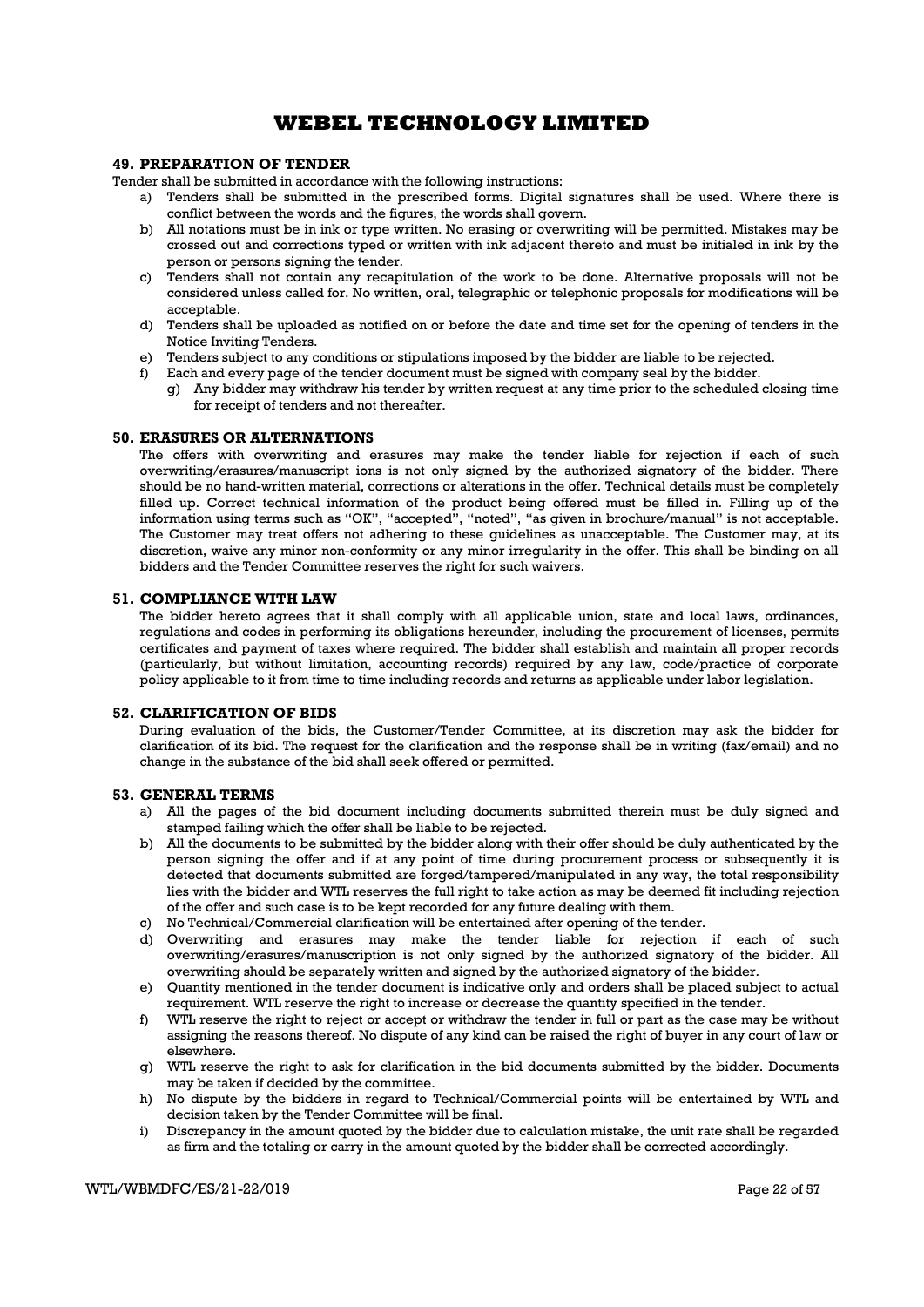- j) The price offers shall remain firm within the currency of contract and no escalation of price will be allowed.
- k) The acceptance of the tender will rest with the accepting authority who is not bound to accept the lowest or any tender and reserves the right to reject in part or in full any or all tender(s) received and to split up the work among participants without assigning any reason thereof.
- l) The customer/WTL at its discretion may extend the deadline for the submission of Bids.
	- m) The Court of Kolkata only will have the jurisdiction to deal with and decide any legal matters or dispute whatsoever arising out of the contract.

### 54. PAYMENT SCHEDULE

| Sl.<br>No. | Stage                                                           | Payment $(\%)$ |
|------------|-----------------------------------------------------------------|----------------|
|            | Design + Acceptance                                             | 10%            |
| 2          | <b>POC</b>                                                      | 15%            |
| 3          | Migration Of Existing Data                                      | 20%            |
| 4          | Professional Training, User Acceptance Testing & Security Audit | 15%            |
| 5          | Installation of Final Version / Go Live +                       | $20\% + 10\%$  |
|            | Post Implementation & stabilization                             |                |
| 6          | During warranty period equated half yearly interval             | 10%            |

TDS shall be deducted on all the payments made to the selected bidder on the rates as specified by Govt.

Payment of taxes and other applicable Government levies will be made according to the rules and regulations as existing on the date of the payment

### 55. DISAGREEMENT

WTL (before the go-live phase) / WBMDFC (post the go-live) and the selected Bidder will make every effort to resolve amicably, by direct negotiation, any disagreement or dispute arising between them under or in connection with the work order. If any dispute will arise between parties on aspects not covered by this agreement, or the construction or operation thereof, or the rights, duties or liabilities under these except as to any matters the decision of which is specially provided for by the special conditions, such dispute will be referred to the Minority Affairs and Madrasah Education Department, Government of West Bengal for decision and it will be final and binding on both the parties.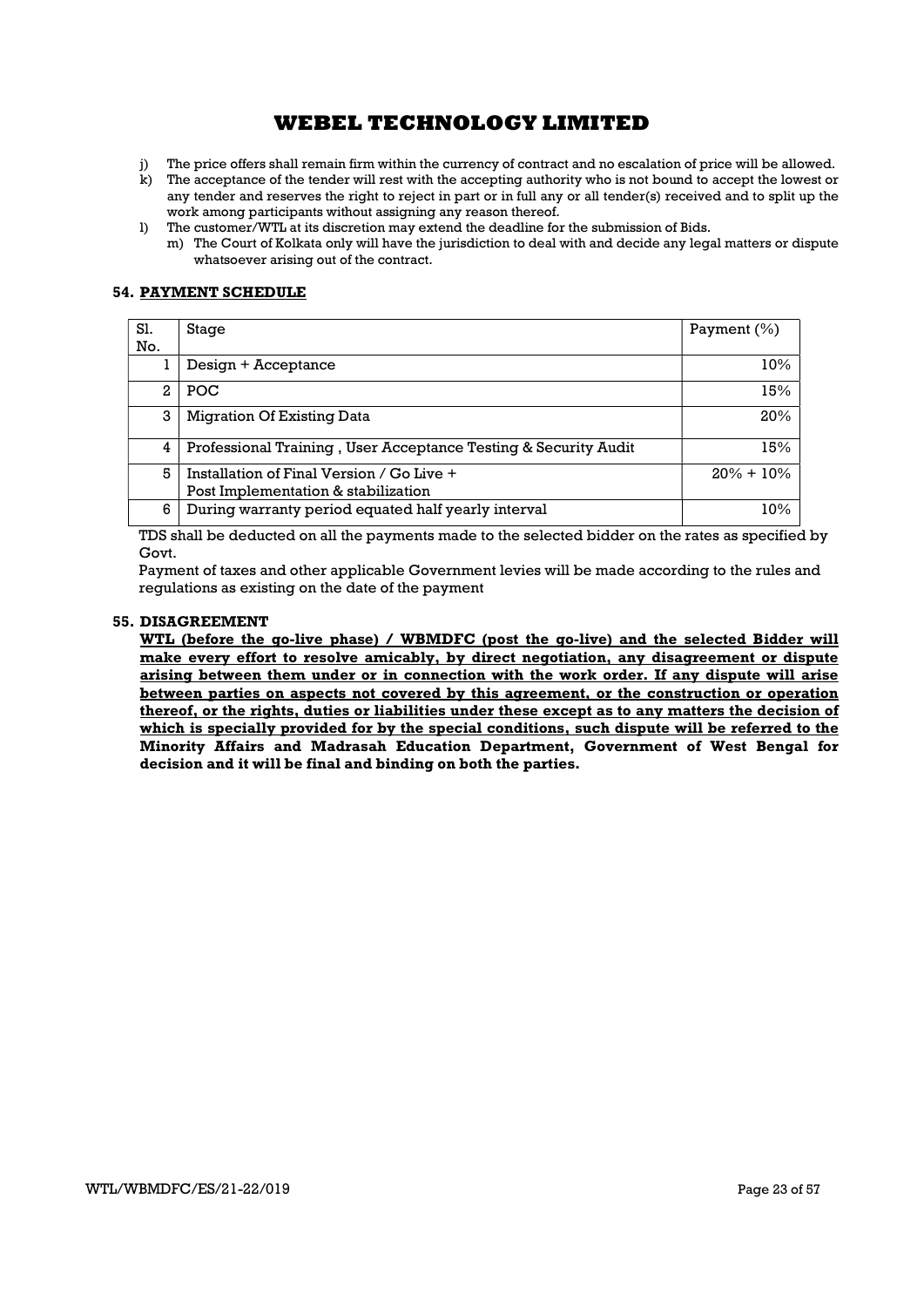## SECTION – E

## BID FORM

(Bidders are requested to furnish the Bid Form in the Format given in this section, filling the entire Blank and to be submitted on Letter Head in original)

To Webel Technology Limited Plot – 5, Block – BP, Sector - V, Salt Lake City, Kolkata – 700091.

### Sub: Implementation of an Enterprise level Application in West Bengal Minorities Development & Finance Corporation

Dear Sir,

We the undersigned bidder/(s), having read and examined in details the specifications and other documents of the subject tender no. WTL/WBMDFC/ES/21-22/019 dated 01.10.2021, do hereby propose to execute the job as per specification as set forth in your Bid documents.

- 1. The prices of all items stated in the bid are firm during the entire period of job irrespective of date of completion and not subject to any price adjusted as per in line with the bidding documents. All prices and other terms & conditions of this proposal are valid for a period of 180 (one hundred eighty) days from the date of opening of bid. We further declare that prices stated in our proposal are in accordance with your bidding.
- 2. We confirm that our bid prices include all other taxes and duties and levies applicable on bought out components, materials, equipments and other items and confirm that any such taxes, duties and levies additionally payable shall be to our account.
- 3. Earnest Money Deposit: We have transferred EMD amount online through e-Tender portal.
- 4. We declare that items shall be executed strictly in accordance with the specifications and documents irrespective of whatever has been stated to the contrary anywhere else in our proposal. Further, we agree that additional conditions, deviations, if any, found in the proposal documents other than those stated in our deviation schedule, save that pertaining to any rebates offered shall not be given effect to.
- 5. If this proposal is accepted by you, we agree to provide services and complete the entire work, in accordance with schedule indicated in the proposal. We fully understand that the work completion schedule stipulated in the proposal is the essence of the job, if awarded.
- 6. We further agree that if our proposal is accepted, we shall provide a Performance Bank Guarantee of the value equivalent to ten percent (10%) of the Order value as stipulated in Financial Bid (BOQ).
- 7. We agree that WTL reserves the right to accept in full/part or reject any or all the bids received or split order within successful bidders without any explanation to bidders and his decision on the subject will be final and binding on Bidder.

Dated, this …………………..day of ……………………2021

Thanking you, we remain,

WTL/WBMDFC/ES/21-22/019 Page 24 of 57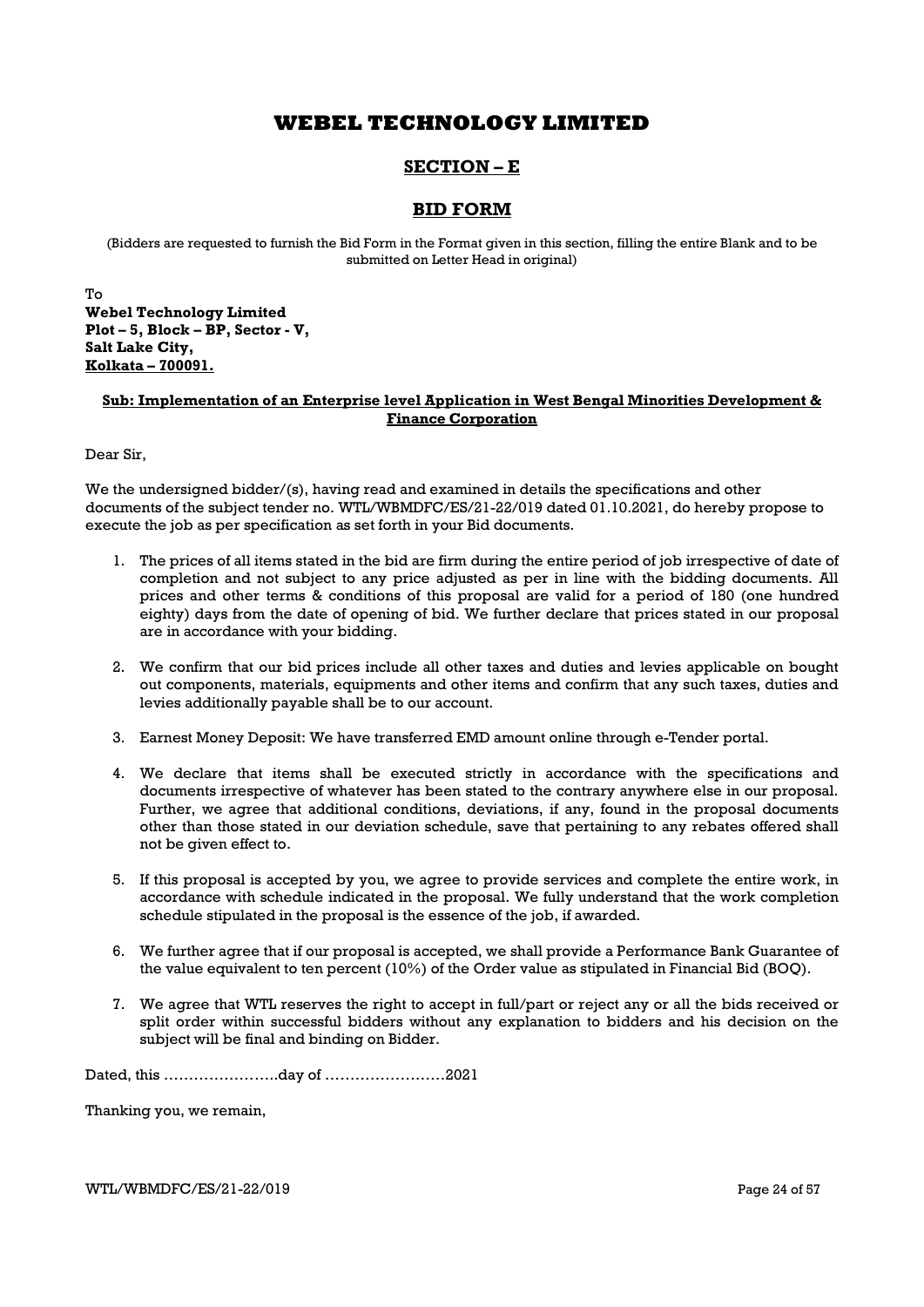Yours faithfully

………………………………………………… Signature

……………………………………………………….. Name in full

……………………………………………………….. Designation

## Signature & Authorized Verified by

………………………………………………… Signature ………………………………………………… Name in full ………………………………………………… Designation ………………………………………………… Company Stamp

WTL/WBMDFC/ES/21-22/019 Page 25 of 57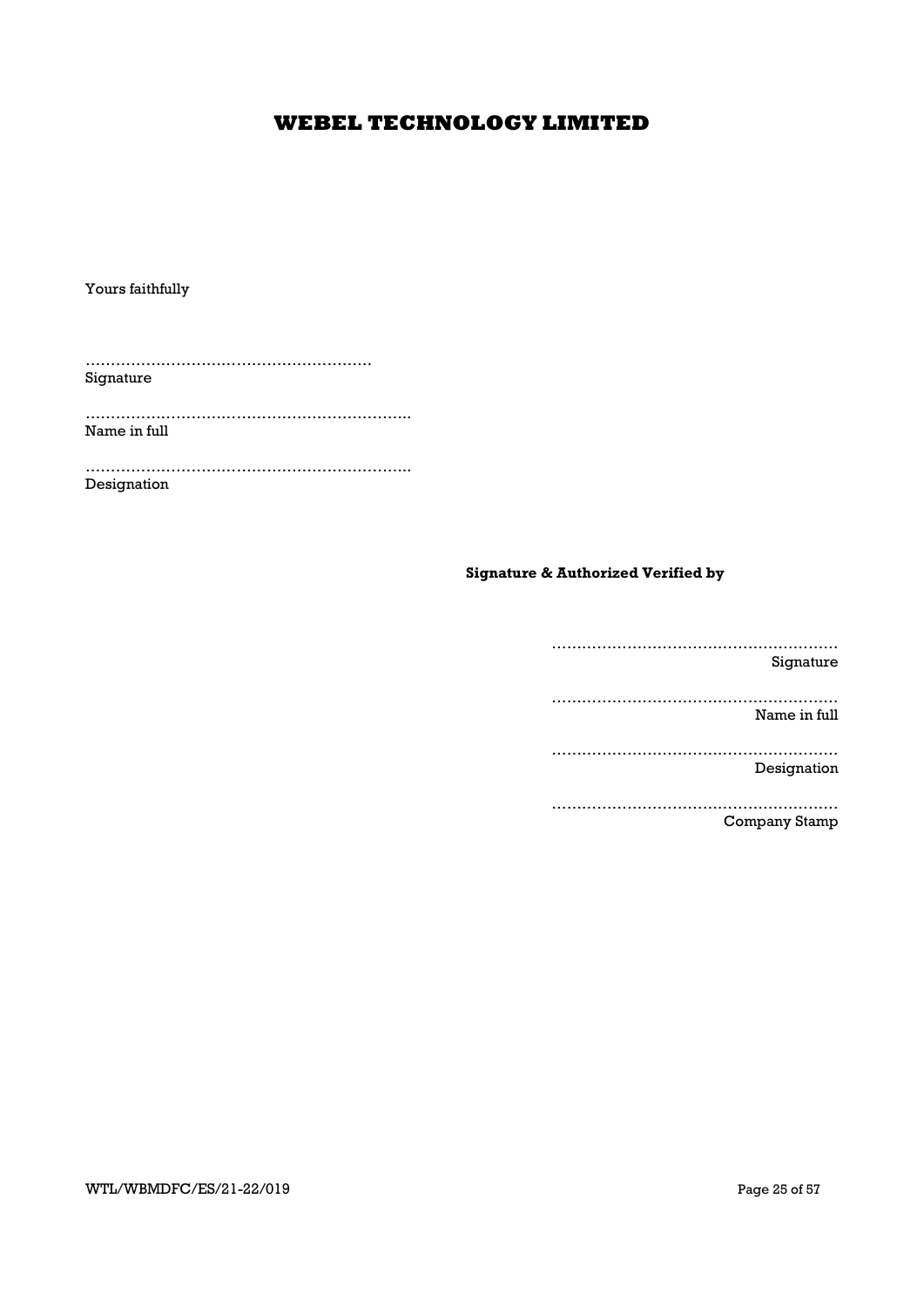## SECTION – F

### TECHNO COMMERCIAL EVALUATION & AWARDING OF CONTRACT

### 1. EVALUATION PROCEDURE

- The Eligibility Criteria (Section B) will be evaluated by Tender Committee and those qualify will be considered for further evaluation.
- The Tender Committee would evaluate the Techno Commercial Evaluation. In order to facilitate the evaluation, the marking scheme presented is an indication of the relative importance of the evaluation. Bidders securing a minimum of 60% marks in the Techno Commercial Evaluation for qualifying technical evaluation.
- Bidders after qualifying in Techno Commercial Evaluation will only be considers for Financial Bid Evaluation.
- Bidder should clearly mention the page no or identification mark for contents of the document. The document submitted should mention all their respective submission as per RFP with proper page no. or identification marking

### 2. EVALUATION CRITERIA

#### Techno Commercial Evaluation

The evaluation methodology would take into consideration both the Techno Commercial responsiveness as well as the financial response. During the evaluation process, the evaluation committee will assign each desirable/preferred feature a whole number score for the Techno Commercial Bid as defined in the table below:

| <b>S1. No.</b> | <b>Criteria</b>                                                 | <b>Marks Maximum)</b> |
|----------------|-----------------------------------------------------------------|-----------------------|
| 1.             | <b>Order Value</b>                                              | 10                    |
|                | The Bidder should have received orders for state wide           |                       |
|                | software and support services in the Govt. sector / PSUs/ Govt. |                       |
|                | Statutory bodies with order value as follows: -                 |                       |
|                | One order of minimum Rs.4.0Crores                               |                       |
|                | or                                                              |                       |
|                | Two orders of minimum Rs.2.0 Crores each - 10 Marks             |                       |
|                | (A copy of Work Orders / Contracts to be enclosed.)             |                       |
| 2.             | <b>Similar Solution</b>                                         | 20                    |
|                | The Bidder should have successful implementation with any of    |                       |
|                | the State / Central PSUs or Departments/ Govt. Statutory        |                       |
|                | bodies in the country, covering loan functions.                 |                       |
|                | One implementation - 2.5 Marks                                  |                       |
|                | Two implementations - 5 Marks                                   |                       |
|                | Three implementations - 10 Marks                                |                       |
|                | Additional 10 marks will be given if one among the successful   |                       |
|                | implementation is at a similar State Channelizing Agency        |                       |
|                | (A Certificate from Customer to be enclosed.))                  |                       |
| 3.             | <b>Experience in Government Sector / PSUs/ Govt. Statutory</b>  | 10                    |
|                | bodies                                                          |                       |
|                | The Bidder should have received at least ten orders (out of     |                       |
|                | which at least two of them should be Web based integrated       |                       |
|                | software and support projects) in the Government sector /       |                       |
|                | PSUs/ Govt. Statutory bodies.                                   |                       |
|                | 2 to 10 Orders - 5 Marks                                        |                       |
|                | More than 10 Orders - 10 Marks                                  |                       |
|                | (A Copy of Work Orders to be enclosed.)                         |                       |
| 4.             | <b>Large Project Implementation</b>                             | 15                    |
|                | The Bidder should have implemented web based software           |                       |
|                | projects in the Central / State Governments / PSUs/ Govt.       |                       |
|                | Statutory bodies having the following number of registered      |                       |
|                | users.                                                          |                       |
|                | Two projects with more than 1000 Registered Users-5             |                       |
|                | Marks                                                           |                       |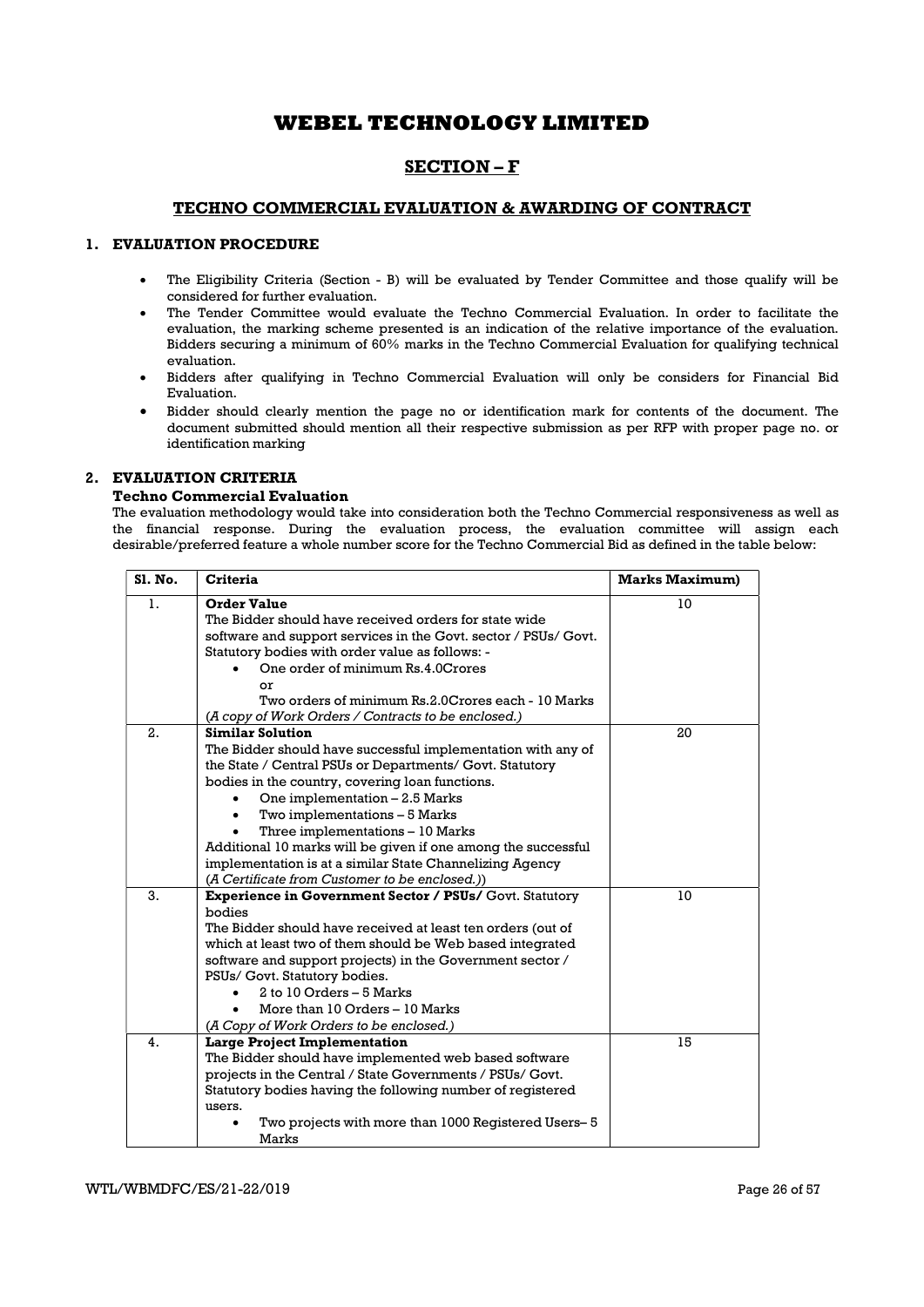|    | Two projects with more than 2000 Registered Users –<br>$\bullet$<br>10 Marks<br>Two projects with more than 3000 Registered Users –<br>$\bullet$<br>15 Marks<br>(A Certificate from Customer to be enclosed.)) |     |
|----|----------------------------------------------------------------------------------------------------------------------------------------------------------------------------------------------------------------|-----|
| 5. | <b>Implementation Approach and Methodology</b>                                                                                                                                                                 | 15  |
| 6. | <b>Software Solution Demonstration</b>                                                                                                                                                                         | 30  |
|    | Demonstration of the Proposed Solution                                                                                                                                                                         |     |
|    | <b>Total Marks</b>                                                                                                                                                                                             | 100 |

All claims to be supported by relevant documents / certificates. Onus of substantiating claims lies with the bidder

### 3. FINAL EVALUATION

Financial bid of the qualified bidders shall be downloaded on the scheduled date & time in the presence of the Tender Committee. Final evaluation will be done among the short listed bidders in accordance with Quality & Cost and will involve both Techno Commercial & Financial Evaluation with the following weight-age.

| Techno Commercial Evaluation |  |
|------------------------------|--|
| Financial Evaluation         |  |

Commercial Bid Score (BS) will be calculated for each responsive bid using the following formula which permits a comprehensive assessment of the bid price and techno commercial merits of each bid.

| TС    |                | LBP                                                            |
|-------|----------------|----------------------------------------------------------------|
|       |                | $BS =$ ------- x 0.70 + ------ x 0.30                          |
| TTC   |                | ВP                                                             |
| Where |                |                                                                |
| BS    | ۰              | <b>Evaluated Bid Score</b>                                     |
| BP    | ٠              | Amount of Bid Price of bidder (Item Sl. No. 1 to 7)            |
| LBP   | ۰              | Lowest Amount of Bid Price among bidders (Item Sl. No. 1 to 7) |
| TС    | ۰              | Techno Commercial Score awarded to bidder                      |
| TTC   | $\blacksquare$ | Total Techno Commercial Score (100 marks in this case)         |
|       |                |                                                                |

The bid with the highest Evaluated Bid Score (BS) among the responsive bids shall be most responsive bid.

## 4. AWARDING OF CONTRACT

An affirmative Post Qualification determination will be prerequisite for award of the contract to the most overall responsive bidder. A negative determination will result in rejection of bidder's bid, in which event the WTL will proceed to the next lowest evaluated bidder to make a similar determination of that bidder's capability to perform satisfactorily. WTL will award the contract to the successful bidder whose bid has been determined to be substantially responsive after final negotiation may held with the most responsive bidder, if required. This is a turnkey job in a nature, so bidder(s) to quote all the items mentioned in the tender document, which can ensure single point contact / sole responsibility of the bidder(s) towards project execution. The successful bidder (s) will have to give security deposit in the form of Performance Bank Guarantee.

### 5. POST QUALIFICATION

The determination will evaluate the Bidder's financial, technical, design, integration, customization, production, management and support capabilities and will be based on an examination of the documentary evidence of the Bidder's qualification, as well as other information WTL deems necessary and appropriate. This determination may include visits or interviews with the Bidder's client's reference in its bid, site inspection, and any other measures.

### 6. PRESENTATION

The presentation to be given in front of the Tender Committee and officials from WBMDFC and technical expert will be present, if necessary. The date, time and venue of the presentation for the qualified bidders will be intimated in due course. The gap between intimation time & presentation would not be more than 2(two) business days.

7. Bidder should clearly mention the page no or identification mark for contents of the document. The document submitted should mention all their respective submission as per RFP with proper page no. or identification marking.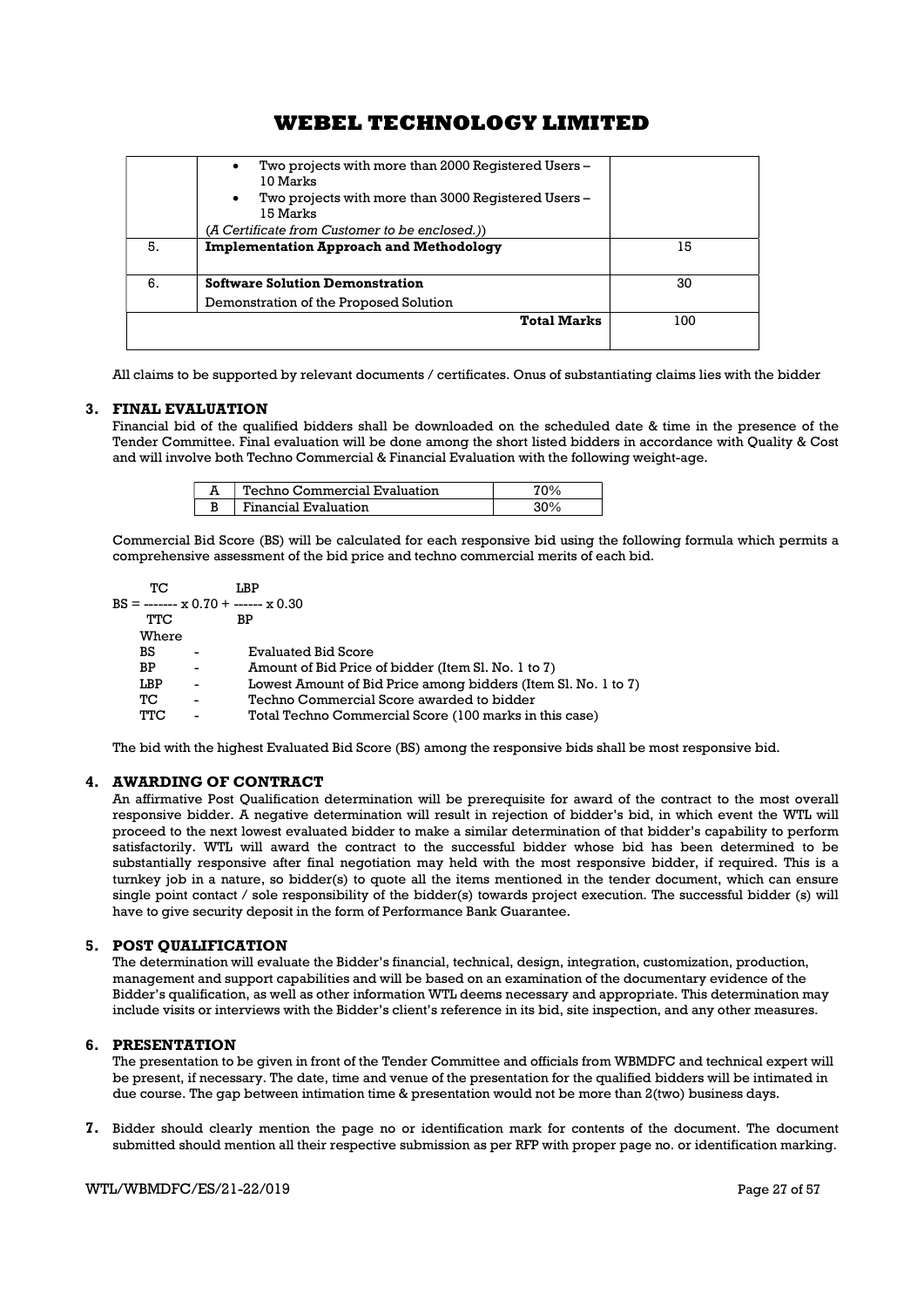## SECTION – G

## GUIDANCE FOR E-TENDERING

Instructions / Guidelines for electronic submission of the tenders have been annexed for assisting the Bidders to participate in e-Tendering.

### Registration of Bidder:

Any Bidder willing to take part in the process of e-Tendering will have to be enrolled & registered with the Government e-Procurement System through logging on to https://wbtenders.gov.in. The Bidder is to click on the link for e-Tendering site as given on the web portal.

### Digital Signature Certificate (DSC):

Each Bidder is required to obtain a Class-II or Class-III Digital Signature Certificate (DSC) for submission of tenders from the approved service provider of the National Informatics Centre (NIC) on payment of requisite amount. Details are available at the Web Site stated above. DSC is given as a USB e-Token.

 The Bidder can search & download N.I.T. & BOQ electronically from computer once he logs on to the website mentioned above using the Digital Signature Certificate. This is the only mode of collection of Tender Documents.

### Participation in more than one work:

A prospective bidder shall be allowed to participate in the job either in the capacity of individual or as a partner of a firm. If, found to be applied severally in a single job all the applications will be rejected.

### Submission of Tenders:

Tenders are to be submitted through online to the website stated above in two folders at a time, one in Techno Commercial Proposal & the other is Financial Proposal before the prescribed date & time using the Digital Signature Certificate (DSC). The documents are to be uploaded virus scanned copy duly Digitally Signed. The documents will get encrypted (transformed into non readable formats)

The proposal should contain scanned copies of the following in two covers (folders).

### Techno Commercial Cover:

### Technical Document 1 (scanned & join in pdf format then upload)

1. Bid Form as per format (Section – E)

### Technical Document 2 (scanned & join in pdf format then upload)

1. NIT Declaration duly stamped & signed in letter head of bidder (Section – T)

### Technical Compliance (scanned & join in pdf format then upload)

1. Annexure A, B, C & D

### Financial Cover:

BOQ will be downloaded and same will be uploaded with quoted rates. While uploading BOQ file name shall remain unchanged. Absence of this document shall lead to summary rejection of the bid.

## NON-STATUTARY COVER (MY SPACE) CONTAIN FOLLOWING DOCUMENT:

### (In each folder, scanned coy will be uploaded with single file having multiple pages)

| S1.<br>No. | <b>Category Name</b> | <b>Sub Category Name</b> | <b>Sub Category Description</b> |
|------------|----------------------|--------------------------|---------------------------------|
|            |                      |                          |                                 |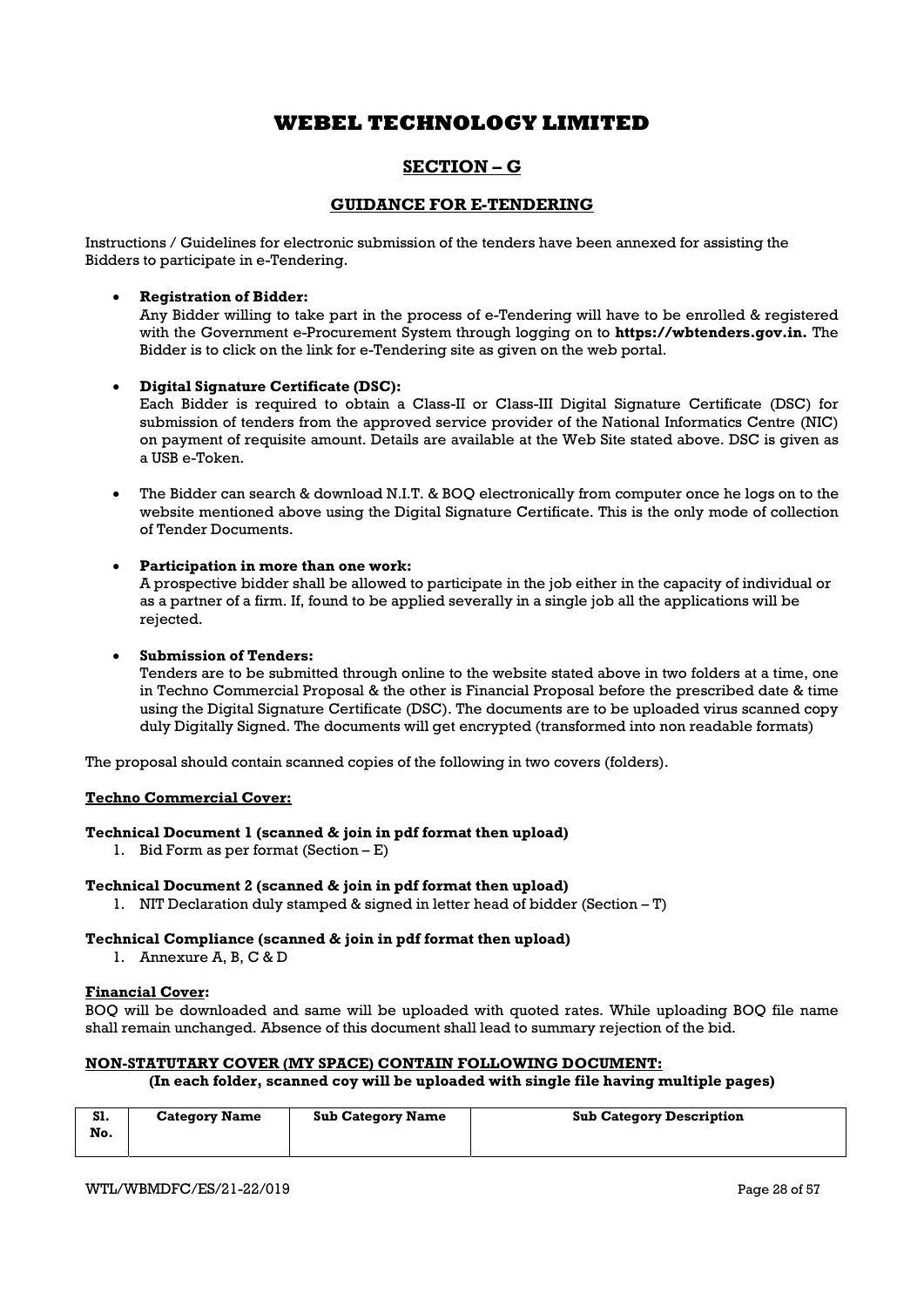| A  | <b>CERTIFICATES</b>    | A1. CERTIFICATES                       | <b>GST Registration Number</b><br><b>PAN</b>                                                  |  |  |
|----|------------------------|----------------------------------------|-----------------------------------------------------------------------------------------------|--|--|
| R  | <b>COMPANY DETAILS</b> | <b>B1. COMPANY</b><br><b>DETAILS 1</b> | Document as per Section - B                                                                   |  |  |
|    |                        | <b>B2. COMPANY</b>                     | Company Profile (Not more than 3 pages)                                                       |  |  |
|    |                        | DETAILS <sub>2</sub>                   | Documents as per Section - F                                                                  |  |  |
| C  | <b>CREDENTIAL</b>      | <b>CREDENTIAL 1</b>                    | Order copies as per Clause no. 4 of Section - B                                               |  |  |
|    |                        | <b>CREDENTIAL 2</b>                    | Other documents, if any                                                                       |  |  |
| D  | <b>DECLARATION</b>     | DECLARATION 1                          | List of Clients as per format $(Section - K)$<br>Financial Capability of Bidder as per format |  |  |
|    |                        |                                        | $(Section - H)$                                                                               |  |  |
|    |                        | DECLARATION 2                          | Document as per the Section - F                                                               |  |  |
|    |                        | DECLARATION 3                          | Bidder's Details as per format (Section $-I$ )                                                |  |  |
|    |                        | DECLARATION 4                          | Documents as per Section $-D$                                                                 |  |  |
|    |                        | DECLARATION 5                          | Documents as per Section - F                                                                  |  |  |
| E. | <b>FINANCIAL INFO</b>  | P/L & BALANCE SHEET<br>2018-2019       | P/L & BALANCE SHEET 2018-2019                                                                 |  |  |
|    |                        | P/L & BALANCE SHEET<br>2019-2020       | P/L & BALANCE SHEET 2019-2020                                                                 |  |  |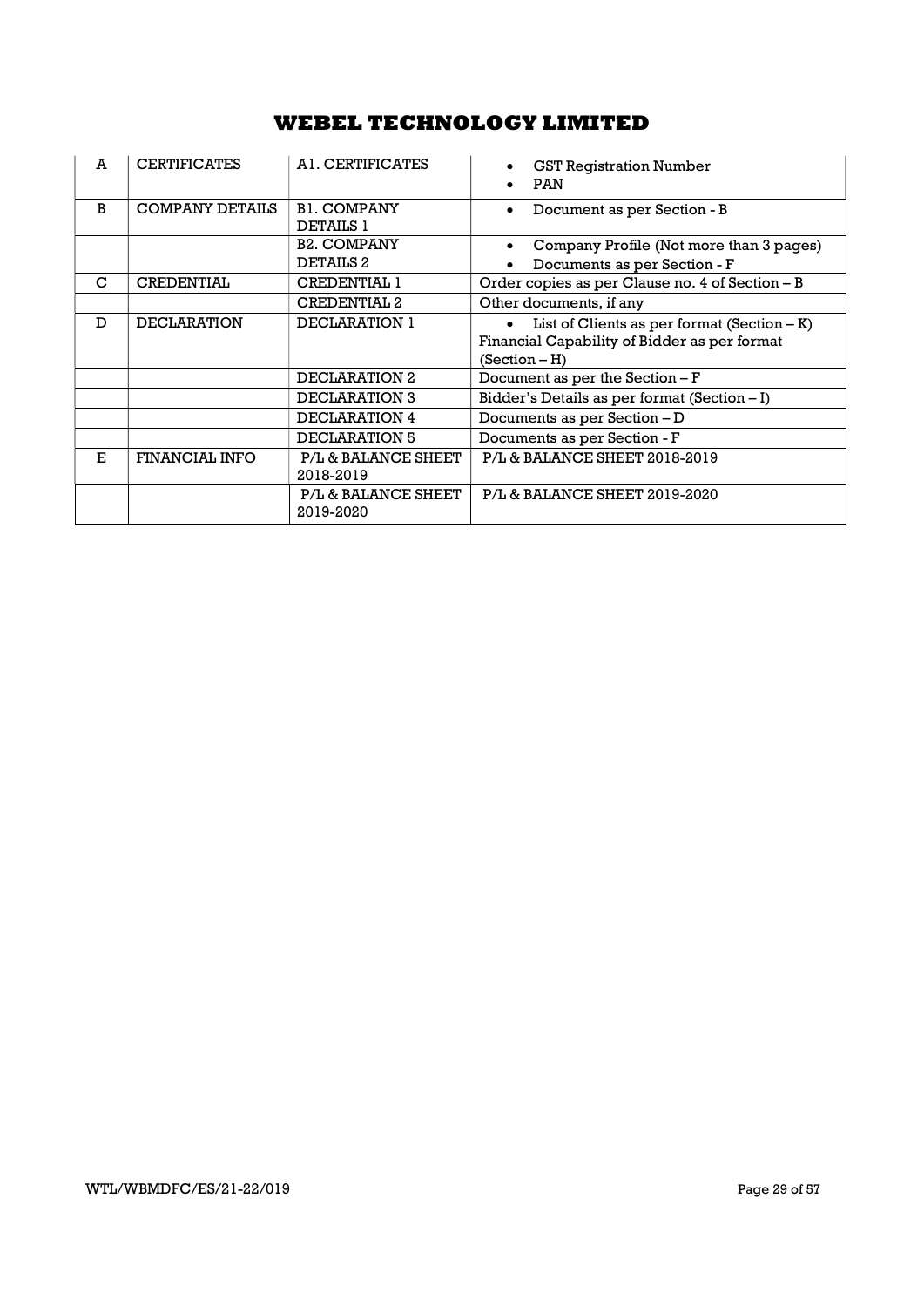## SECTION – H

## FINANCIAL CAPABILITY OF BIDDER

(Tender No. WTL/WBMDFC/ES/21-22/019)

## FINANCIAL INFORMATION

## Total Turnover

| S1. | <b>Name of the Bidder</b> | Turnover (Rs. / Crores) |         |         |         |             |
|-----|---------------------------|-------------------------|---------|---------|---------|-------------|
| No. |                           | 2015-16                 | 2016-17 | 2017-18 | 2018-19 | 2019 - 2020 |
|     |                           |                         |         |         |         |             |

Authorized Signatory (Signature In full): \_\_\_\_\_\_\_\_\_\_\_\_\_\_\_\_\_\_\_\_\_\_\_\_\_\_\_\_\_\_\_\_\_

Name and title of Signatory: \_\_\_\_\_\_\_\_\_\_\_\_\_\_\_\_\_\_\_\_\_\_\_\_\_\_\_\_\_\_\_\_\_\_\_\_\_\_\_\_\_\_

| Stamp of the Company: |  |
|-----------------------|--|
|-----------------------|--|

Note:

Submit the Audited Financial Statement/Audited Annual Report/Auditor Report of the last five financial years.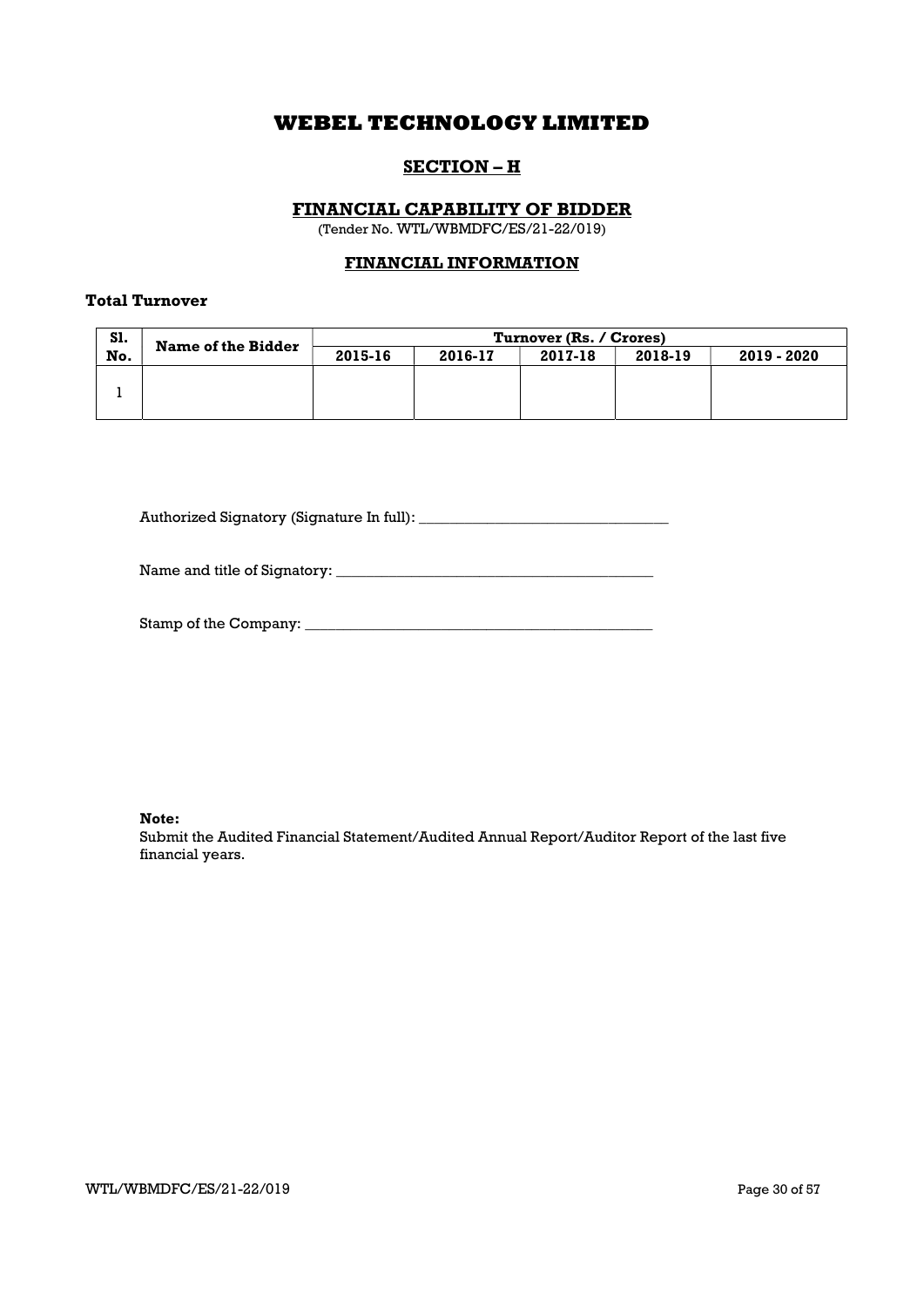## SECTION-I

## BIDDERS'S DETAILS

(Tender No. WTL/WBMDFC/ES/21-22/019)

| 1              | Name of the Firm                                             |
|----------------|--------------------------------------------------------------|
| $\mathbf{2}$   | <b>Registered Office Address</b>                             |
|                | <b>Contact Number</b>                                        |
|                | <b>Fax Number</b>                                            |
|                | E-mail                                                       |
| 3              | Correspondence / Contact address                             |
|                | Name & Designation of Contact person                         |
|                | <b>Address</b>                                               |
|                | <b>Contact Number</b>                                        |
|                | <b>Fax Number</b>                                            |
|                | E-mail                                                       |
| $\overline{4}$ | Is the firm a registered company? If yes, submit             |
|                | documentary proof                                            |
|                | Year and Place of the establishment of the company           |
| 6              | Former name of the company, if any                           |
| 7              | Is the firm                                                  |
|                | a Government/ Public Sector Undertaking                      |
|                | a propriety firm                                             |
|                | a partnership firm (if yes, give partnership deed)           |
|                | a limited company or limited corporation<br>٠                |
|                | a member of a group of companies, (if yes, give<br>٠         |
|                | name and address and description of other<br>٠               |
|                | companies)                                                   |
|                | a subsidiary of a large corporation (if yes give the         |
|                | name and address of the parent organization). If the         |
|                | company is subsidiary, state what involvement if             |
|                | any, will the parent company have in the project.            |
| 8              | Is the firm registered with GST? If yes, please mention your |
|                | GST no. & submit valid certificate.                          |
| 9              | Total number of employees. Attach the organizational chart   |
|                | showing the structure of the organization.                   |
| 10             | Are you registered with any Government/ Department/          |
|                | Public Sector Undertaking (if yes, give details)             |
| 11             | How many years has your organization been in business        |
|                | under your present name? What were your fields when you      |
|                | established your organization                                |
| 12             | What type best describes your firm? (Purchaser reserves      |
|                | the right to verify the claims if necessary)                 |
|                | ■ Manufacturer                                               |
|                | Supplier                                                     |
|                | System Integrator                                            |
|                | Consultant                                                   |
|                | Service Provider (Pl. specify details)                       |
|                | Software Development                                         |
|                | Total Solution provider (Design,<br>Supply,                  |
|                | Integration, O&M)                                            |
|                | IT Company                                                   |
| 13             | Number of software personnel (on the payroll) currently in   |
|                | Kolkata Office?                                              |
| 14             | Does your organization have valid ISO 9001, 27001 & CMMi     |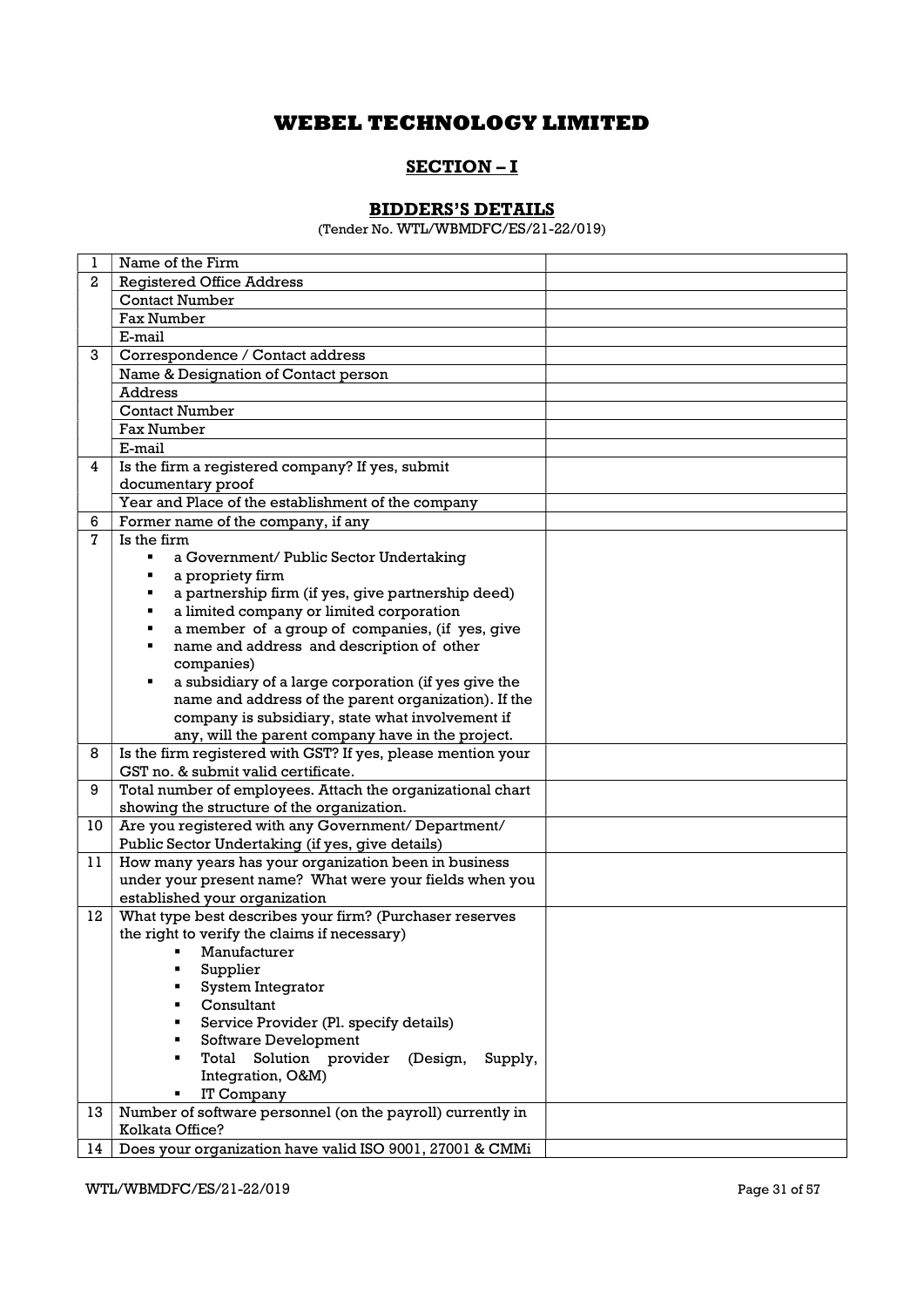|    | Level 3/5 certificates at the time of submission of the bid? |  |
|----|--------------------------------------------------------------|--|
| 15 | List the major clients in India with whom your organization  |  |
|    | has been / is currently associated.                          |  |
| 16 | Have you in any capacity not completed any work awarded      |  |
|    | to you? (If so, give the name of project and reason for not  |  |
|    | completing the work)                                         |  |
| 17 | Have you ever been denied tendering facilities by any        |  |
|    | Government / Department / Public sector Undertaking?         |  |
|    | (Give details)                                               |  |

Authorized Signatory (Signature In full): \_\_\_\_\_\_\_\_\_\_\_\_\_\_\_\_\_\_\_\_\_\_\_\_\_\_\_\_\_\_\_\_\_

Name and title of Signatory: \_\_\_\_\_\_\_\_\_\_\_\_\_\_\_\_\_\_\_\_\_\_\_\_\_\_\_\_\_\_\_\_\_\_\_\_\_\_\_\_\_\_

Company Rubber Stamp: \_\_\_\_\_\_\_\_\_\_\_\_\_\_\_\_\_\_\_\_\_\_\_\_\_\_\_\_\_\_\_\_\_\_\_\_\_\_\_\_\_\_\_\_\_\_\_\_\_\_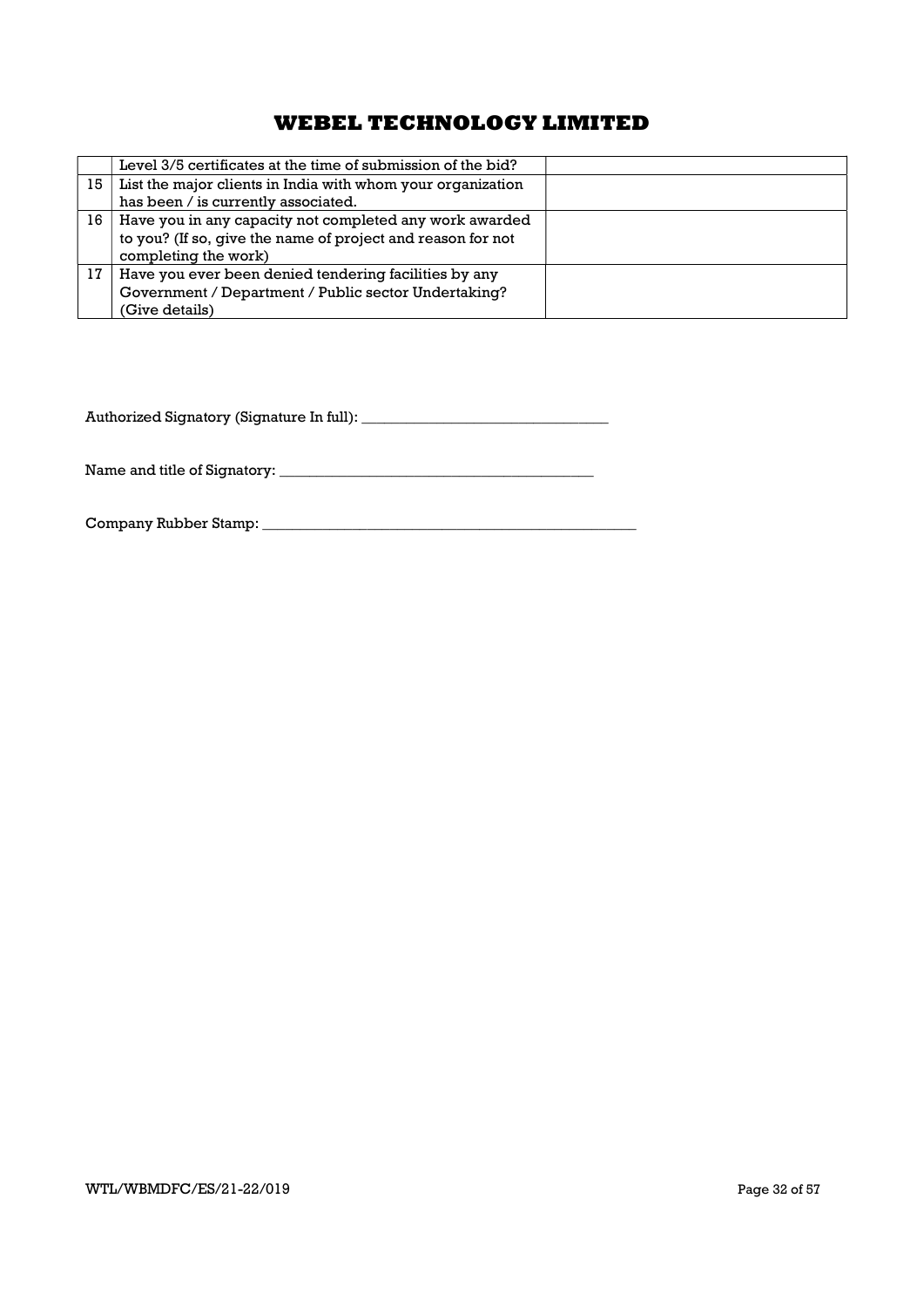## SECTION – J

## FORMAT FOR PRE-BID MEETING QUERY

(Tender No. WTL/WBMDFC/ES/21-22/019)

Name of the Bidder:

**Oueries** 

| S1.<br>No. | <b>Section</b><br>No. | <b>Clause</b><br>No. | Page<br>No. | Queries |
|------------|-----------------------|----------------------|-------------|---------|
|            |                       |                      |             |         |
|            |                       |                      |             |         |
|            |                       |                      |             |         |
|            |                       |                      |             |         |
|            |                       |                      |             |         |
|            |                       |                      |             |         |
|            |                       |                      |             |         |
|            |                       |                      |             |         |
|            |                       |                      |             |         |

| Authorized Signatory (Signature In full): |  |
|-------------------------------------------|--|
|                                           |  |

Name and title of Signatory: \_\_\_\_\_\_\_\_\_\_\_\_\_\_\_\_\_\_\_\_\_\_\_\_\_\_\_\_\_\_\_\_\_\_\_\_\_\_\_\_\_\_

| Company Rubber Stamp: |  |
|-----------------------|--|
|                       |  |

Note: The filled form to be submitted in XLS & PDF Format. There is a cutoff date for receiving of queries before Pre Bid Meeting. Queries received after the cutoff period will not be accepted. The Purchaser reserves the right to respond all queries over e-mail. Any deviation from the format in .xls & .pdf will not be considered as a pre bid query and WTL will not be bound in any manner to respond to the same.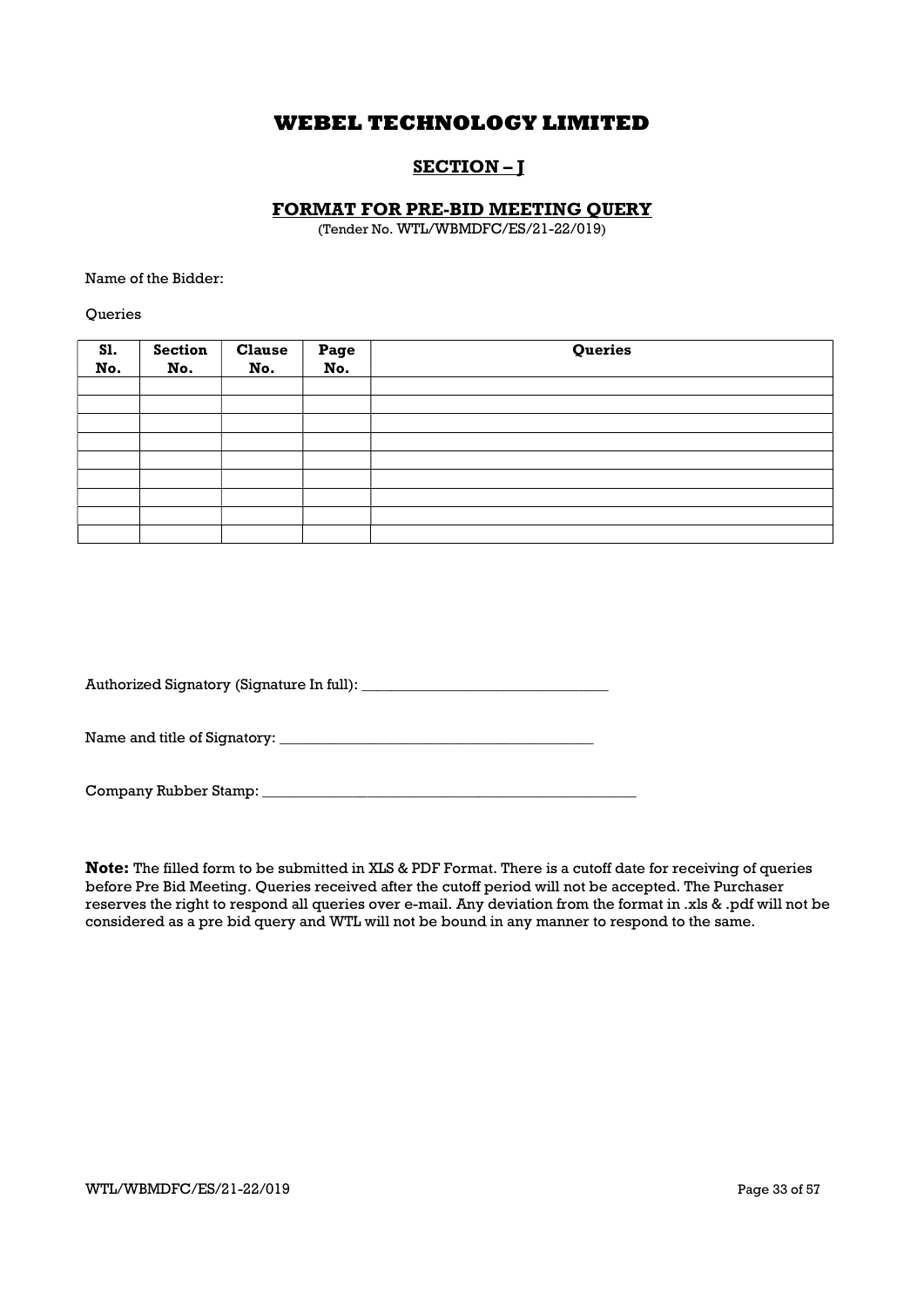## SECTION - K

## LIST OF CLIENTS OF SIMILAR ORDERS

(Tender No. WTL/WBMDFC/ES/21-22/019)

| S1.<br>No. | <b>Name of the Client</b> | <b>Address</b> | Contact<br>Person | <b>Designation</b> | Contact<br><b>Numbers</b> |
|------------|---------------------------|----------------|-------------------|--------------------|---------------------------|
|            |                           |                |                   |                    |                           |
|            |                           |                |                   |                    |                           |
|            |                           |                |                   |                    |                           |
|            |                           |                |                   |                    |                           |
|            |                           |                |                   |                    |                           |
|            |                           |                |                   |                    |                           |
|            |                           |                |                   |                    |                           |
|            |                           |                |                   |                    |                           |
|            |                           |                |                   |                    |                           |
|            |                           |                |                   |                    |                           |
|            |                           |                |                   |                    |                           |
|            |                           |                |                   |                    |                           |
|            |                           |                |                   |                    |                           |
|            |                           |                |                   |                    |                           |
|            |                           |                |                   |                    |                           |
|            |                           |                |                   |                    |                           |

Authorized Signatory (Signature In full): \_\_\_\_\_\_\_\_\_\_\_\_\_\_\_\_\_\_\_\_\_\_\_\_\_\_\_\_\_\_\_\_\_

Name and title of Signatory: \_\_\_\_\_\_\_\_\_\_\_\_\_\_\_\_\_\_\_\_\_\_\_\_\_\_\_\_\_\_\_\_\_\_\_\_\_\_\_\_\_\_

Company Rubber Stamp: \_\_\_\_\_\_\_\_\_\_\_\_\_\_\_\_\_\_\_\_\_\_\_\_\_\_\_\_\_\_\_\_\_\_\_\_\_\_\_\_\_\_\_\_\_\_\_\_\_\_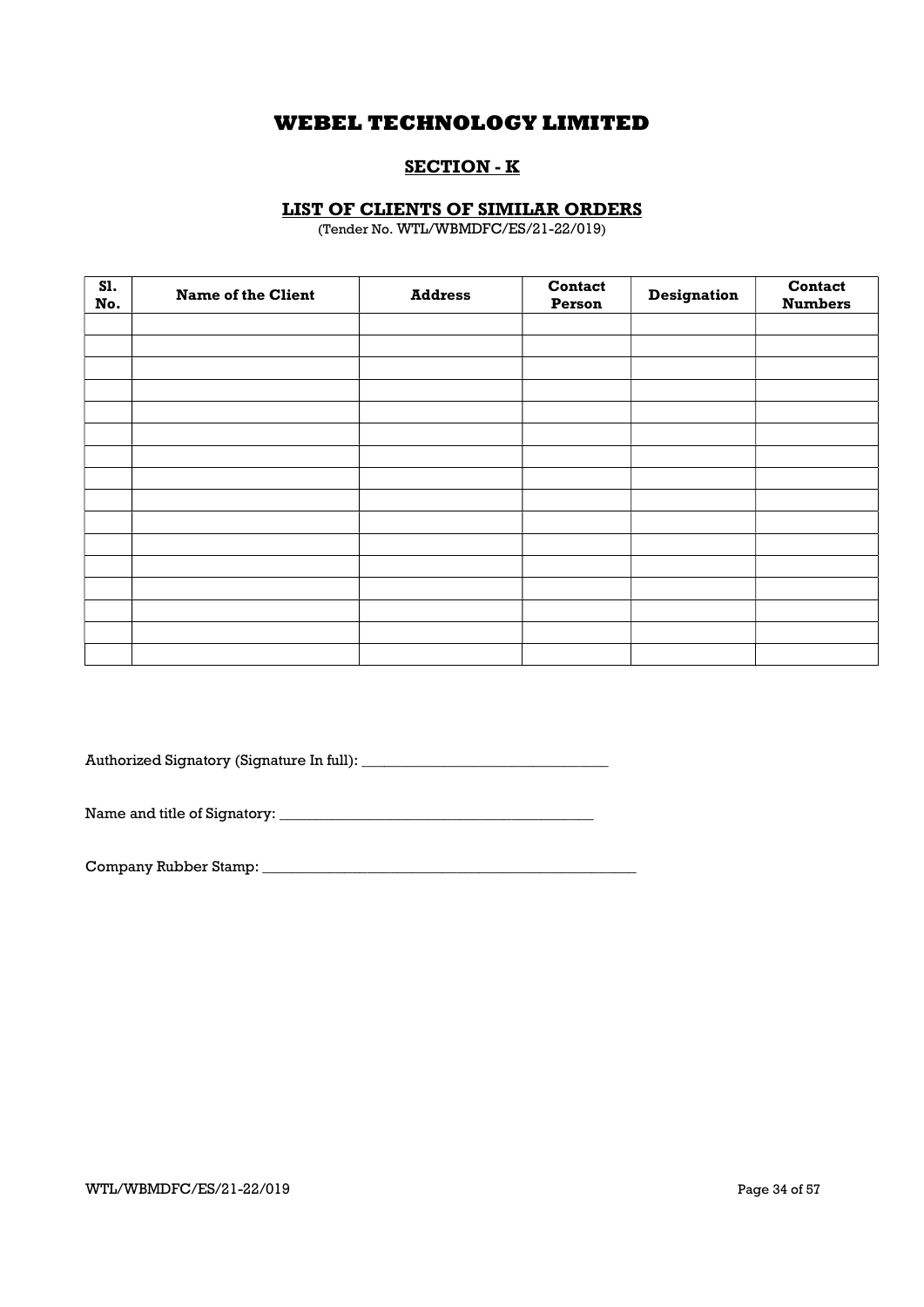## SECTION - L

## PROFORMA FOR PERFORMANCE BANK GUARANTEE

(On non-judicial stamp paper of appropriate value to be purchased in the name of executing Bank)

### PROFORMA OF BANK GUARANTEE FOR SECURITY DEPOSIT –CUM-PRFORMANCE GUARANTEE

Ref …………………….. Bank Guarantee no…………….

Date…………………..

### PROFORMA OF BG FOR SECURITY DEPOSIT

KNOW ALL MEN BY THESE PRESENTS that in consideration of WEBEL TECHNOLOGY LIMTED, a Government of West Bengal Undertaking incorporated under the Companies Act, 1956 having its Registered office at Webel Bhavan, Block EP&GP, Sector V, Kolkata-700 091 (hereinafter called "The Purchaser") having agreed to accept from \_\_\_\_\_\_\_\_\_\_\_\_\_\_\_\_\_(hereinafter called "The Bidder") Having its Head Office at \_\_\_\_\_\_\_\_\_\_\_\_\_\_\_\_\_\_\_\_\_\_, a Bank guarantee for Rs. \_\_\_\_\_\_\_\_\_\_\_\_\_ in lieu of Cash Security Deposit for the due fulfillment by the Bidder of the terms & conditions of the Work Order No. \_\_\_\_\_\_\_\_\_\_\_\_\_\_\_\_\_\_\_dated\_\_\_\_\_\_\_\_\_\_\_\_ issued by the Purchaser for (hereinafter called "the said work order<br>dated )". We (Name & detailed address of the b (Name & detailed address of the branch) (hereinafter called "the Guarantor") do hereby undertake to indemnify and keep indemnified the Purchaser to the extent of Rs. \_\_\_\_\_\_\_\_\_ (Rupees \_\_\_\_\_\_\_\_\_\_\_\_\_\_\_\_\_\_\_\_\_\_\_\_\_) only against any loss or damage caused to or suffered by the Purchaser by reason of any breach by the Bidder of any of the terms and conditions contained in the said Work Order No. \_\_\_\_\_\_\_\_\_\_\_\_\_\_\_\_\_\_\_\_ dated\_\_\_\_\_\_\_\_\_\_\_\_\_\_\_\_\_\_ of which breach the opinion of the Purchaser shall be final and conclusive.

(2) AND WE, \_\_\_\_\_\_\_\_\_\_\_\_\_\_\_\_\_\_\_\_DO HEREBY Guarantee and undertake to pay forthwith on demand to the Purchaser such sum not exceeding the said sum of \_\_\_\_\_\_Rupees\_\_\_\_\_\_\_\_\_\_\_\_) only as may be specified in such demand, in the event of the Bidder failing or neglecting to execute fully efficiently and satisfactorily the order for \_\_\_\_\_\_\_\_\_\_\_\_\_\_\_\_\_\_\_\_\_\_\_\_\_\_ \_\_\_\_\_\_\_\_\_\_\_\_\_\_\_ Work Order no. ,  $_{\rm dated}$ 

(3) WE \_\_\_\_\_\_\_\_\_\_\_\_\_\_\_\_\_\_\_\_\_\_\_\_\_\_ further agree that the guarantee herein contained shall remain in full force and effect during the period that would be taken for the performance of the said order as laid down in the said Work Order No. **Example 20** dated **the including the warranty obligations and** that it shall continue to be enforceable till all the dues of the Purchaser under or by virtue of the said Work Order No. \_\_\_\_\_\_\_\_\_\_\_\_\_\_\_\_\_\_\_ dated \_\_\_\_\_\_\_\_\_\_\_\_\_\_\_ have been fully paid and its claims satisfied or is charged or till the Purchaser or its authorized representative certified that the terms and conditions of the said Work Order No. \_\_\_\_\_\_\_\_\_\_\_\_\_\_\_\_\_\_\_\_\_\_ dated \_\_\_\_\_\_\_\_\_\_\_\_\_\_\_\_\_ have been fully and properly carried out by the said bidder and accordingly discharged the guarantee.

(4) We \_\_\_\_\_\_\_\_\_\_\_\_\_\_\_\_\_\_\_\_\_\_\_\_\_\_\_\_\_ the Guarantor undertake to extend the validity of Bank Guarantee at the request of the bidder for further period of periods from time to time beyond its present validity period failing which we shall pay the Purchaser the amount of Guarantee.

(5) The liability under the Guarantee is restricted to Rs. \_\_\_\_\_\_\_\_\_ (Rupees \_\_\_\_\_\_\_\_\_\_\_\_\_\_

\_\_\_\_\_\_\_\_\_\_\_\_\_\_\_\_\_\_\_) only and will expire on \_\_\_\_\_\_\_\_\_\_\_\_\_\_ and unless a claim in writing is presented to us or an action or suit to enforce the claim is filled against us within 6 months from \_\_\_\_\_\_\_\_\_\_\_\_\_\_\_ all your rights will be forfeited and we shall be relieved of and discharged from all our liabilities (thereinafter)

(6) The Guarantee herein contained shall not be determined or affected by liquidation or winding up or insolvency or closer of the Bidder.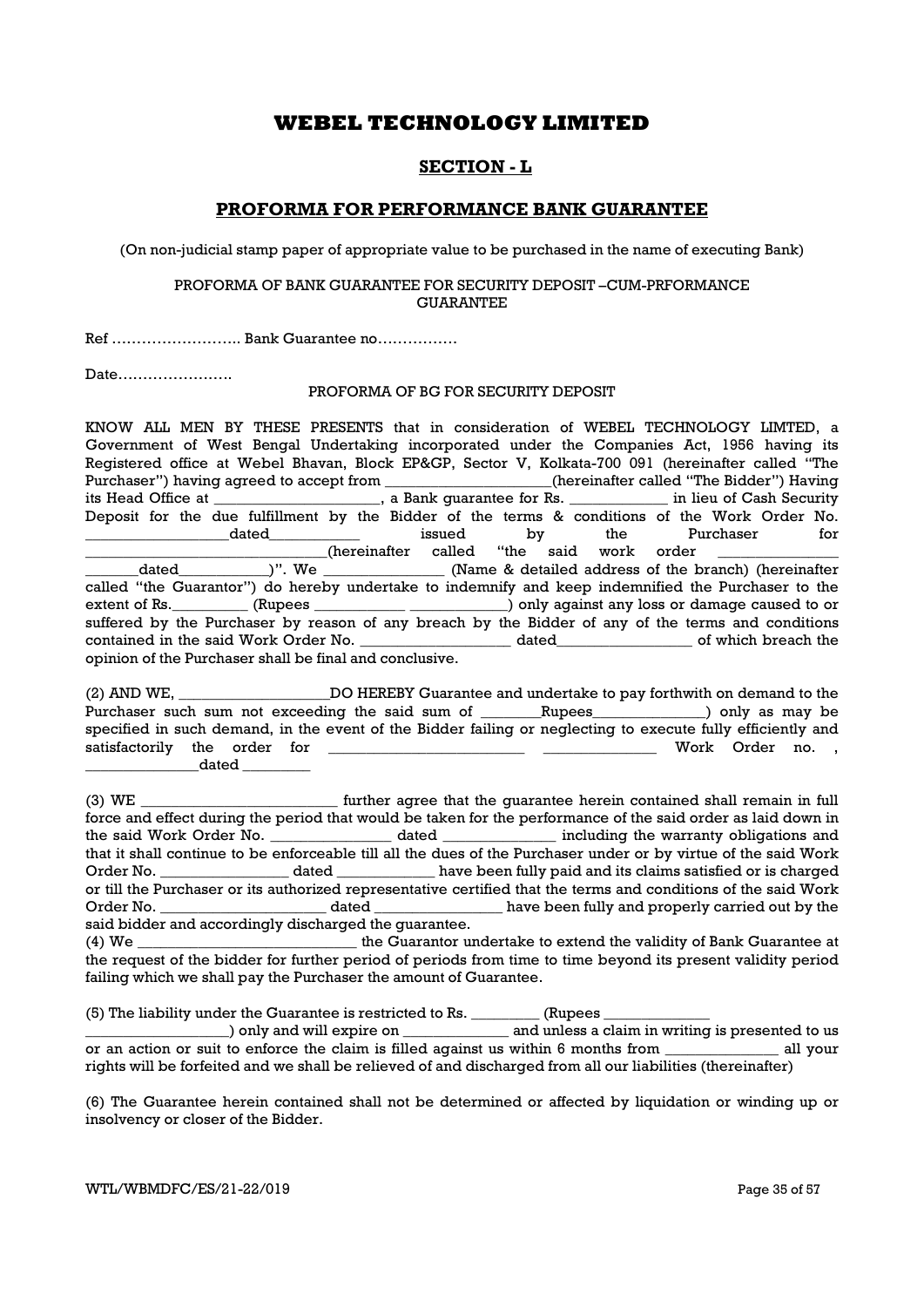(7) The executants has the power to issue this guarantee on behalf of Guarantor and holds full and valid power of Attorney granted in his favour by the Guarantor authorizing him to execute the Guarantee.

(8) Notwithstanding anything contained herein above, our liability under this guarantee is restricted to Rs. \_\_\_\_\_\_\_\_\_\_ (Rupees \_\_\_\_\_\_\_\_\_\_\_\_\_\_\_\_\_\_\_\_\_\_\_\_\_) only and our guarantee shall remain in force up to \_\_\_\_\_\_\_\_\_\_\_\_\_\_\_ and unless a demand or claim under the guarantee is made on us in writing on or before \_\_\_\_\_\_\_\_\_\_\_\_\_\_\_ all your rights under the guarantee shall be forfeited and we shall be relieved and discharged from all liabilities there under.

WE, \_\_\_\_\_\_\_\_\_\_\_\_\_\_\_\_\_\_\_\_\_\_\_\_\_\_ lastly undertake not to revoke this guarantee during the currency except with the previous consent of the Purchaser in writing. In witness whereof we have set and subscribed our hand on this \_\_\_\_\_\_\_\_\_\_\_\_\_\_\_\_\_\_\_\_\_\_\_\_\_\_\_\_ day of

### SIGNED, SEALED AND DELIVERED

WITNESS

\_\_\_\_\_\_\_\_\_\_\_\_\_\_\_\_\_\_\_\_\_\_ (Stamp of the executants)

 $\mathcal{L}=\mathcal{L}$ 

2) \_\_\_\_\_\_\_\_\_\_\_\_\_\_\_\_\_\_\_\_\_\_ (Name & address in full with Rubber Stamp)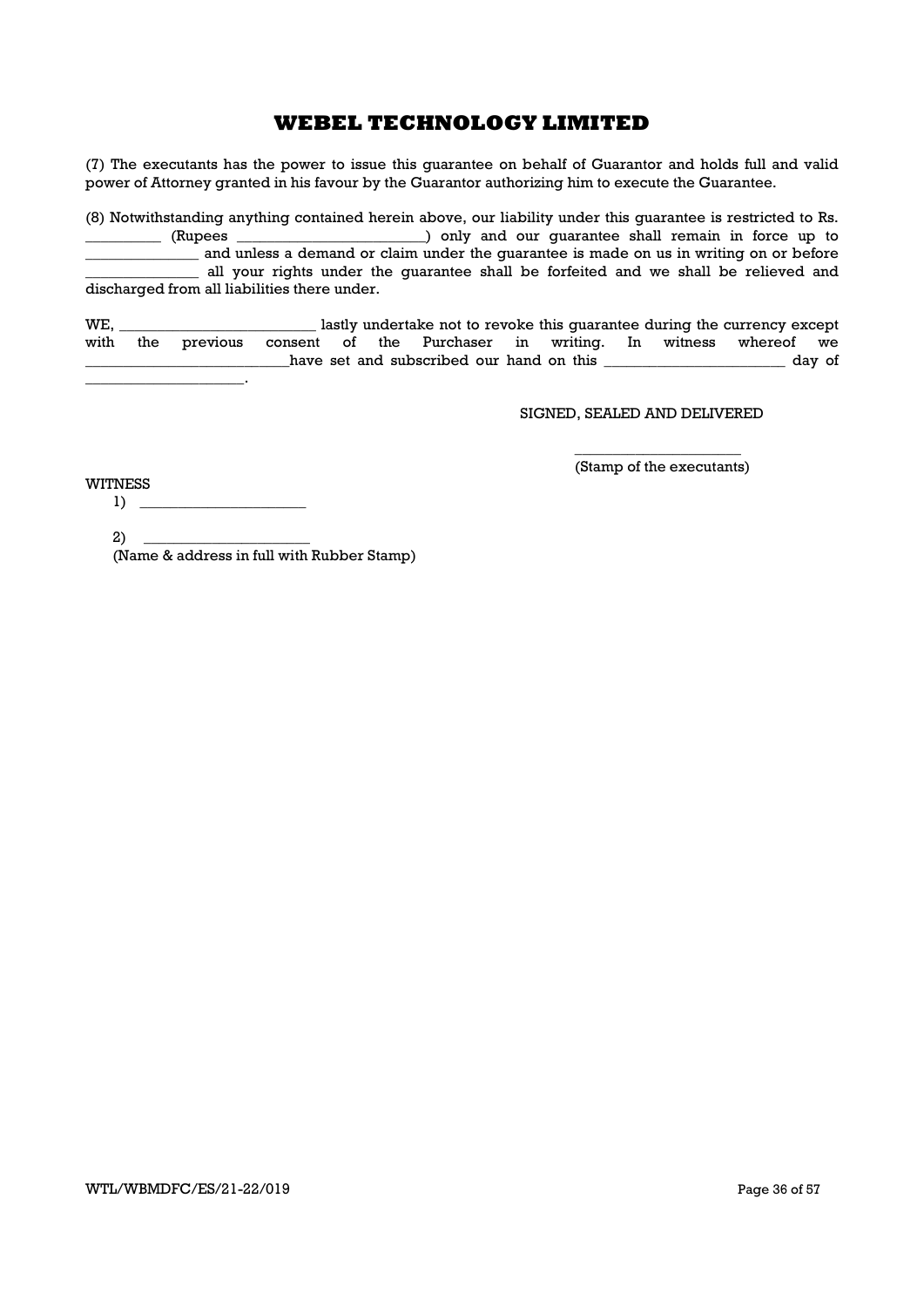### INSTRUCTIONS FOR FURNISHING BANK GUARANTEE

- 1. Bank Guarantee (B.G.) for Advance payment, Mobilization Advance, B.G. for security Deposit-cum-Performance Guarantee, Earnest Money should be executed on the Non- Judicial Stamp paper of the applicable value and to be purchased in the name of the Bank.
- 2. The Executor (Bank authorities) may mention the Power of Attorney No. and date of execution in his/her favour with authorization to sign the documents. The Power of Attorney is to be witnessed by two persons mentioning their full name and address.
- 3. The B.G. should be executed by a Nationalised Bank/ Scheduled Commercial Bank preferably on a branch located in Kolkata. B.G. from Co-operative Bank / Rural Banks is not acceptable.
- 4. A Confirmation Letter of the concerned Bank must be furnished as a proof of genuineness of the Guarantee issued by them.
- 5. Any B.G. if executed on Non-Judicial Stamp paper after 6 (six) months of the purchase of such stamp shall be treated as Non-valid.
- 6. Each page of the B.G. must bear signature and seal of the Bank and B.G. Number.
- 7. The content of the B.G. shall be strictly as Proforma prescribed by WTL in line with Purchase Order /LOI/ Work Order etc. and must contain all factual details.
- 8. Any correction, deletion etc. in the B.G. should be authenticated by the Bank Officials signing the B.G.
- 9. In case of extension of a Contract the validity of the B.G. must be extended accordingly.
- 10. B.G. must be furnished within the stipulated period as mentioned in Purchase Order / LOI / Work Order etc.
- 11. Issuing Bank / The Bidder are requested to mention the Purchase Order / Contract / Work Order reference along with the B.G. No. For making any future queries to WTL.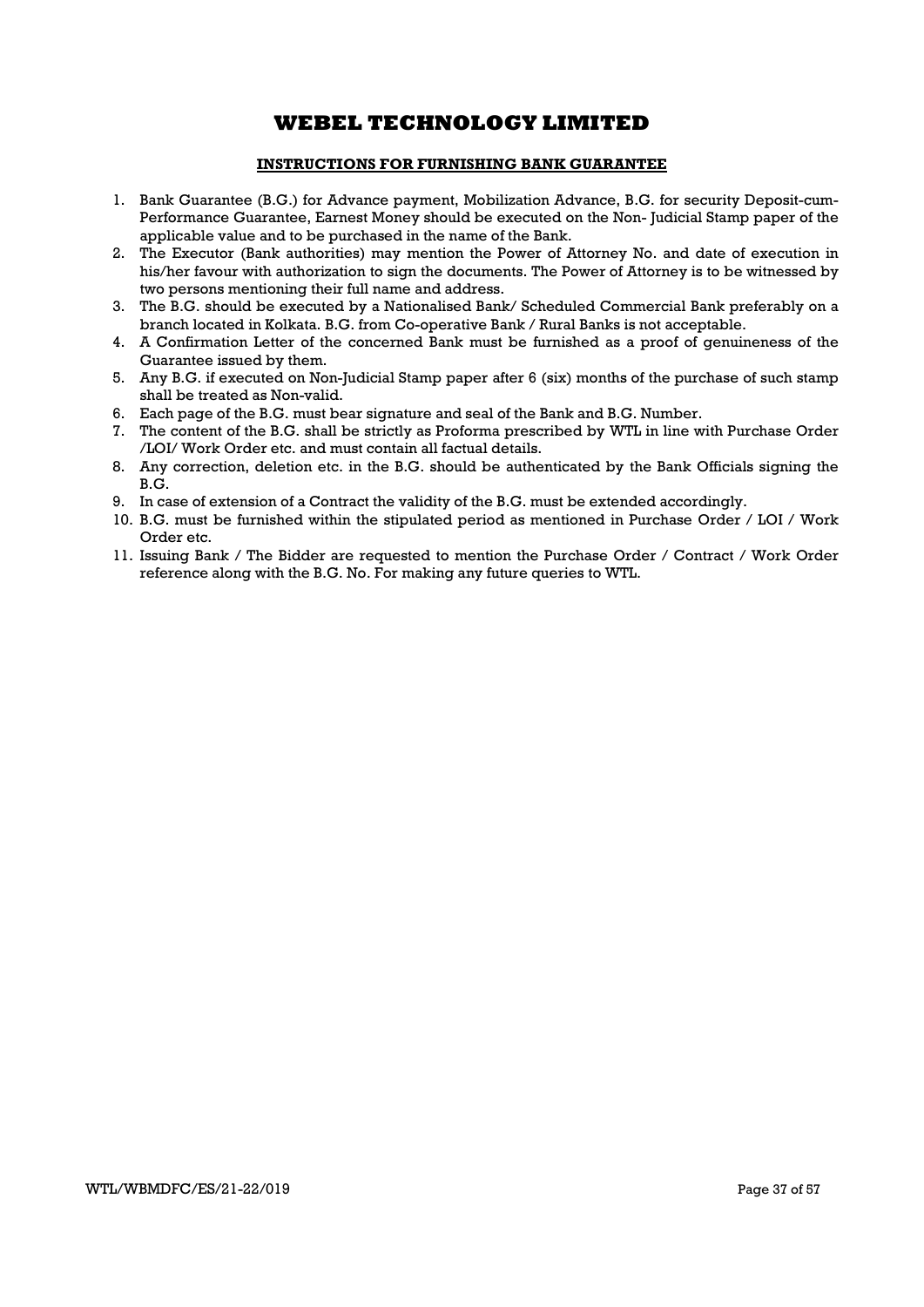## SECTION – M

## NIT DECLARATION

(Bidders are requested to furnish the Format given in this section, filling the entire Blank and to be submitted on Bidder's Letter Head)

To Webel Technology Limited Plot – 5, Block – BP, Sector - V, Salt Lake City, Kolkata – 700091.

## Sub: End to End IT Solutions on technical activities of WBMDFC

.

Dear Sir,

We the undersigned bidder/(s) declare that we have read and examined in details the scope of work and other documents of the subject tender no. Tender No. WTL/ WBMDFC/ES/21-22/019 dated 01.10.2021 for implementation of integrated application on technical activities of WBMDFC published by Webel Technology Limited in e-Tender website.

We further declare that we have agreed and accepted all the clauses  $/$  sub-clauses  $/$ formats / terms & conditions other requirements related to the said tender and we will abide by the same as mentioned in the tender document while participating and executing the said tender.

Thanking you, we remain

Yours faithfully

| Signature     |
|---------------|
| Name in full  |
| Designation   |
| Company Stamp |
|               |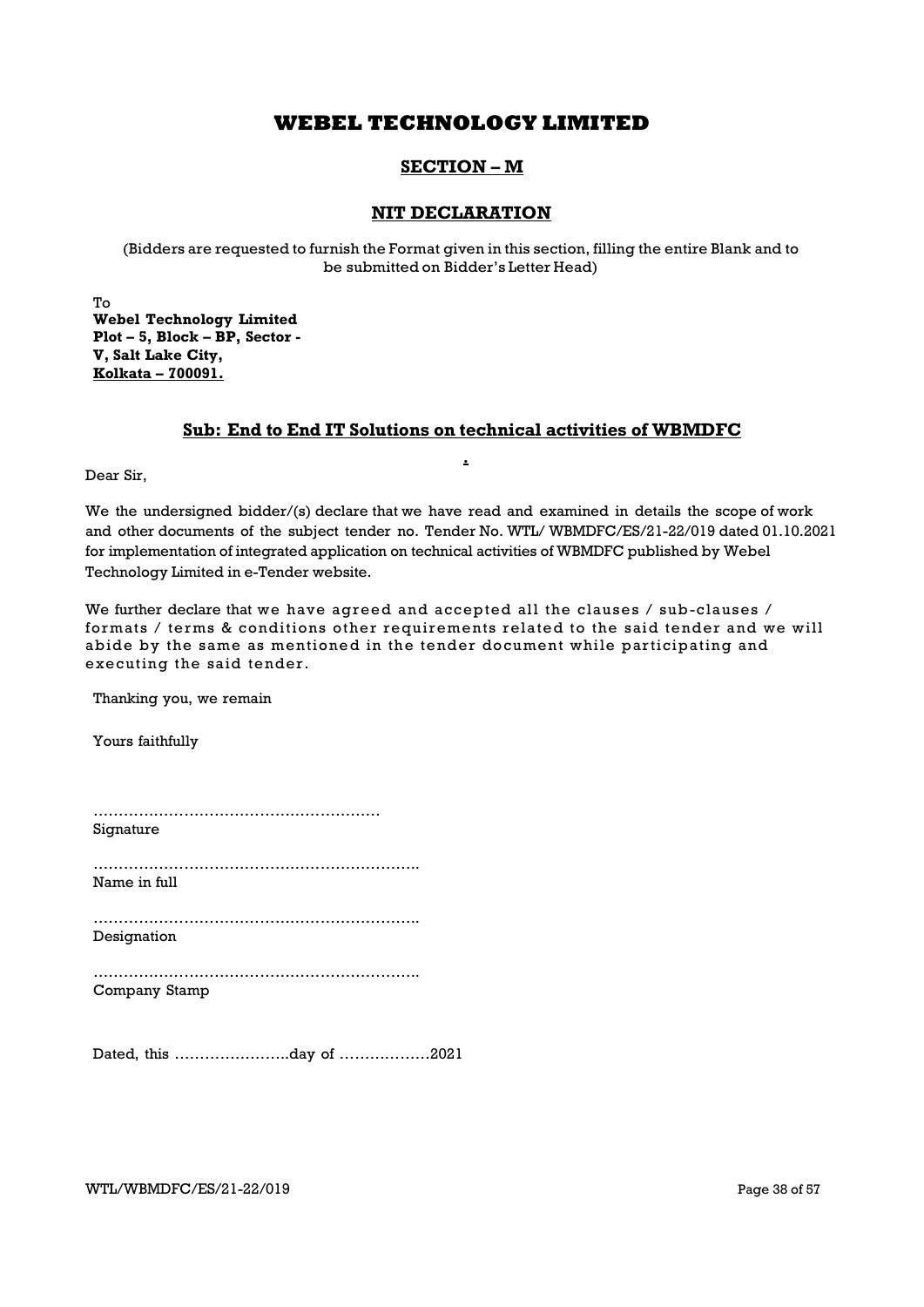## SECTION – N

# FUNCTIONAL SPECIFICATIONS

| SL. NO | <b>FUNCTIONAL REQUIREMENTS</b>                                                                                                                                                                                                                                                              |
|--------|---------------------------------------------------------------------------------------------------------------------------------------------------------------------------------------------------------------------------------------------------------------------------------------------|
|        | <b>Loan Management System</b>                                                                                                                                                                                                                                                               |
|        | A) Term Loan                                                                                                                                                                                                                                                                                |
| 1.     | Facility for applicant to register with WEST BENGAL MINORITIES DEVELOPMENT AND<br>FINANCE CORPORATION portal                                                                                                                                                                                |
| 2.     | Facility for SMS and Email acknowledgement on successful registration                                                                                                                                                                                                                       |
| 3.     | Facility for the registered applicant to apply for loan (bilingual & partial auto saving in cache<br>or event trigger based)                                                                                                                                                                |
| 4.     | Facility for SMS and Email acknowledgement to applicant on successful submission of<br>application. ALONG WITH A COPY OF THE APPLICATION (IN .PDF) AS<br>ATTACHEMENT TO MAIL                                                                                                                |
| 5.     | Facility for the Field Agent / Supervisor to update the inquiry details, photographs and upload<br>all relevant documents (GPS tagging for the Field Agent / Supervisor)                                                                                                                    |
| 6.     | Facility for auto forwarding of the completed inquiry with Field Agent / Supervisor's<br>recommendations for approval or rejection to the District Co-ordinator within a stipulated time<br>AS PER CONFIGURABLE SPECIFIED WORKFLOW                                                          |
| 7.     | Facility for the District Co-ordinator to recommend for approval or rejection / recheck by<br>himself or send it back to FS for re-inquiry                                                                                                                                                  |
| 8.     | If recommended by District Co-ordinator, then auto forward the application to the District<br>Officer of Minority Affairs (DOMA).                                                                                                                                                           |
| 9.     | Facility for DOMA to recommend for approval or rejection / recheck by himself or any other<br>officer or by same hierarchy down the line                                                                                                                                                    |
| 10.    | If recommended by DOMA, then auto forward the application to the Dealing Assistant at Head<br>Office                                                                                                                                                                                        |
| 11.    | Facility for the Dealing Assistant to scrutinize the received application as per the set norms<br>and forwarded to the Loan Manager                                                                                                                                                         |
| 12.    | Facility for the Loan Manager to cross check or recommend for rejection and propose the offer<br>amount and note the decide the offer amount and forward it to the GM for approval                                                                                                          |
| 13.    | Facility for interview if any or pre-sanction inspection if any.                                                                                                                                                                                                                            |
| 14.    | Facility for GM to approve the offer amount or change it or return for re-inquiry by DC or FS or<br>officer from HQ or reject the case and forward it to the Dealing Assistant for further processing                                                                                       |
| 15.    | Facility for the Dealing Assistant to prepare the offer letter and automatically despatch along<br>with auto filled NACH mandate form to the applicant, Field Agent / Supervisor, DOMA, District<br>Co-ordinator. Also intimation in messaging format shall be provided given to applicant. |
| 16.    | Facility for Field Agent / Supervisor to upload other relevant documents for documents.                                                                                                                                                                                                     |
| 17.    | Facility for Field Agent / Supervisor to verify completion of documentation as per checklist<br>and forward it to the District Co-ordinator                                                                                                                                                 |
| 18.    | Facility for District Co-ordinator to recommend for approval or rejection after due checking<br>documentation or field inspection if any and then forward it to Head Office                                                                                                                 |
| 19.    | After receiving of hard copies of documented cases, Facility for Dealing Assistant to verify the<br>NACH form and forward it to the NACH section for registration / entering PDC details(PDC<br>facility only under special permission of GM)                                               |
| 20.    | Facility for Dealing Assistant to verify the documents, process and park until NACH<br>registration is complete. If the NACH registration is completed, then forward the application to<br>Loan Manager.                                                                                    |
| 21.    | Facility for Dealing Assistant to verify the documents, process and forward to the Loan<br>Manager in case of PDC also facility for cross checking the PDC no. with hard copies.                                                                                                            |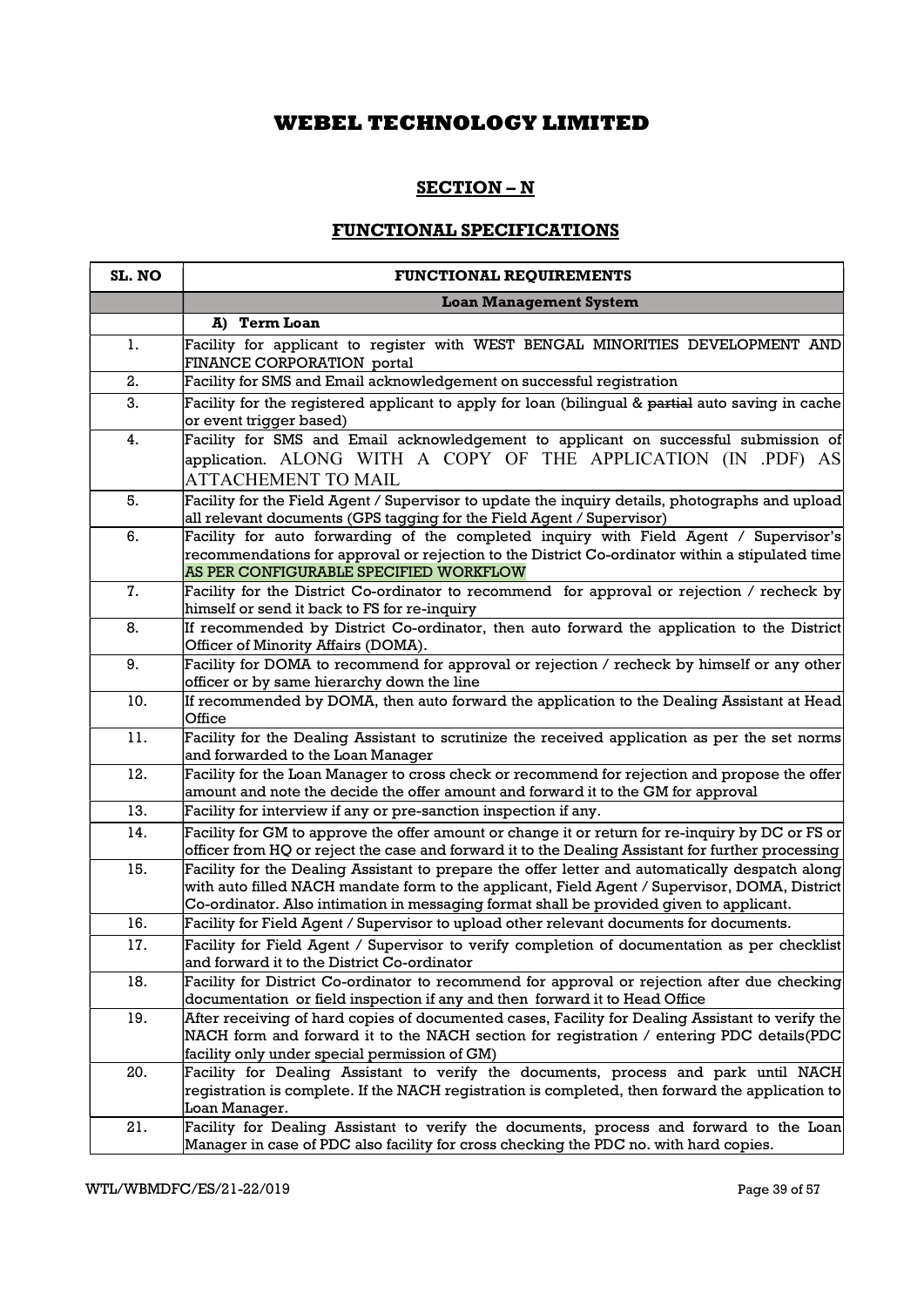| 22. | Facility for receipt of case records and PDC if any.                                                                                                                                                                                                                      |
|-----|---------------------------------------------------------------------------------------------------------------------------------------------------------------------------------------------------------------------------------------------------------------------------|
| 23. | Facility for GM to recommend head of the fund for while approval of the case. Facility for GM                                                                                                                                                                             |
|     | to vies the balance under different loan head.                                                                                                                                                                                                                            |
| 24. | Facility for the Loan Manager to recommend for approval or rejection and forward it to the GM                                                                                                                                                                             |
| 25. | Facility for the GM to recommend for approval or rejection the case and auto approved by MD<br>for sanction of loan                                                                                                                                                       |
| 26. | Facility for Dealing Assistant to issue / print the sanction letter along with repayment schedule                                                                                                                                                                         |
| 27. | Facility for District Co-ordinator, DOMA to view/print the Sanction letter with list                                                                                                                                                                                      |
| 28. | Facility for Accounts Section to view the list and make the disbursement on instruction of MD                                                                                                                                                                             |
| 29. | Facility for Accounts Section to forward the disbursement details to Bank with list of<br>Beneficiaries and amount to be disbursed with Beneficiary Name and Account Number.                                                                                              |
| 30. | Facility to view the unsuccessful disbursement details provided by Bank to Accounts Section /<br>Loan Section (Manager)                                                                                                                                                   |
| 31. | Modification, updating of Database under super admin password with the provision of<br>uploading of special order to the effect.(AUDIT TRAIL REFELECTION TO BE KEPT WITH<br>PROVISION OF STORAGE OF PREVIOUS VALUE)                                                       |
| 32. | Facility for conversion from PDC to NACH for loan.                                                                                                                                                                                                                        |
| 33. | Facility for periodic inspection of beneficiary with photo and GPS tagging. Alert system for not<br>undertaking post disbursement visit                                                                                                                                   |
| 34. | Facility for rescheduling of loan, change of offer amount and revalidation                                                                                                                                                                                                |
| 35. | Facility for refinance (Maximum one)-application and processing.                                                                                                                                                                                                          |
|     | <b>B) Minority Woman Empowerment Programme (Individual)</b>                                                                                                                                                                                                               |
| 36. | Facility for applicant to register with WEST BENGAL MINORITIES DEVELOPMENT AND<br>FINANCE CORPORATION portal                                                                                                                                                              |
| 37. | Facility for SMS and Email acknowledgement on successful registration                                                                                                                                                                                                     |
| 38. | Facility for the registered applicant to apply for loan (bilingual & partial auto saving in cache<br>or event trigger based))                                                                                                                                             |
| 39. | Facility for SMS and Email acknowledgement to applicant on successful submission of<br>application. ALONG WITH A COPY OF THE APPLICATION (IN .PDF) AS ATTACHEMENT TO<br>MAIL                                                                                              |
| 40. | Facility for the Field Agent / Supervisor to update the inquiry details, photographs and upload<br>all relevant documents (GPS tagging for the Field Agent / Supervisor)                                                                                                  |
| 41. | Facility for auto forwarding of the completed inquiry with Field Agent / Supervisor's<br>recommendations for approval or rejection to the District Co-ordinator within a stipulated time<br>AS PER CONFIGURABLE SPECIFIED WORKFLOW                                        |
| 42. | Facility for the District Co-ordinator to recommend for approval or rejection / recheck by<br>himself or send it back to FS for re-inquiry                                                                                                                                |
| 43. | If recommended by District Co-ordinator, then auto forward the application to the District<br>Officer of Minority Affairs(DOMA).                                                                                                                                          |
| 44. | Facility for DOMA to recommend for approval or rejection / recheck by himself or any other<br>officer or by same hierarchy down the line                                                                                                                                  |
| 45. | If recommended by DOMA, then auto forward the application to the Dealing Assistant at Head<br>Office                                                                                                                                                                      |
| 46. | Facility for the Dealing Assistant to scrutinize the received application as per the set norms<br>and forwarded to the Loan Manager                                                                                                                                       |
| 47. | Facility for the Loan Manager to decide the offer amount and forward it to the GM for approval                                                                                                                                                                            |
| 48. | Facility for GM to approve the offer amount and forward it to the Dealing Assistant for further<br>processing                                                                                                                                                             |
| 49. | Facility for the Dealing Assistant to prepare the offer letter and automatically despatched<br>along with auto filled NACH mandate form to the applicant, Field Agent / Supervisor, DOMA,<br>District Co-ordinator. Also intimation in messaging format shall be provided |
| 50. | Facility for Field Agent / Supervisor to upload other relevant documents                                                                                                                                                                                                  |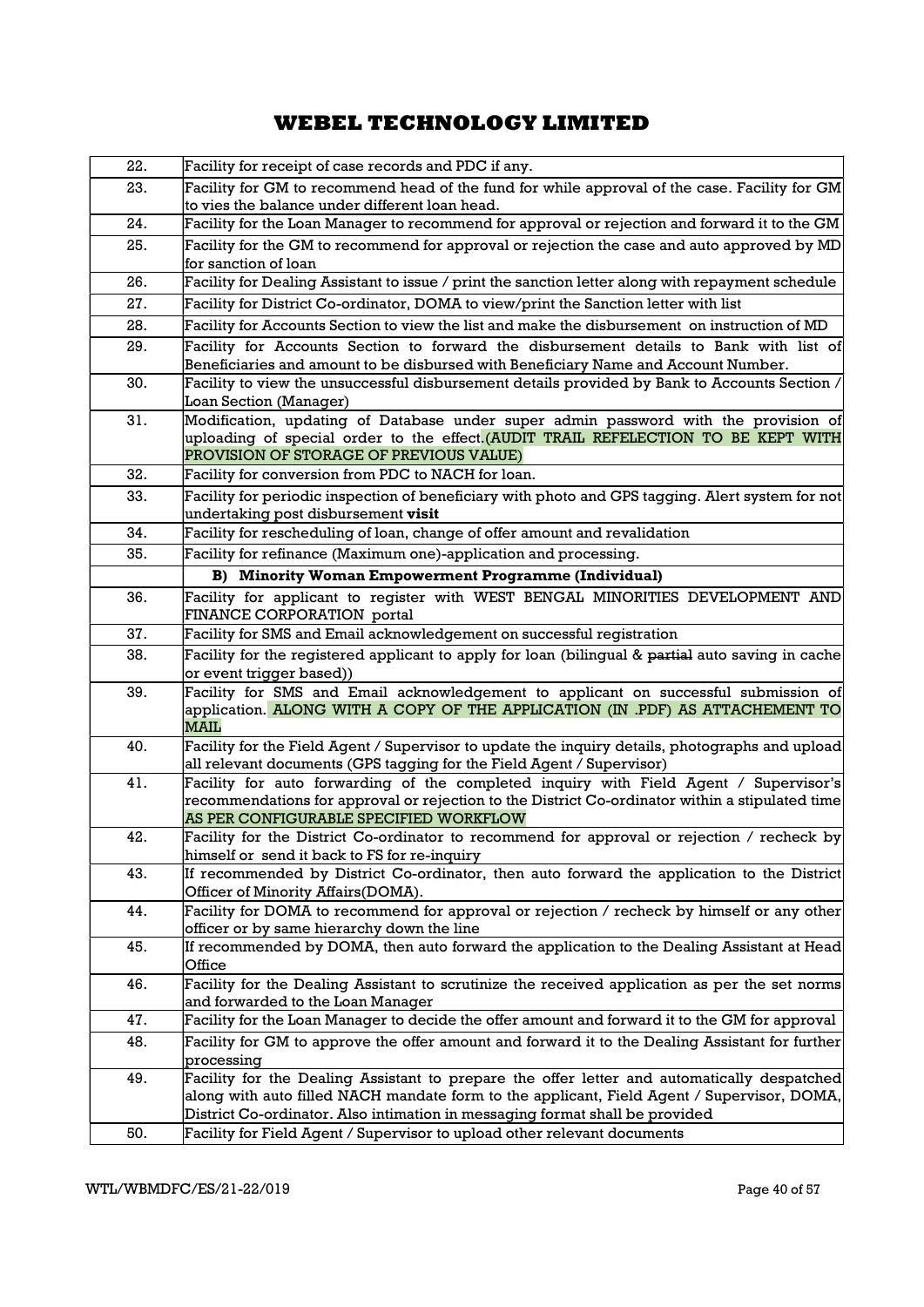| 51. | Facility for Field Agent / Supervisor to verify completion of documentation as per checklist<br>and forward it to the District Co-ordinator                                                                                                                                                                                           |
|-----|---------------------------------------------------------------------------------------------------------------------------------------------------------------------------------------------------------------------------------------------------------------------------------------------------------------------------------------|
| 52. | Facility for District Co-ordinator to recommend for approval or rejection and forward it to<br><b>Head Office</b>                                                                                                                                                                                                                     |
| 53. | Facility for Dealing Assistant to verify the NACH form and forward it to the NACH section for<br>registration / entering PDC details                                                                                                                                                                                                  |
| 54. | Facility for Dealing Assistant to verify the documents, process and park until NACH<br>registration is complete. If the NACH registration is completed, then forward the application to                                                                                                                                               |
| 55. | Loan Manager.<br>Facility for Dealing Assistant to verify the documents, process and forward to the Loan<br>Manager in case of PDC.                                                                                                                                                                                                   |
| 56. | Facility to consider the subsidy as per the rules laid down by the Government from time to<br>time.                                                                                                                                                                                                                                   |
| 57. | Facility for the Loan Manager to recommend for approval or rejection and forward it to the GM                                                                                                                                                                                                                                         |
| 58. | Facility for the GM to recommend the case and auto approved by MD for sanction of loan                                                                                                                                                                                                                                                |
| 59. | Facility for Dealing Assistant to issue / print the sanction letter along with repayment schedule                                                                                                                                                                                                                                     |
| 60. | Facility for District Co-ordinator, DOMA to view/print the Sanction letter with list                                                                                                                                                                                                                                                  |
|     |                                                                                                                                                                                                                                                                                                                                       |
| 61. | Facility for Accounts Section to view the list and make the disbursement. DISBURSEMENT<br>NOTIFICATION TO BENIFICIARY THROUGH SMS/EMAIL                                                                                                                                                                                               |
| 62. | Facility for Accounts Section to forward the disbursement details to Bank with list of<br>Beneficiaries and amount to be disbursed with Beneficiary Name and Account Number.                                                                                                                                                          |
| 63. | Facility to view the unsuccessful disbursement details provided by Bank to Accounts Section /<br>Loan Section (Manager)                                                                                                                                                                                                               |
|     | C) DLS-Microfinance (Self Help Group (SHG))                                                                                                                                                                                                                                                                                           |
| 64. | Facility for SHG to register with WEST BENGAL MINORITIES DEVELOPMENT AND FINANCE<br><b>CORPORATION</b> portal                                                                                                                                                                                                                         |
| 65. | Facility for SMS and Email acknowledgement on successful registration                                                                                                                                                                                                                                                                 |
| 66. | Facility for the registered SHG to apply for loan (bilingual & partial auto saving in cache or<br>event trigger based))                                                                                                                                                                                                               |
| 67. | Facility to update the details of all members of the SHG                                                                                                                                                                                                                                                                              |
| 68. | Facility for the Field Agent / Supervisor to update the enquiry details, check, two important<br>resolutions , bank a/c s and other important credentials photographs and upload all relevant<br>documents (GPS tagging for the Field Agent / Supervisor)                                                                             |
| 69. | If recommended by FS/RA for approval then Facility for auto filling of interest agreement, loan<br>agreement, NACH mandate form and auto mailing to the Field Agent / Supervisor, SHG.If<br>recommended for rejections then the auto filling as mentioned here will not trigger rather<br>case will be auto forwarded to upper label. |
| 70. | Facility for auto forwarding of the completed inquiry with Field Agent / Supervisor's<br>recommendations for approval or rejection to the District Co-ordinator within a stipulated time                                                                                                                                              |
| 71. | Facility for the District Co-ordinator to recommend for approval and rejection / recheck by<br>himself or send it back to FS for re-inquiry                                                                                                                                                                                           |
| 72. | If recommended by District Co-ordinator, then auto forward the application to the District<br>Officer of Minority Affairs(DOMA).                                                                                                                                                                                                      |
| 73. | Facility for DOMA to recommend for approval and rejection / recheck by himself or any other<br>officer or by same hierarchy down the line                                                                                                                                                                                             |
| 74. | If recommended by DOMA, then auto forward the application to the Dealing Assistant at Head<br>Office                                                                                                                                                                                                                                  |
| 75. | Facility for Dealing Assistant to verify the NACH form and forward it to the NACH section for<br>registration                                                                                                                                                                                                                         |
| 76. | Facility for Dealing Assistant to verify the documents, process and park until NACH<br>registration is complete. If the NACH registration is completed, then forward the application to<br>Loan Manager.                                                                                                                              |
| 77. | Facility for Dealing Assistant to verify the documents, process and forward to the Loan                                                                                                                                                                                                                                               |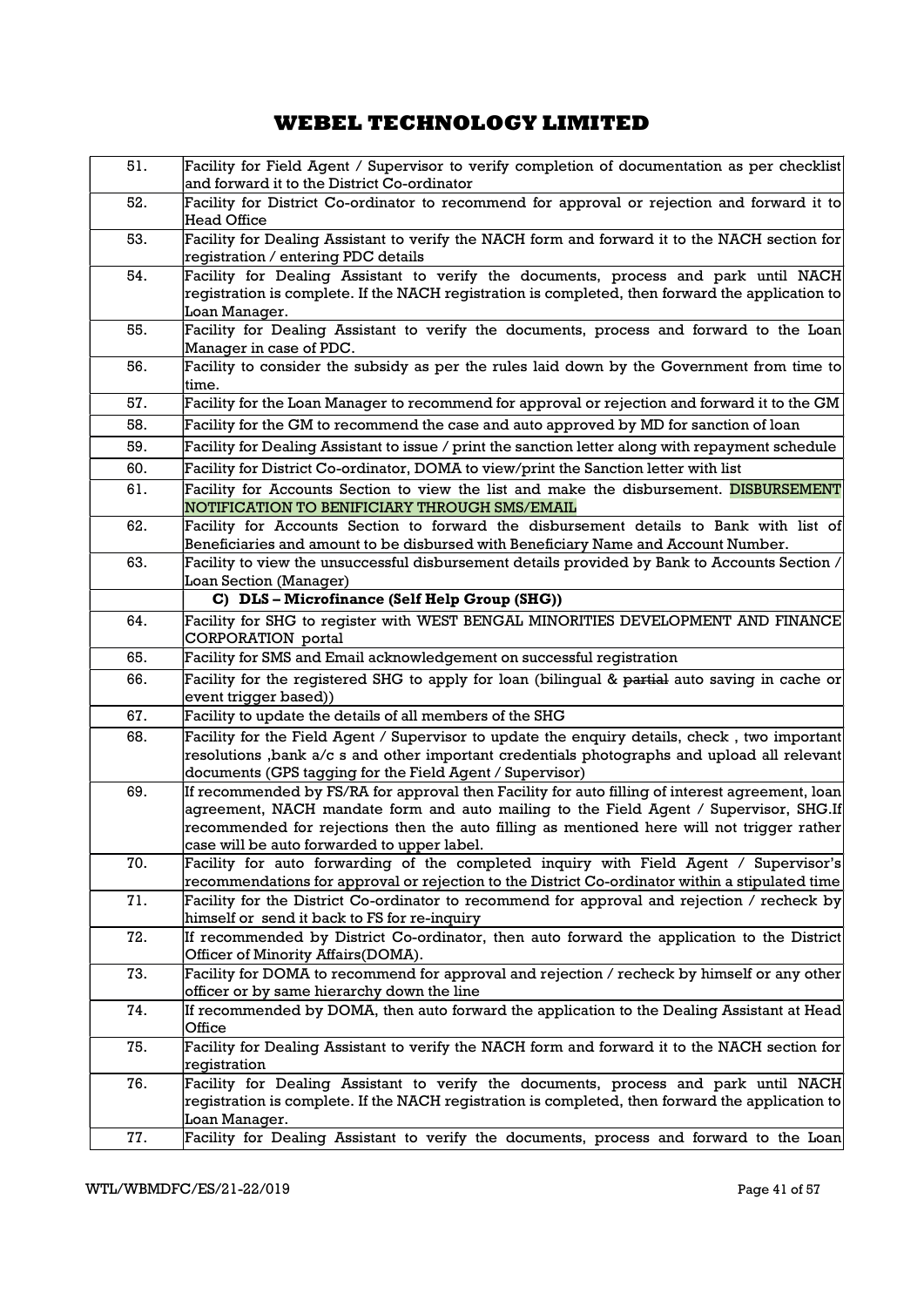|      | Manager in case of cash payment.                                                                                                                                                                         |
|------|----------------------------------------------------------------------------------------------------------------------------------------------------------------------------------------------------------|
| 78.  | Facility for the Loan Manager to recommend for approval or rejection and forward it to the GM                                                                                                            |
| 79.  | Facility for the GM to recommend for approval or rejection the case and auto approved by MD<br>for sanction of loan                                                                                      |
| 80.  | Facility for Dealing Assistant to issue / print the sanction letter along with repayment schedule                                                                                                        |
| 81.  | Facility for District Co-ordinator, DOMA to view/print the Sanction letter with list                                                                                                                     |
| 82.  | Facility for Accounts Section to view the list and make the disbursement.                                                                                                                                |
| 83.  | Conversation for Cash collection to NACH for existing loans.                                                                                                                                             |
| 84.  | Facility for modification updating of database with the provision for uploading of order under<br>super admin log in.                                                                                    |
| 85.  | Periodic Inspection of Beneficiary after loan disbursement to utilization of money with photo<br>GPS tracking with failed to do so.                                                                      |
| 86.  | Facility for refinance for two times-Application and processing.                                                                                                                                         |
| 87.  | Facility for Accounts Section to forward the disbursement details to Bank with list of<br>Beneficiaries and amount to be disbursed with Beneficiary Name and Account Number.                             |
| 88.  | Facility to view the unsuccessful disbursement details provided by Bank to Accounts Section /<br>Loan Section (Manager).87. Facility for rescheduling of loan account.                                   |
|      | D) Minority Woman Empowerment Programme (Group)                                                                                                                                                          |
| 89.  | Facility for the Field Agent / Supervisor to identify the SHG who would be requiring loan for<br>third time / any deserving SHG                                                                          |
| 90.  | Facility for SHG to register with WEST BENGAL MINORITIES DEVELOPMENT AND FINANCE<br>CORPORATION portal                                                                                                   |
| 91.  | Facility for SMS and Email acknowledgement on successful registration. ALONG WITH A<br>COPY OF THE APPLICATION (IN .PDF) AS ATTACHEMENT TO MAIL                                                          |
| 92.  | Facility for the registered SHG to apply for loan                                                                                                                                                        |
| 93.  | Facility to update the details of all members of the SHG                                                                                                                                                 |
| 94.  | Facility to fill up the application form after conducting the verification enquiry.                                                                                                                      |
| 95.  | The system should validate and permit only those eligible SHG who has availed loan twice<br>earlier and have made successful repayment or any deserving SHG                                              |
| 96.  | Facility for the Field Agent / Supervisor to update the enquiry details, photographs and upload<br>all relevant documents (GPS tagging for the Field Agent / Supervisor)                                 |
| 97.  | Facility for auto filling of interse agreement, loan agreement, NACH mandate form and auto<br>mailing to the Field Agent / Supervisor, SHG                                                               |
| 98.  | Facility for auto forwarding of the completed inquiry with Field Agent / Supervisor's<br>recommendations for approval or rejection to the District Co-ordinator within a stipulated time                 |
| 99.  | Facility for the District Co-ordinator to recommend for approval or rejection / recheck by<br>himself or send it back to FS for re-inquiry                                                               |
| 100. | If recommended by District Co-ordinator, then auto forward the application to the District<br>Officer of Minority Affairs(DOMA).                                                                         |
| 101. | Facility for DOMA to recommend for approval or rejection / recheck by himself or any other<br>officer or by same hierarchy down the line                                                                 |
| 102. | If recommended by DOMA, then auto forward the application to the Dealing Assistant at Head<br>Office                                                                                                     |
| 103. | Facility for Dealing Assistant to verify the NACH form and forward it to the NACH section for<br>registration                                                                                            |
| 104. | Facility for Dealing Assistant to verify the documents, process and park until NACH<br>registration is complete. If the NACH registration is completed, then forward the application to<br>Loan Manager. |
| 105. | Facility for Dealing Assistant to verify the documents, process and forward to the Loan<br>Manager in case of cash payment.                                                                              |
| 106. | Facility to consider the subsidy for each member of the group as per the rules laid down by<br>the Government from time to time.                                                                         |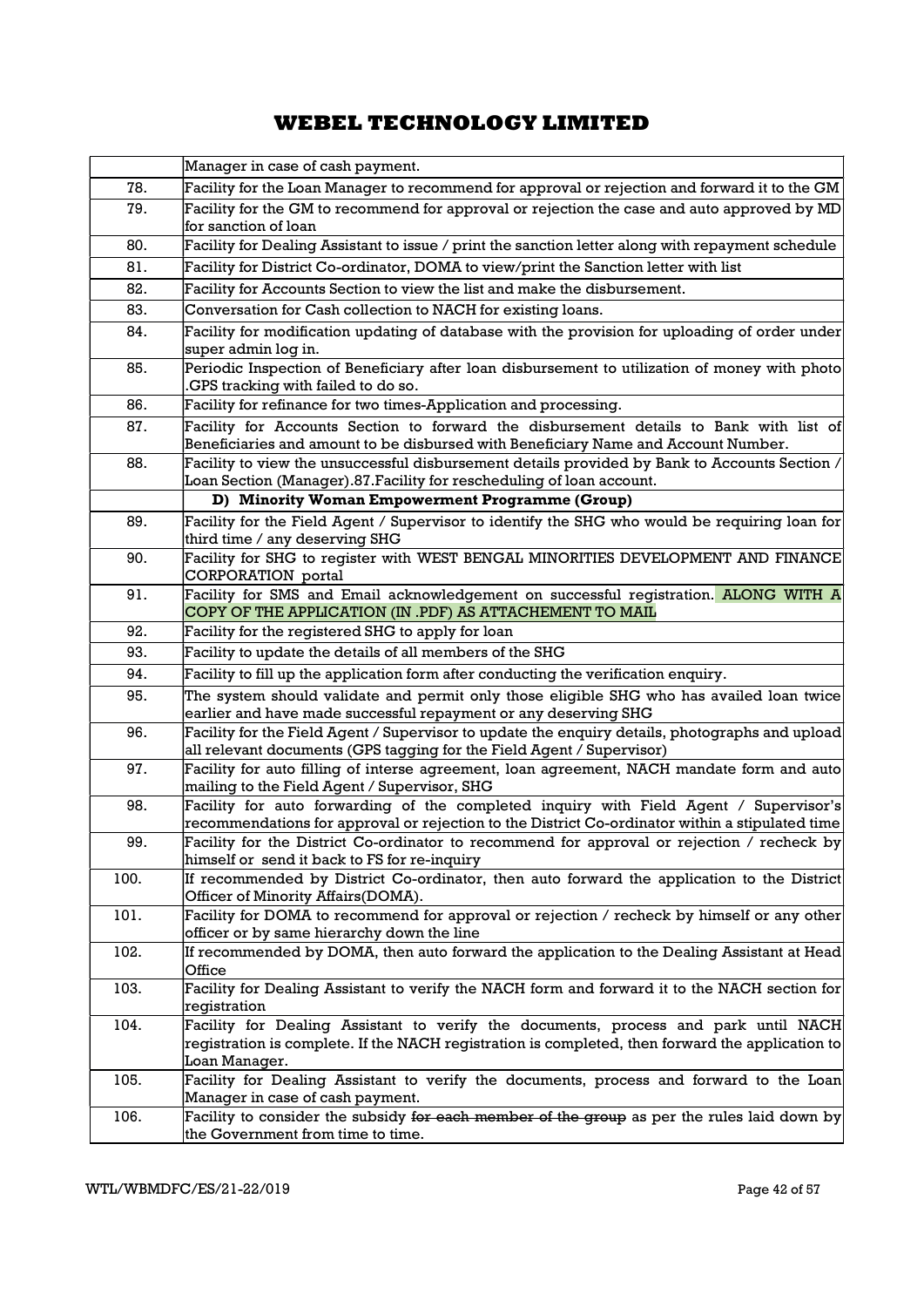| 107. | Facility for the Loan Manager to recommend for approval or rejection and forward it to the GM                                                                                 |
|------|-------------------------------------------------------------------------------------------------------------------------------------------------------------------------------|
| 108. | Facility for the GM to recommend and auto approved by MD for sanction of loan                                                                                                 |
| 109. | Facility for Dealing Assistant to issue / print the sanction letter along with repayment schedule                                                                             |
| 110. | Facility for District Co-ordinator, DOMA to view/print the Sanction letter with list                                                                                          |
| 111. | Facility for Accounts Section to view the list and make the disbursement                                                                                                      |
| 112. | Facility for Accounts Section to forward the disbursement details to Bank with list of                                                                                        |
|      | Beneficiaries and amount to be disbursed with Beneficiary Name and Account Number.                                                                                            |
| 113. | Facility to view the unsuccessful disbursement details provided by Bank to Accounts Section /                                                                                 |
|      | Loan Section (Manager)                                                                                                                                                        |
|      | E) Vehicle Loan                                                                                                                                                               |
| 114. | Facility for applicant to register with WEST BENGAL MINORITIES DEVELOPMENT AND<br>FINANCE CORPORATION portal                                                                  |
| 115. | Facility for SMS and Email acknowledgement on successful registration                                                                                                         |
| 116. | Facility for the registered applicant to apply for loan (bilingual & partial saving) along with the                                                                           |
|      | quotation from supplier                                                                                                                                                       |
| 117. | Facility for SMS and Email acknowledgement to applicant on successful submission of                                                                                           |
| 118. | application                                                                                                                                                                   |
|      | Facility for the Field Agent / any official to update the inquiry details, photographs and upload<br>all relevant documents (GPS tagging for the Field Agent / official)      |
| 119. | Facility for the Field Agent / Designated Officials to verify that all the documents are in place                                                                             |
|      | and a letter from concerned officer of the vehicle hiring department / organization is also                                                                                   |
| 120. | submitted as surety by the applicant.<br>Facility for auto forwarding of the completed inquiry with Field Agent/ Designated Officials                                         |
|      | recommendations for approval or rejection to the District Co-ordinator/ Designated Officials                                                                                  |
|      | within a stipulated time                                                                                                                                                      |
| 121. | Facility for the District Co-ordinator/ Designated Officials to recommend for approval or                                                                                     |
|      | rejection / recheck by himself or send it back to FS for re-verification.                                                                                                     |
| 122. | If recommended by District Co-ordinator/ Designated Official, then auto forward the<br>application to the District Officer of Minority Affairs (DOMA)/ any designated officer |
| 123. | Facility for such officer to recommend for approval or rejection / recheck by himself or any                                                                                  |
|      | other designated Officer or by same hierarchy down the line                                                                                                                   |
| 124. | If recommended, then auto forward the application to the Dealing Assistant/ any designated<br><mark>official</mark> at Head Office                                            |
| 125. | Facility for the Dealing Assistant / Designated Official to scrutinize the received application as                                                                            |
|      | per the set norms and forwarded to the Loan Manager                                                                                                                           |
| 126. | Facility for the Loan Manager to decide the offer amount and forward it to the GM for approval                                                                                |
| 127. | Facility for GM to approve the offer amount and forward it to the Dealing Assistant/<br>Designated Officials for further processing                                           |
| 128. | Facility for the Dealing Assistant to prepare the offer letter and automatically despatched                                                                                   |
|      | along with auto filled NACH mandate form to the applicant, Field Agent / Designated Officials.                                                                                |
|      | Also intimation in messaging format shall be provided                                                                                                                         |
| 129. | Facility for Field Agent / Supervisor/ Designated Officials to upload other relevant documents                                                                                |
| 130. | Facility for Field Agent / Supervisor/ Designated Officials to verify completion of                                                                                           |
|      | documentation as per checklist and forward it to the District Co-ordinator/ any designated<br>official                                                                        |
| 131. | Facility for District Co-ordinator/ Designated Officials to recommend for approval or rejection                                                                               |
|      | and forward it to Head Office                                                                                                                                                 |
| 132. | Facility for Dealing Assistant to verify the NACH form and forward it to the NACH section for<br>registration / entering PDC details                                          |
| 133. | Facility for Dealing Assistant to verify the documents, process and park until NACH                                                                                           |
|      | registration is complete. If the NACH registration is completed, then forward the application to                                                                              |
|      | Loan Manage/ designated Manager.                                                                                                                                              |
| 134. | Facility for Dealing Assistant to verify the documents, process and forward to the Loan                                                                                       |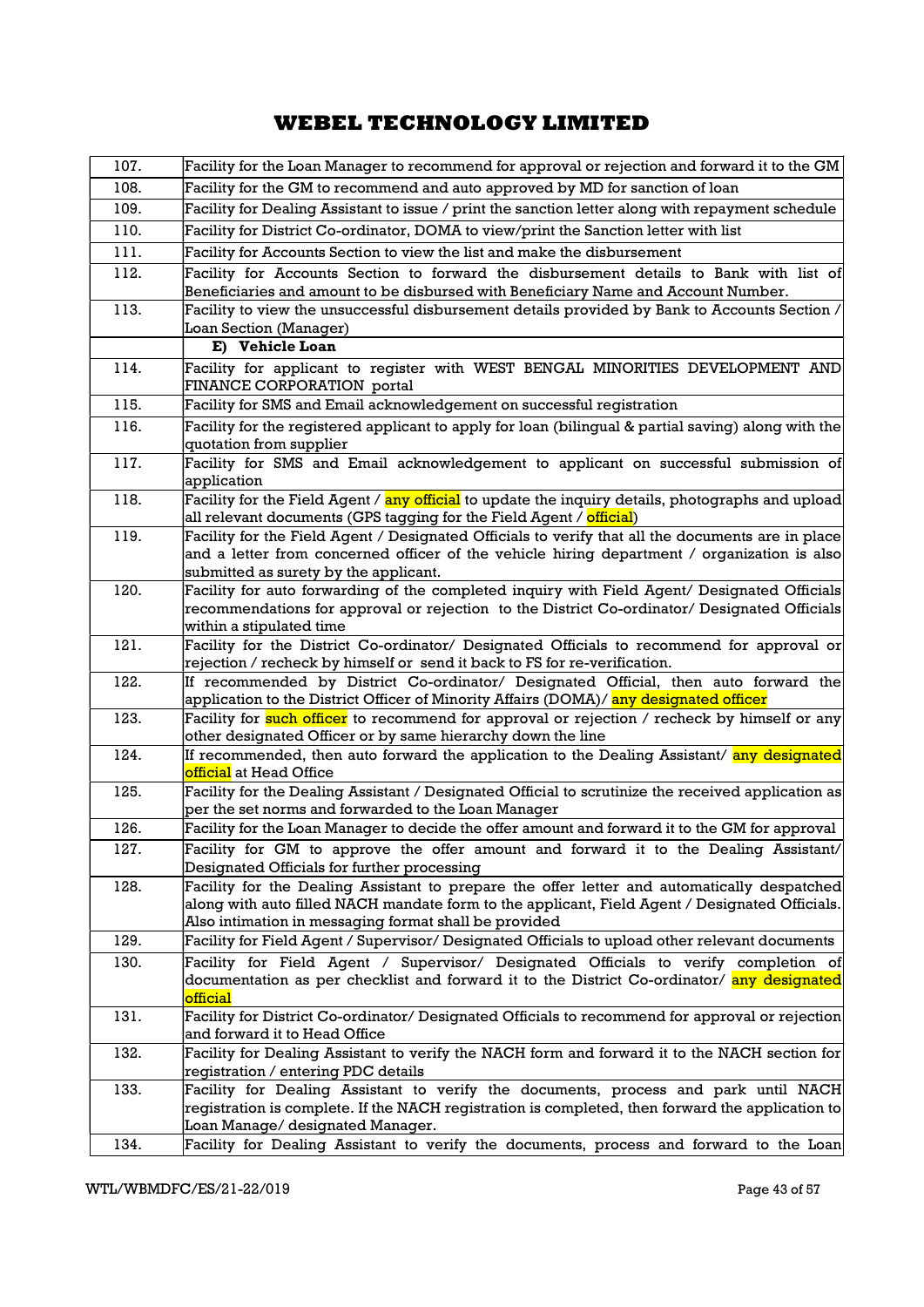|      | Manager in case of PDC.                                                                                                                                                                                                                                                        |
|------|--------------------------------------------------------------------------------------------------------------------------------------------------------------------------------------------------------------------------------------------------------------------------------|
| 135. | Facility for the Loan Manager to recommend for approval or rejection and forward it to the GM                                                                                                                                                                                  |
| 136. | Facility for the GM to recommend the case and auto approved by MD for sanction of loan                                                                                                                                                                                         |
| 137. | Facility for Dealing Assistant to issue / print the sanction letter along with repayment schedule                                                                                                                                                                              |
| 138. | Facility to generate Delivery Order to the Supplier                                                                                                                                                                                                                            |
| 139. | Facility to auto fill and generate Form No. 20 and Form No. 30                                                                                                                                                                                                                 |
| 140. | Facility for District Co-ordinator, designated official to view/print the Sanction letter with list                                                                                                                                                                            |
| 141. | Facility for Accounts Section to view the list and make the disbursement                                                                                                                                                                                                       |
| 142. | Facility for Accounts Section to forward the disbursement details to Bank with list of                                                                                                                                                                                         |
|      | Beneficiaries and amount to be disbursed. However, the amount gets credited in the A/C of                                                                                                                                                                                      |
|      | the Supplier only.                                                                                                                                                                                                                                                             |
| 143. | After disbursement, facility to upload the relevant documents of loanee by the Field Agent /                                                                                                                                                                                   |
|      | <mark>designated official</mark>                                                                                                                                                                                                                                               |
| 144. | Facility to view the unsuccessful disbursement details provided by Bank to Accounts Section /                                                                                                                                                                                  |
|      | Loan Section (Manager)<br>F) Education Loan                                                                                                                                                                                                                                    |
| 145. |                                                                                                                                                                                                                                                                                |
|      | Facility for applicant to register with WEST BENGAL MINORITIES DEVELOPMENT AND<br>FINANCE CORPORATION portal                                                                                                                                                                   |
| 146. | Facility for SMS and Email acknowledgement on successful registration                                                                                                                                                                                                          |
| 147. | Facility for the registered applicant to apply for loan (bilingual & partial saving)                                                                                                                                                                                           |
| 148. | Facility for SMS and Email acknowledgement to applicant on successful submission of                                                                                                                                                                                            |
|      | application along with filled application                                                                                                                                                                                                                                      |
| 149. | On submission of application it is received at the corresponding DOMA office, facility for                                                                                                                                                                                     |
|      | Education Supervisor to scrutinise the application as per the checklist.                                                                                                                                                                                                       |
| 150. | Facility to intimate the applicant to visit District Office for counselling                                                                                                                                                                                                    |
| 151. | Facility to upload relevant documents, photo etc.                                                                                                                                                                                                                              |
| 152. | Facility for provision for other instrument like deed etc.                                                                                                                                                                                                                     |
| 153. | Facility to add surety / guarantor details                                                                                                                                                                                                                                     |
| 154. | Facility for Education Supervisor to verify the documents and forward it to DOMA                                                                                                                                                                                               |
| 155. | Facility for DOMA to recommend for approval or rejection and forward it to the Dealing<br><b>Assistant of Head Office</b>                                                                                                                                                      |
| 156. | Facility for Dealing Assistant to process as per norms and recommend for approval or<br>rejection and then auto forward it to the manager.                                                                                                                                     |
| 157. | Facility for the manager to recommend for approval or rejection and forward it to the GM                                                                                                                                                                                       |
| 158. | Facility for the GM to recommend the case and auto approved by MD for sanction of loan                                                                                                                                                                                         |
| 159. | Facility for Dealing Assistant to issue / print the sanction letter along with repayment schedule                                                                                                                                                                              |
|      | and moratorium period of 6 months after completion of course.                                                                                                                                                                                                                  |
| 160. | Facility for Education Supervisor, DOMA to view/print the Sanction letter with list                                                                                                                                                                                            |
| 161. | Facility for Accounts Section to view the list and make the disbursement                                                                                                                                                                                                       |
| 162. | Facility for Accounts Section to forward the disbursement details to Bank with list of<br>Beneficiaries and amount to be disbursed with Beneficiary Name and Account Number.                                                                                                   |
| 163. | Facility to view the unsuccessful disbursement details provided by Bank to Accounts Section /                                                                                                                                                                                  |
|      | Loan Section (Manager).                                                                                                                                                                                                                                                        |
| 164. | Facility for yearly renewal of loan.                                                                                                                                                                                                                                           |
| 165. | Facility for rescheduling, upgrading, extension of tenure, reduction of tenure etc.                                                                                                                                                                                            |
|      | Following features to be applicable to all loans.                                                                                                                                                                                                                              |
| 166. | TAT based function at each level and alert system and MIS system.                                                                                                                                                                                                              |
| 167. | SMS intimation and updation at beneficiary login as status info. - inquiry at district level,<br>processing at HQ, Offer letter issued, documentation pending/documentation process/NACH<br>positive/positive, rejection with reason. Sanction, disbursement, repayment, debit |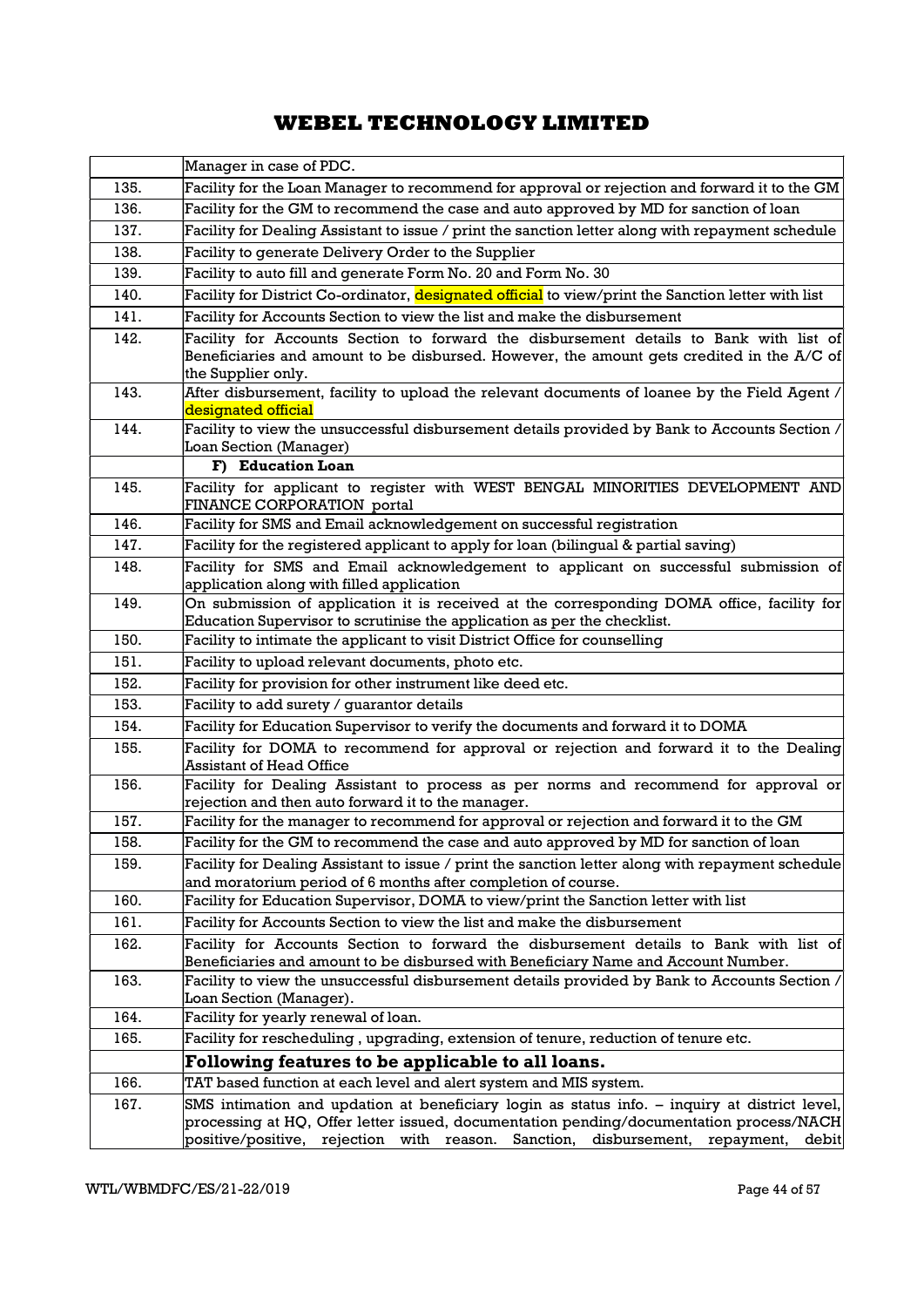|      | success/failure, etc.                                                                                                                                                                                                                               |
|------|-----------------------------------------------------------------------------------------------------------------------------------------------------------------------------------------------------------------------------------------------------|
| 168. | Facility for any beneficiary to make payment through virtual account in cash to designated<br>banks and other electronic means.                                                                                                                     |
| 169. | Checker/maker system in the actions having financial implications as per as practise.                                                                                                                                                               |
| 170. | GPS tagging in case of inspection, query, field visit. In case repeat visit, different visit in<br>different source should be alerted.                                                                                                              |
| 171. | Provision for adequate validation in changing existing database, say super admin, space for<br>uploading special file.                                                                                                                              |
|      | <b>OTHER SECTIONS</b>                                                                                                                                                                                                                               |
|      | <b>NACH</b> Section                                                                                                                                                                                                                                 |
| 172. | NACH details of various loans are made available to this section for verification                                                                                                                                                                   |
| 173. | Facility for generation of NACH details list to be forwarded to Bank registration.                                                                                                                                                                  |
| 174. | All positive/negative response from Bank District wise, block wise, scheme wise/RA wise are<br>made available to NACH section, FS, RA and DA of the respective section.                                                                             |
| 175. | The response shall be updated in the system. Sanction shall not be permitted until positive<br>response is received. But provision may be given to higher authorities to waive off this<br>condition under special approval,                        |
| 176. | Facility to intimate the status of the response from bank to Field Agents (District wise, block<br>wise, scheme wise, FS/RA wise).                                                                                                                  |
| 177. | Facility for the Field Agent to submit the fresh mandate to the NACH section for cases with<br>negative response. Facility for auto generated letter for FA,RA/Beneficiary. Auto alert system<br>if not responded by FS/RA/Beneficiary within time. |
| 178. | Facility to update the system when the response becomes positive. Facility to generate<br>relevant MIS report.                                                                                                                                      |
| 179. | Once the disbursement and moratorium period is over, system should generate a<br>district/block/municipality wise transaction list for transaction file along with forwarding<br>letter to bank as per the defined periodicity of different loans   |
| 180. | Facility to update the realization report from bank                                                                                                                                                                                                 |
| 181. | For failed transaction, provision to generate transaction list and re-submit it to bank. Auto<br>alert through SMS to FS/Beneficiary.                                                                                                               |
| 182. | For cases with repeat if any failed attempts, the details are forwarded to the Field Agent for<br>cash collection/Direct Payment by beneficiary through virtual accounts to the bank.                                                               |
| 183. | The cash collection details shall be updated on the system and should reflect on ledgers of<br>Beneficiary, Cash, Bank and Field Agent                                                                                                              |
|      | <b>PDC</b> Section                                                                                                                                                                                                                                  |
| 184. | Facility to verify all the PDC cheques submitted by the beneficiary for loan repayment and<br>provision to generate a clearance certificate for issuing No due certificate.                                                                         |
|      | <b>Legal Section</b>                                                                                                                                                                                                                                |
| 185. | All dishonoured PDCs with comments from bank along with physical copy are made<br>available to the legal section                                                                                                                                    |
| 186. | Facility to issue notice to defaulters                                                                                                                                                                                                              |
| 187. | Facility to forward the cases to different advocates                                                                                                                                                                                                |
| 188. | Facility to track advocate notices and filing of cases AND AUTO REMIDER TO ADVOCATES<br>RELATED TO THE CASE FROM TWO DAYS PRIOR                                                                                                                     |
| 189. | Facility to track/withdrawal of notices/cases with reason                                                                                                                                                                                           |
| 190. | Facility to view amount involvement against notices/cases. ALSO FORECAST PROBABLE<br><b>OUTFLOW FOR EACH CASE</b>                                                                                                                                   |
| 191. | Facility to upload/enter notices/cases time to time.                                                                                                                                                                                                |
| 192. | Facility to electronic information to the beneficiaries.                                                                                                                                                                                            |
| 193. | Facility to view the payment details of the advocate's case status.                                                                                                                                                                                 |
| 194. | Facility to edit and update details by authorized user.                                                                                                                                                                                             |
| 195. | Facility to list all notices/cases.                                                                                                                                                                                                                 |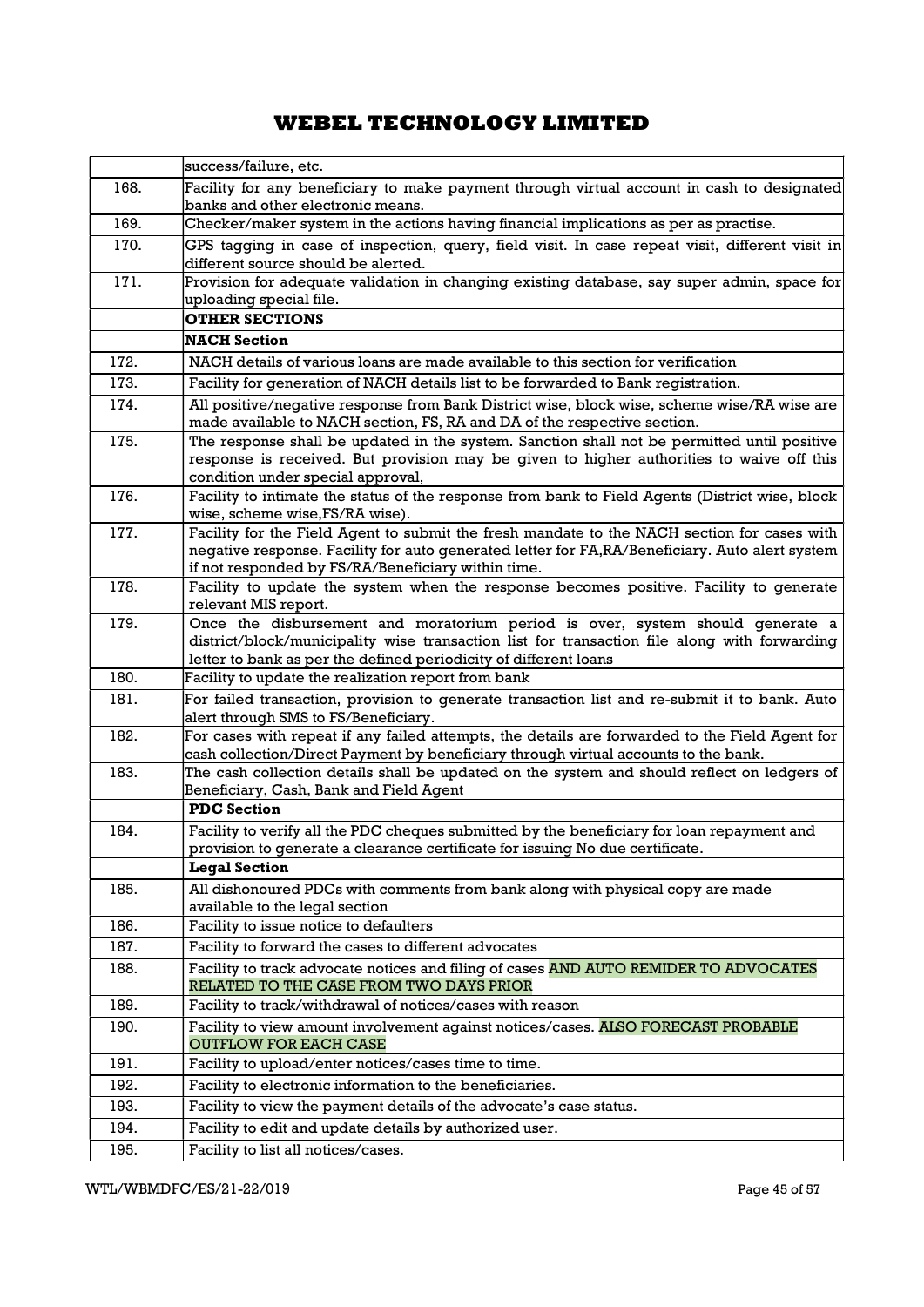|       | <b>Repayment Section</b>                                                                                                                                                                                                                                                                                                                       |
|-------|------------------------------------------------------------------------------------------------------------------------------------------------------------------------------------------------------------------------------------------------------------------------------------------------------------------------------------------------|
|       | <b>NACH Collection</b>                                                                                                                                                                                                                                                                                                                         |
| 196.  | Facility to generate monthly & quarterly list of Beneficiaries subject to disbursement amount<br>whose NACH are successfully registered for different loans and forward it to bank for<br>collection District wise, block wise, scheme wise, FS/RA wise. List will be shared to all.SMS<br>alert to beneficiary and consolidated to SMS/email. |
| 197.  | Reconciliation of collection report from bank through checker/maker system.                                                                                                                                                                                                                                                                    |
| 198.  | If the NACH collection fails during the first attempt, all unsuccessful NACH list are forwarded<br>to Field Agent / Supervisor                                                                                                                                                                                                                 |
| 199.  | If NACH collection fails in repeat attempts, all unsuccessful NACH list are forwarded to Field<br>Agent / Supervisor for cash collection(FS wise, Block wise)                                                                                                                                                                                  |
| 200.  | All successful NACH collection after reconciliation will be auto posted to respective cash,<br>bank and beneficiary ledger account.                                                                                                                                                                                                            |
| 201.  | Facility to intimate the NACH amount along with date of debit to Beneficiary for maintaining<br>sufficient balance on their account                                                                                                                                                                                                            |
|       | <b>PDC Collection</b>                                                                                                                                                                                                                                                                                                                          |
| 202.  | Facility to intimate the PDC amount along with date of debit to Beneficiary for maintaining<br>sufficient balance on their account by SMS                                                                                                                                                                                                      |
| 203.  | Facility to generate district wise /block /municipality/ bank wise list of PDC and forward<br>PDC list for different types of loans to bank.                                                                                                                                                                                                   |
| 204.  | Facility to reconcile honored and dishonored reports from Bank. SMS alert to Beneficiary on<br>honored and dishonored payments.                                                                                                                                                                                                                |
| 205.  | Facility to upload all honored/dishonored amount after verification from bank statement into<br>the system so as to reflect in individual beneficiary accounts and Field Agent / Supervisor<br>collection ledger                                                                                                                               |
| 206.  | Facility to forward all dishonored reports to the Field Agent / Supervisor for cash collection<br>(cash demand for the quarter)                                                                                                                                                                                                                |
|       | <b>Cash Collection</b>                                                                                                                                                                                                                                                                                                                         |
| 207.  | Facility to generate list (overdue and current dues) district wise, block / municipality wise<br>list for collection of amount failed for PDC/NACH and forward it to respective Field Agents /<br>Supervisors for cash collection                                                                                                              |
| 208.  | Facility to auto generate Money Receipts to Field Agents / Supervisors to be given to<br>Beneficiary against cash collections                                                                                                                                                                                                                  |
| 190 A | Facility to allow beneficiary to pay the amount through virtual account directly to the bank<br>and instant of such information to FS through messaging system.                                                                                                                                                                                |
| 209.  | Facility for the Field Agent / Supervisor to generate a summary of deposits which will be<br>automatically intimated to the Recovery Section at HO                                                                                                                                                                                             |
| 210.  | Facility to reconcile bank statement visa vis system information through maker/checker.                                                                                                                                                                                                                                                        |
| 211.  | Facility to reconcile with individual beneficiary virtual accounts through checker/maker.                                                                                                                                                                                                                                                      |
|       | Commission (for Field Agent / Field Supervisor & District Co-Ordinator)                                                                                                                                                                                                                                                                        |
| 212.  | Facility to calculate commission for the Field Staff on real time/monthly/quarterly basis<br>based on collection amount (NACH +PDC+ Cash collection+ Direct payment.)                                                                                                                                                                          |
| 213.  | Facility for the Accounts Section and Recovery Section to view the commission details. All<br>related facility for calculation /viewing/reconciliation.                                                                                                                                                                                        |
| 214.  | Facility for the Field Agent / Supervisor and District Co-ordinator to view the commission<br>details                                                                                                                                                                                                                                          |
|       | Mobile App (for Field Agent / Field Supervisor) - PROGRESSIVE WEB APP                                                                                                                                                                                                                                                                          |
| 215.  | Facility to access the application using authorized user credentials                                                                                                                                                                                                                                                                           |
| 216.  | Facility to fill up the loan applications on behalf of the applicants                                                                                                                                                                                                                                                                          |
| 217.  | Facility to update the enquiry details and upload the relevant documents, photographs                                                                                                                                                                                                                                                          |
| 218.  | Facility to submit all the relevant documentations                                                                                                                                                                                                                                                                                             |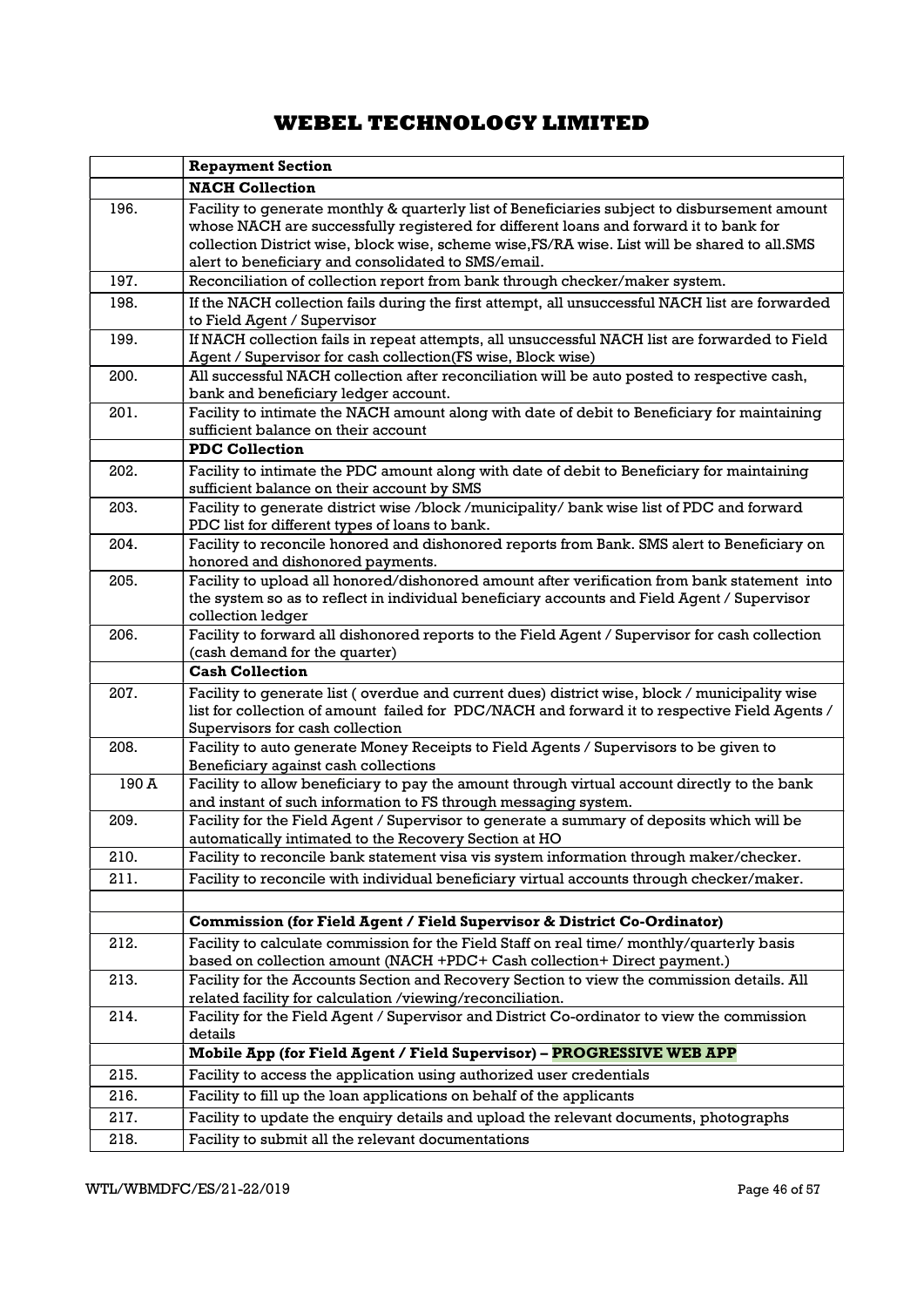| 219.  | Facility for the Field Agent / Supervisor to intimate the completed enquiry with his                                                      |
|-------|-------------------------------------------------------------------------------------------------------------------------------------------|
|       | recommendations for approval or rejection to the District Co-ordinator within a stipulated<br>time                                        |
| 220.  | Facility to view application status, Offer letter, Sanction letter, fund release, failed transfer.                                        |
| 202 A | Facility to view NACH registration, Status , history. Alert system for repeated failure of NACH.<br>All related MIS.                      |
| 221.  | Facility to view the demand – current demand and over dues district wise, block wise, scheme<br>wise, FS/RA wise.                         |
| 222.  | Facility to view monthly / quarterly honoured and dishonoured list                                                                        |
| 223.  | Facility to view commission details                                                                                                       |
| 224.  | Facility to print money receipt, post disbursement visit after certain period of disbursement<br>with PHOTO uploading facility.           |
| 206 A | Facility to provide a system for consolidated cash deposit to bank, auto alert to all concern if<br>not deposited within stipulated time. |
| 225.  | Facility to view all relevant MIS reports                                                                                                 |
|       | <b>Beneficiaries</b>                                                                                                                      |
| 226.  | Facility to access the application using authorized user credentials                                                                      |
| 227.  | Facility to apply for different loans                                                                                                     |
| 228.  | Facility to upload the relevant documents                                                                                                 |
| 229.  | Facility to view / print the offer                                                                                                        |
| 230.  | Facility to view / print sanction letter                                                                                                  |
| 231.  | Facility to view the current demand and over dues                                                                                         |
| 213 A | Facility to view NACH status/History.                                                                                                     |
|       | <b>Setups in Loan Management System</b>                                                                                                   |
| 232.  | Loan / Loan Scheme Setup                                                                                                                  |
| 233.  | Scheme Setup                                                                                                                              |
| 234.  | Sector Setup                                                                                                                              |
| 235.  | Legal Advisors setup                                                                                                                      |
| 236.  | Notice Setup                                                                                                                              |
| 237.  | Fee Setup                                                                                                                                 |
| 238.  | Income Setup                                                                                                                              |
| 239.  | Fund Setup                                                                                                                                |
| 240.  | <b>Religion Setup</b>                                                                                                                     |
| 241.  | Caste Setup                                                                                                                               |
| 242.  | Privilege Setup                                                                                                                           |
| 243.  | <b>Bank Setup</b>                                                                                                                         |
| 244.  | Post Office Setup                                                                                                                         |
| 245.  | Panchayat / Municipality / Corporation Setup                                                                                              |
| 246.  | Repayment Mode Setup - Integrated with Accounting Module.                                                                                 |
| 247.  | <b>Agent Setup</b>                                                                                                                        |
|       | <b>Financial Accounting</b>                                                                                                               |
|       | <b>Payment Processing</b>                                                                                                                 |
| 248.  | Provision for initiation of new payment process, verification of the payment details and                                                  |
|       | approving the payment. It also simplifies the process of monitoring the payment details.                                                  |
| 249.  | Payment Processing shall provide three views, New Entry, Payment and Paid                                                                 |
| 250.  | Facility to initiate a new payment with details like Head of Account.                                                                     |
| 251.  | Facility to provide the PAN Number and mode of payment(Cheque/DD, Cash, Fund Transfer)                                                    |
| 252.  | Facility to specify the payment amount and the TDS (Tax Deducted at Source) being charged                                                 |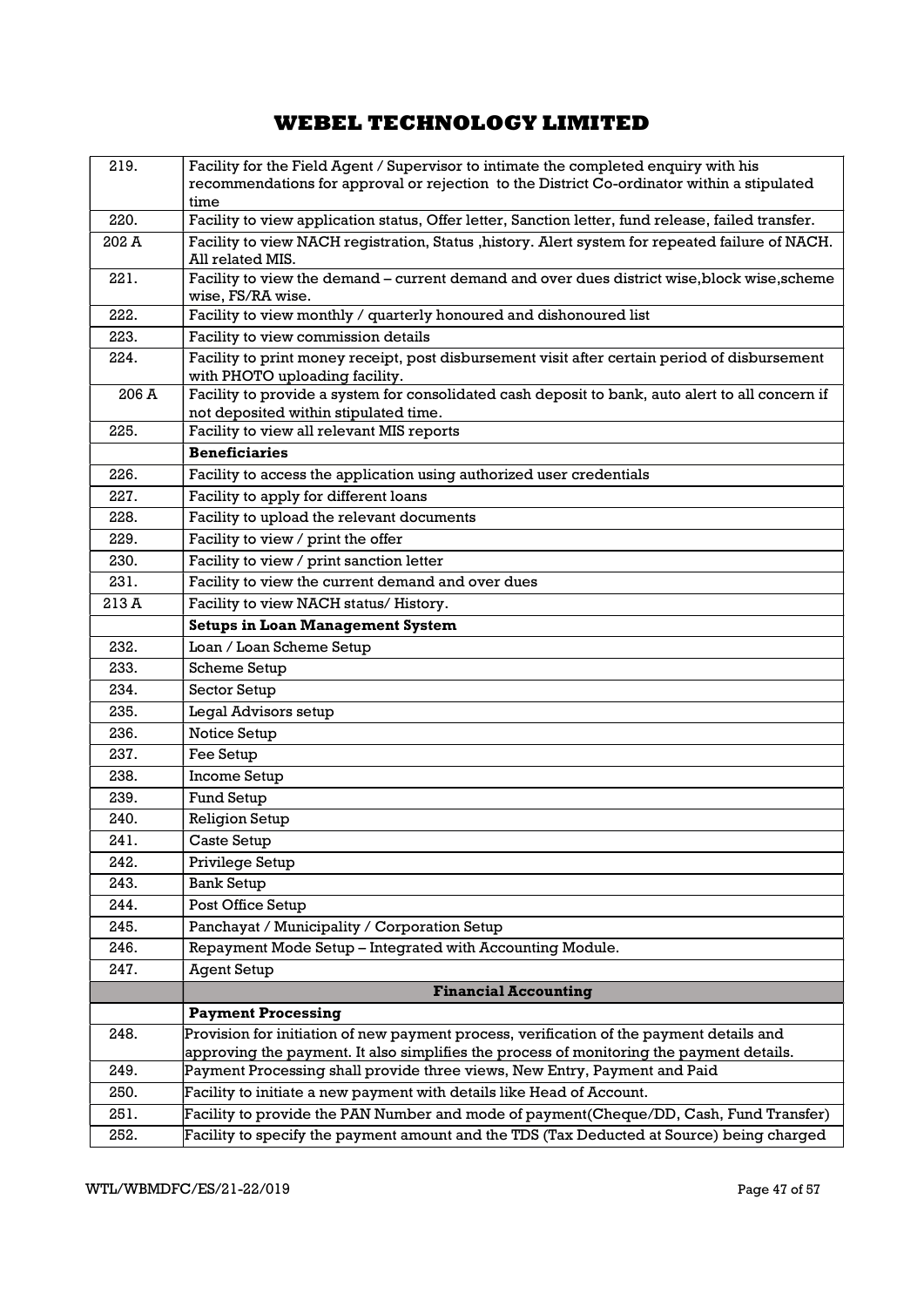|      | against the amount.                                                                                                                                                           |
|------|-------------------------------------------------------------------------------------------------------------------------------------------------------------------------------|
| 253. | Facility to provide remarks on the payment process                                                                                                                            |
| 254. | Facility to view all the payment processes waiting to be verified or to be approved or to be<br>paid                                                                          |
| 255. | Facility to delete the payment process that are initiated early                                                                                                               |
| 256. | Facility to edit the payment details                                                                                                                                          |
| 257. | Facility to verify the details of the payment process being initiated (by higher authority or<br>other user)                                                                  |
| 258. | Facility to approve the payment process waiting to be approved by the authorities                                                                                             |
| 259. | Facility to capture notes at each user level during Verification or Approval                                                                                                  |
| 260. | Facility to specify that the payment process can be carried out or completed                                                                                                  |
| 261. | Facility to search for payment process(es) based on the details provided                                                                                                      |
| 262. | Facility to view all the payment processes carried out so far                                                                                                                 |
| 263. | Facility to specify that the cheque has been cancelled, if the payment process is carried out in<br>mode of cheque                                                            |
| 264. | Facility to reconcile the payment process                                                                                                                                     |
| 265. | Facility to view the history of a particular payment process                                                                                                                  |
| 266. | Facility to search for payment process(es) based on the details provided                                                                                                      |
|      | <b>Receipt Processing</b>                                                                                                                                                     |
| 267. | The system should have provision to manage the receivable payments                                                                                                            |
| 268. | Facility to view all the receivables to be verified or approved                                                                                                               |
| 269. | Facility to capture notes at each user level during Verification, Approval                                                                                                    |
| 270. | Facility to delete the process that are initiated early                                                                                                                       |
| 271. | Facility to edit the details of receivables in the list                                                                                                                       |
| 272. | Facility to update the cheque, Agent deposits reconciliation status on a daily basis                                                                                          |
| 273. | Search facility                                                                                                                                                               |
| 274. | Facility to initiate a new receipt entry with details including the individual and the Head of<br>Account to be notified                                                      |
| 275. | Facility to specify the amount to be received and the TCS(Tax Credited at Source) to be<br>credited                                                                           |
| 276. | Facility to specify the mode of receipt(PDC Cheque, Cash, NACH,)                                                                                                              |
| 277. | Facility to provide remarks                                                                                                                                                   |
|      | <b>Contra Entry</b>                                                                                                                                                           |
| 278. | Provision for managing transactions involving transfer of cash between one cash account to<br>another cash account and one cash account to another bank account or vice versa |
| 279. | Bank account to Bank Account- It provides the facility to monitor all the Bank account to Bank<br>Account Contra Entry transactions performed                                 |
| 280. | It provides the facility to edit and delete the Bank to Bank Contra entry transactions initiated<br>earlier                                                                   |
| 281. | It also provides the facility to update the reconciliation status of the contra entry transactions                                                                            |
| 282. | Facility to initiate a new Bank to Bank Contra Entry Transaction                                                                                                              |
| 283. | Facility to provide the details of the office from which amount is debited and the office to<br>which it is credited                                                          |
| 284. | Facility to provide the details of the bank from which amount is debited and the office to which<br>it is credited                                                            |
| 285. | Facility to provide the details of the Account from which amount is debited and the office to<br>which it is credited                                                         |
| 286. | Provides option to specify the mode of contra entry transaction(Cheque/DD,Fund Transfer)                                                                                      |
| 287. | Provision to enter remarks on the transaction process                                                                                                                         |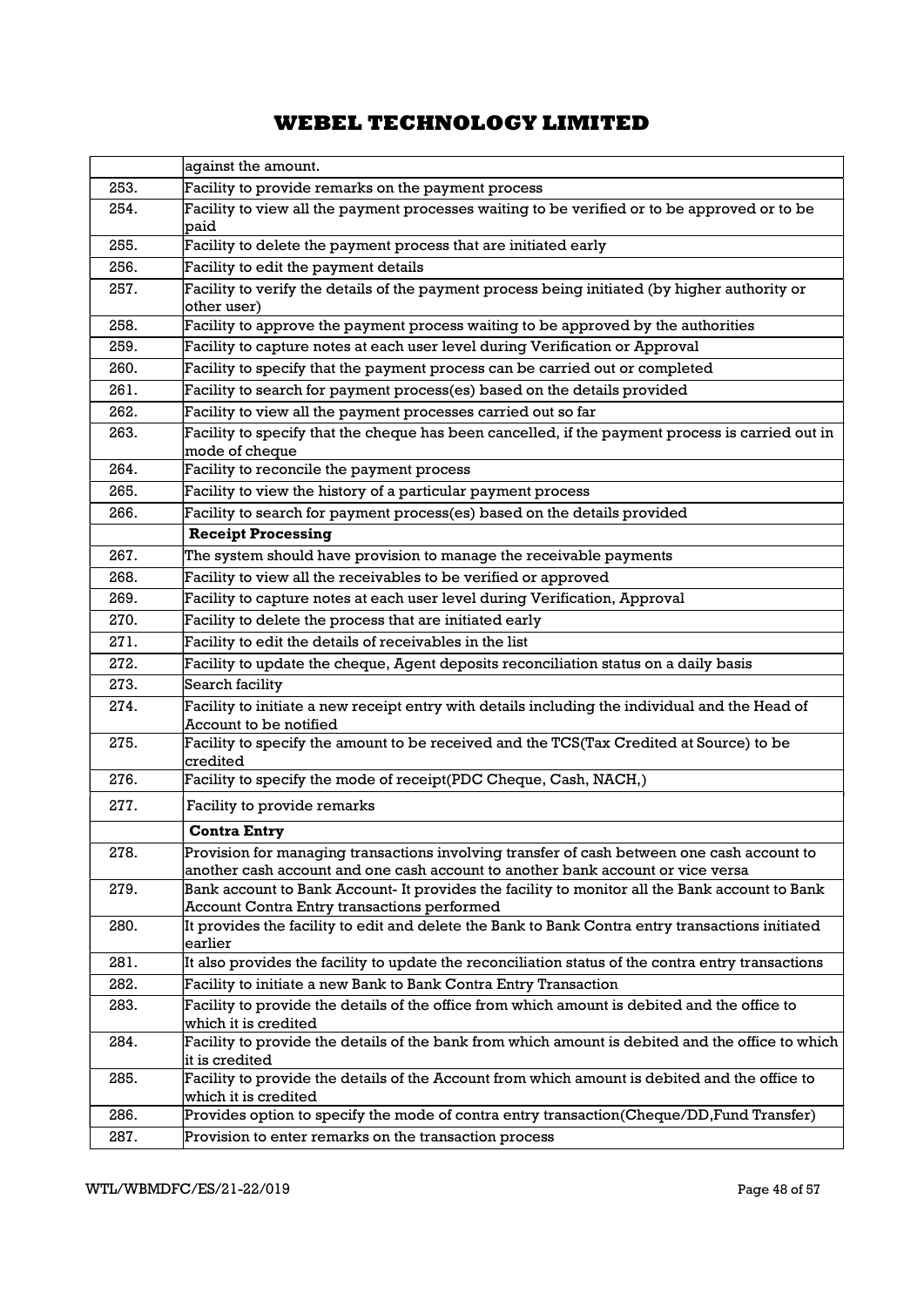| 288. | Bank to Cash - It provides the facility to monitor all the Bank account to Cash Account Contra<br>Entry transaction performed                   |
|------|-------------------------------------------------------------------------------------------------------------------------------------------------|
| 289. | It provides the facility to edit and delete the Bank to Cash Contra entry transactions initiated                                                |
| 290. | earlier<br>It also provides the facility to update the reconciliation status of the contra entry transactions                                   |
| 291. | It also provides the feature to initiate a new Bank to Cash Contra Entry Transaction                                                            |
| 292. | New Bank to Cash Contra Entry Transaction - Facility to provide the details of the bank from                                                    |
|      | which amount is debited                                                                                                                         |
| 293. | Facility to provide the details of the Account from which amount is debited                                                                     |
| 294. | Facility to specify the mode of contra entry transaction(Cheque/DD, Fund Transfer)                                                              |
| 295. | Facility to provide remarks on the transaction process                                                                                          |
| 296. | Cash to Bank- It provides the facility to monitor all the Cash account to Bank Account Contra<br>Entry transaction performed                    |
| 297. | It provides the facility to edit and delete the Cash to Bank Contra entry transactions initiated<br>earlier                                     |
| 298. | It also provides the facility to update the reconciliation status of the contra entry transactions                                              |
| 299. | It also provides the feature to initiate a new Cash to Bank Contra Entry Transaction                                                            |
| 300. | New Cash to Bank Contra Entry Transaction - Facility to provide the details of the bank to<br>which amount is to be credited                    |
| 301. | Facility to provide the details of the Account to which amount is to be credited                                                                |
| 302. | Facility to specify the amount of transaction and transaction date                                                                              |
| 303. | Facility to provide remarks on the transaction process                                                                                          |
|      | Journal                                                                                                                                         |
| 304. | Provision for monitoring the journal entries, a record of financial transactions                                                                |
| 305. | Journal entry consists of several recordings, each of which is either a debit or a credit. The                                                  |
|      | total of the debits must equal the total of the credits or the journal entry is said to be<br>"unbalanced".                                     |
| 306. | Facility to view the journal entries of all the transactions performed so far                                                                   |
| 307. | Facility to edit the details of the journal entries initiated earlier.                                                                          |
| 308. | Facility to verify the journal entries (by higher authority or other user)                                                                      |
| 309. | Facility to approve the journal transactions by the authorities.                                                                                |
| 310. | Facility to capture notes at each user level during Verification(s), Approval.                                                                  |
| 311. | Facility to search for journal entries based on the details provided.                                                                           |
| 312. | Facility to provide a new journal transaction entry.                                                                                            |
| 313. | New Journal Transaction Entry - Facility to specify the type of journal entry, the type of<br>transaction being performed (Payment or Receipt). |
| 314. | Facility to provide all the sub transactions performed within a transaction                                                                     |
| 315. | Facility to select the type of a particular transaction (Credit or Debit).                                                                      |
| 316. | Facility to specify the Head of Account performing the transaction.                                                                             |
| 317. | Facility to add a new sub-transaction or delete a sub-transaction.                                                                              |
| 318. | Facility to view the total of Credit amount and total of Debit amount accounted during the                                                      |
|      | transaction, to verify whether the journal entry is balanced.                                                                                   |
|      | <b>Statutory Payments</b>                                                                                                                       |
| 319. | Provision to verify whether the Client has paid the required Direct and Indirect Taxes                                                          |
|      | (including Provident Fund & Employee State Insurance) to the required authorities as                                                            |
|      | applicable. It provides views of all the TDS amount (TDS Payable) to be paid and all the TDS<br>amount (TDS Paid) paid.                         |
| 320. | TDS Payable - Facility to view all the TDS amount (TDS Payable) to be paid.                                                                     |
| 321. | Facility to filter the view based on the Head of Accounts related to the transaction performed.                                                 |
| 322. | Facility to view details about a particular TDS transaction.                                                                                    |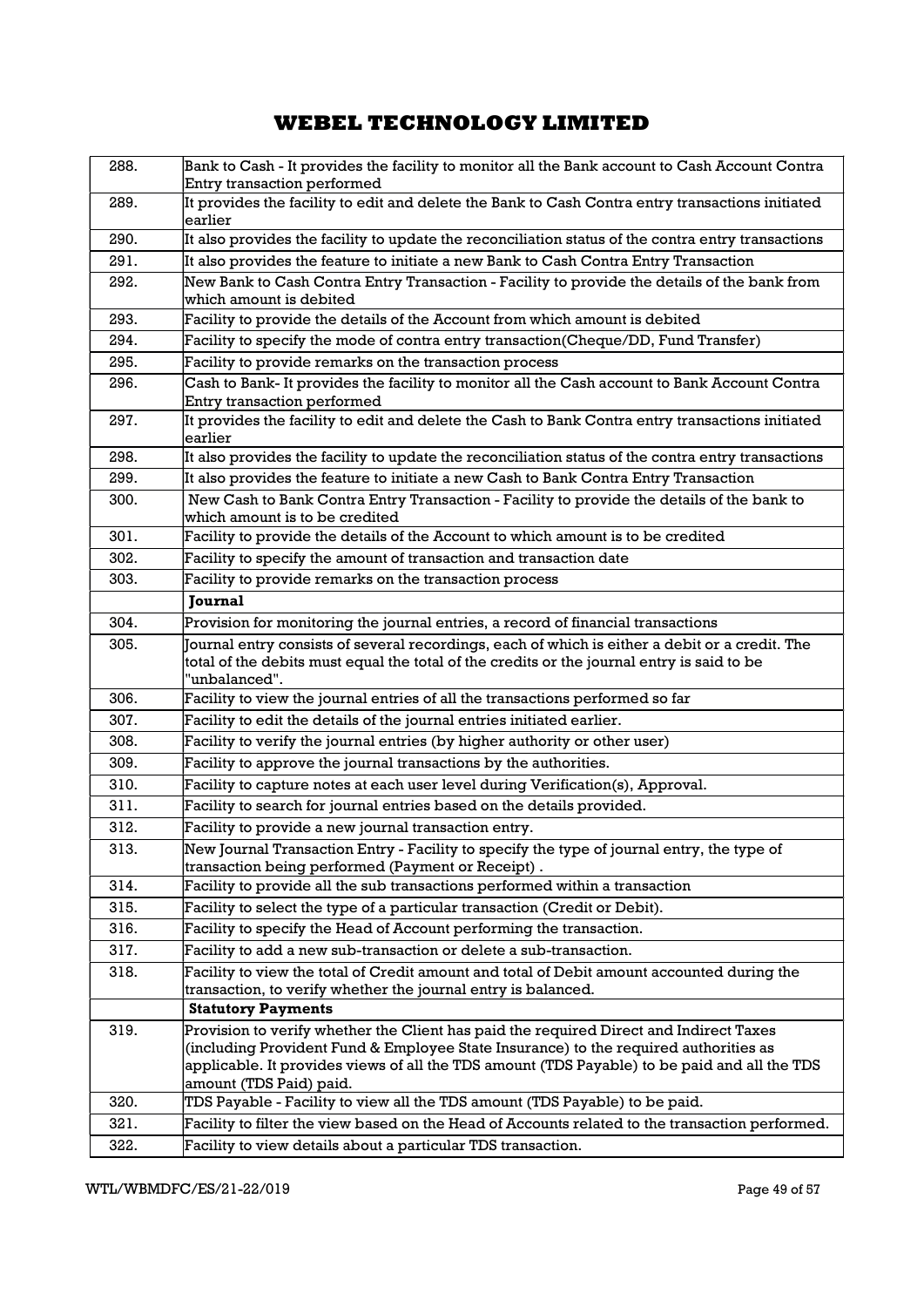| 323. | TDS Paid - Facility to view all the TDS amount paid.                                                                                                                                                             |  |  |
|------|------------------------------------------------------------------------------------------------------------------------------------------------------------------------------------------------------------------|--|--|
| 324. | Facility to view details about all the TDS transactions performed.                                                                                                                                               |  |  |
| 325. | Facility to verify whether certificate has been issued for a particular TDS transaction                                                                                                                          |  |  |
| 326. | Facility to capture notes at each user level during Verification(s), Approval.                                                                                                                                   |  |  |
| 327. | Facility to select one or more TDS transactions to perform further operations (issuing<br>certificate, etc.)                                                                                                     |  |  |
| 328. | Facility to update details about the TDS transactions whose certificates have been issued<br>including the following details, - Issue Certificate Number, Certificate Issued Date.                               |  |  |
|      | <b>Statutory Recovery</b>                                                                                                                                                                                        |  |  |
| 329. | Provision to verify the entire TCS (Tax Credited at Source) amount to be received. It provides<br>views of all the TCS amount (TCS Payable) to be received and all the TCS amount (TCS Paid)<br>received earlier |  |  |
| 330. | TCS Certificate Receivable - Facility to view all the TCS (Tax Credited at Source) amount to be<br>received and the TCS Certificates to be received                                                              |  |  |
| 331. | Facility to update details about the TCS Certificates received (including the date of receiving<br>the TCS Certificate)                                                                                          |  |  |
| 332. | Facility to view the details of a particular TCS receivable transaction                                                                                                                                          |  |  |
| 333. | TCS Certificate Received - Facility to view all the TCS amount paid                                                                                                                                              |  |  |
| 334. | Facility to view details about all the TCS transactions performed                                                                                                                                                |  |  |
| 335. | Facility to update details about the TCS transactions whose certificates have been received                                                                                                                      |  |  |
|      | <b>Bank Reconciliation</b>                                                                                                                                                                                       |  |  |
| 336. | Facility to view the details of the reconciled amount.                                                                                                                                                           |  |  |
| 337. | Facility to view the details about the transaction involving reconciliation.                                                                                                                                     |  |  |
| 338. | Facility to confirm reconciliation of the amount.                                                                                                                                                                |  |  |
| 339. | Facility to view the balance as per the Company books and as per the Bank, therefore enables                                                                                                                     |  |  |
|      | us to find the difference between Company's Balance statement and Bank's Balance statement.                                                                                                                      |  |  |
|      | <b>Payroll for all Employees</b>                                                                                                                                                                                 |  |  |
|      | <b>Snapshot</b>                                                                                                                                                                                                  |  |  |
| 340. | Facility to view all the transactions being carried out during a particular period of time.                                                                                                                      |  |  |
| 341. | Facility to change the period of time to be considered; in order to retrieve the transaction<br>details during the period as specified by the user.                                                              |  |  |
| 342. | Facility to view the total amount of debit amount, credit amount and Balance amount; in order<br>to verify whether your transactions were balanced.                                                              |  |  |
|      | Payroll                                                                                                                                                                                                          |  |  |
|      | <b>Integration Requirements</b>                                                                                                                                                                                  |  |  |
| 343. | Integration with Loan Module mainly for disbursements and repayments                                                                                                                                             |  |  |
| 344. | Integration with Payroll module                                                                                                                                                                                  |  |  |
| 345. | Facility to view list of Beneficiaries on disbursement for reconciliation of accounts                                                                                                                            |  |  |
| 346. | Facility to integrate with Field Staff Commission module                                                                                                                                                         |  |  |
|      | <b>Court Cases</b>                                                                                                                                                                                               |  |  |
| 347. | Facility to maintain the information pertaining to Court cases of the organization.                                                                                                                              |  |  |
| 348. | Facility to track the court cases filed by the organization or against the organization / offices.                                                                                                               |  |  |
| 349. | Facility to forward a case to other sections.                                                                                                                                                                    |  |  |
| 350. | Facility to list all cases.                                                                                                                                                                                      |  |  |
| 351. | Facility to view all details of a case at a glance.                                                                                                                                                              |  |  |
| 352. | Facility to edit and update details by authorized users.                                                                                                                                                         |  |  |
| 353. |                                                                                                                                                                                                                  |  |  |
| 354. | Facility to maintain the petition details received from the court.<br>Facility to maintain the Case Number, Court, Year, Nature of Disposal, Date of Communication                                               |  |  |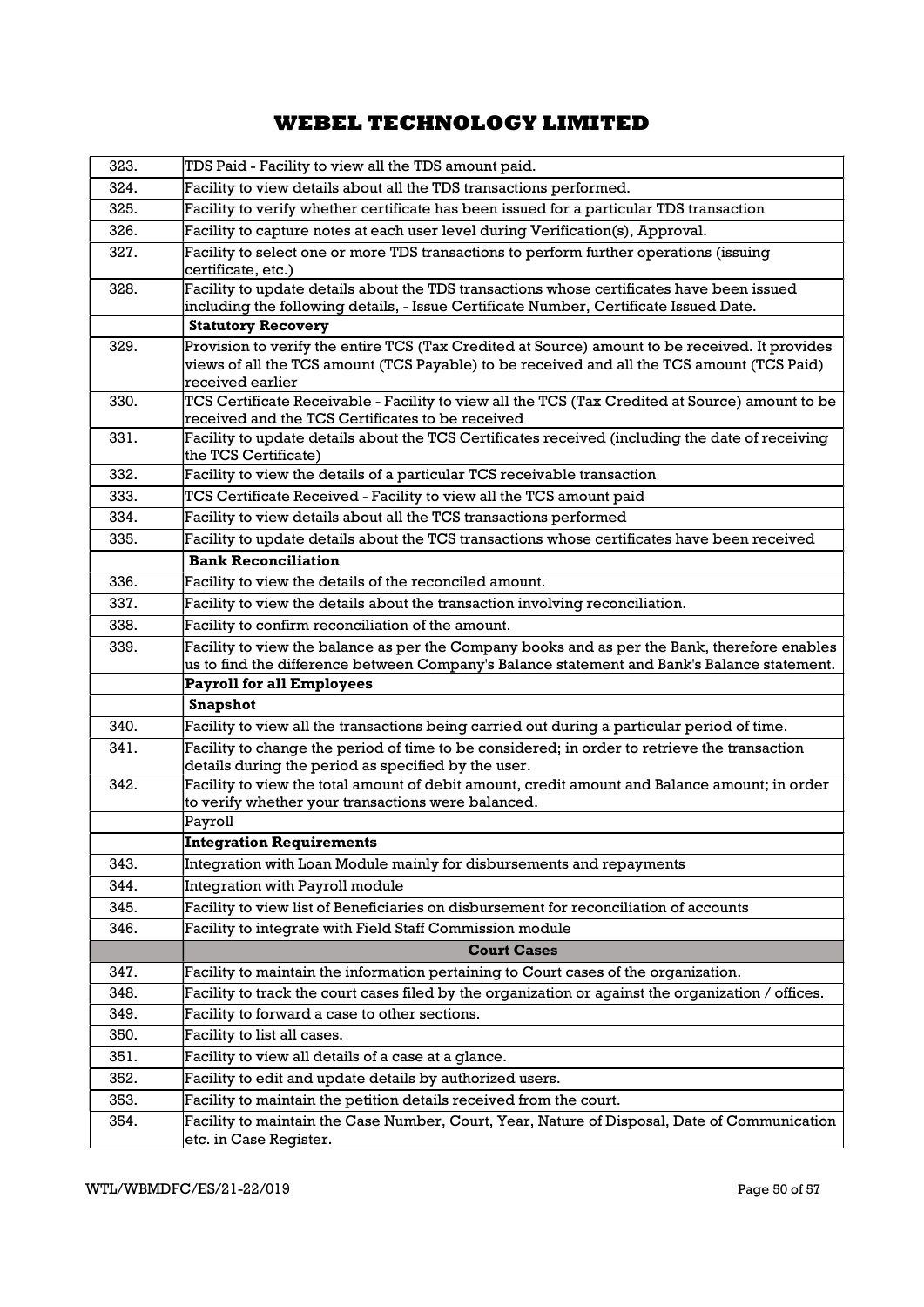| 355. | Facility to add one or more petitioners involved in the case.                                                                                                                  |  |  |
|------|--------------------------------------------------------------------------------------------------------------------------------------------------------------------------------|--|--|
| 356. | The solution captures information of advocates involved in a particular case.                                                                                                  |  |  |
| 357. | Facility to enter the details of the Advocate(s), Public Prosecutor, Standing Counsel or Firm.                                                                                 |  |  |
| 358. | Facility to list the advocates involved in a particular case. Provision to view the details of all                                                                             |  |  |
|      | advocates who have represented the case                                                                                                                                        |  |  |
| 359. | Facility to list the payment details of the advocates.                                                                                                                         |  |  |
| 360. | Facility to maintain petition details received from the court.                                                                                                                 |  |  |
| 361. | Facility to upload relevant files.                                                                                                                                             |  |  |
| 362. | Facility to forward the communication from the court to relevant sections.                                                                                                     |  |  |
| 363. | Facilitates consolidation of facts received from multiple sections.                                                                                                            |  |  |
| 364. | Provision to capture the filing details like details filed to court, details filed from court and date<br>of communication from court, communication in brief.                 |  |  |
| 365. | The System maintains hearing date for a case received from the court.                                                                                                          |  |  |
| 366. | Facility to capture and alert the users on the hearing date.                                                                                                                   |  |  |
| 367. | For each Hearing, facility to maintain different status.                                                                                                                       |  |  |
| 368. | Status for a particular case can be register                                                                                                                                   |  |  |
| 369. | Based on settlement compliance details can be captured.                                                                                                                        |  |  |
| 370. | Facility to capture judgment details.                                                                                                                                          |  |  |
| 371. | Facility to capture legal opinion captured details.                                                                                                                            |  |  |
| 372. | Facility to capture compliance details.                                                                                                                                        |  |  |
| 373. | Facility to capture Appeal details. Details captured are general Details like the case no, year,<br>date.                                                                      |  |  |
| 374. | Facility to view the list of appealed cases with details like the Judgment Date, Period of<br>Limitation, New Case No, Date of Appeal etc.                                     |  |  |
| 375. | Facility to allocate new case number based on old case number.                                                                                                                 |  |  |
| 376. | Facility to capture execution order details.                                                                                                                                   |  |  |
| 377. | Provision to capture Contempt of Court details like Contempt Notice No, Notice Date, By,<br>Subject/Matter, Time of Limitation, Contempt No, Contempt Date, Contempt Year etc. |  |  |
| 378. | Facility to capture details of Properties attached if any and information like Order date, Reason<br>for attachment etc.                                                       |  |  |
| 379. | Facility to mark if the Petition is appealable or not, and if so details of the court.                                                                                         |  |  |
| 380. | Facility to list, view and edit the Petition and Contempt Notice details by authorized users.                                                                                  |  |  |
| 381. | Facility to capture compliance details.                                                                                                                                        |  |  |
| 382. | Facility to view the list of Interim Orders, Cases settled, Referred Details, Personal Hearings,<br>Execution Petitions, Judgment cases etc                                    |  |  |
| 383. | Facility to enter the compliance date received from the court.                                                                                                                 |  |  |
| 384. | If complied, provision to capture the complied date.                                                                                                                           |  |  |
| 385. | Alert facility on expiry of compliance date.                                                                                                                                   |  |  |
| 386. | Alert facility on next hearing date and period of limitations.                                                                                                                 |  |  |
| 387. | Period wise list of cases.                                                                                                                                                     |  |  |
| 388. | Comprehensive list of a particular case.                                                                                                                                       |  |  |
| 389. | Period wise list of advocates.                                                                                                                                                 |  |  |
| 390. | Payment details of a particular advocate.                                                                                                                                      |  |  |
| 391. | Period wise list of number of cases settled.                                                                                                                                   |  |  |
| 392. | Period wise list of number of cases based on judgment.                                                                                                                         |  |  |
| 393. | List of cases disposed.                                                                                                                                                        |  |  |
| 394. | Reports on hearing dates.                                                                                                                                                      |  |  |
| 395. | Reports on filing / communication details.                                                                                                                                     |  |  |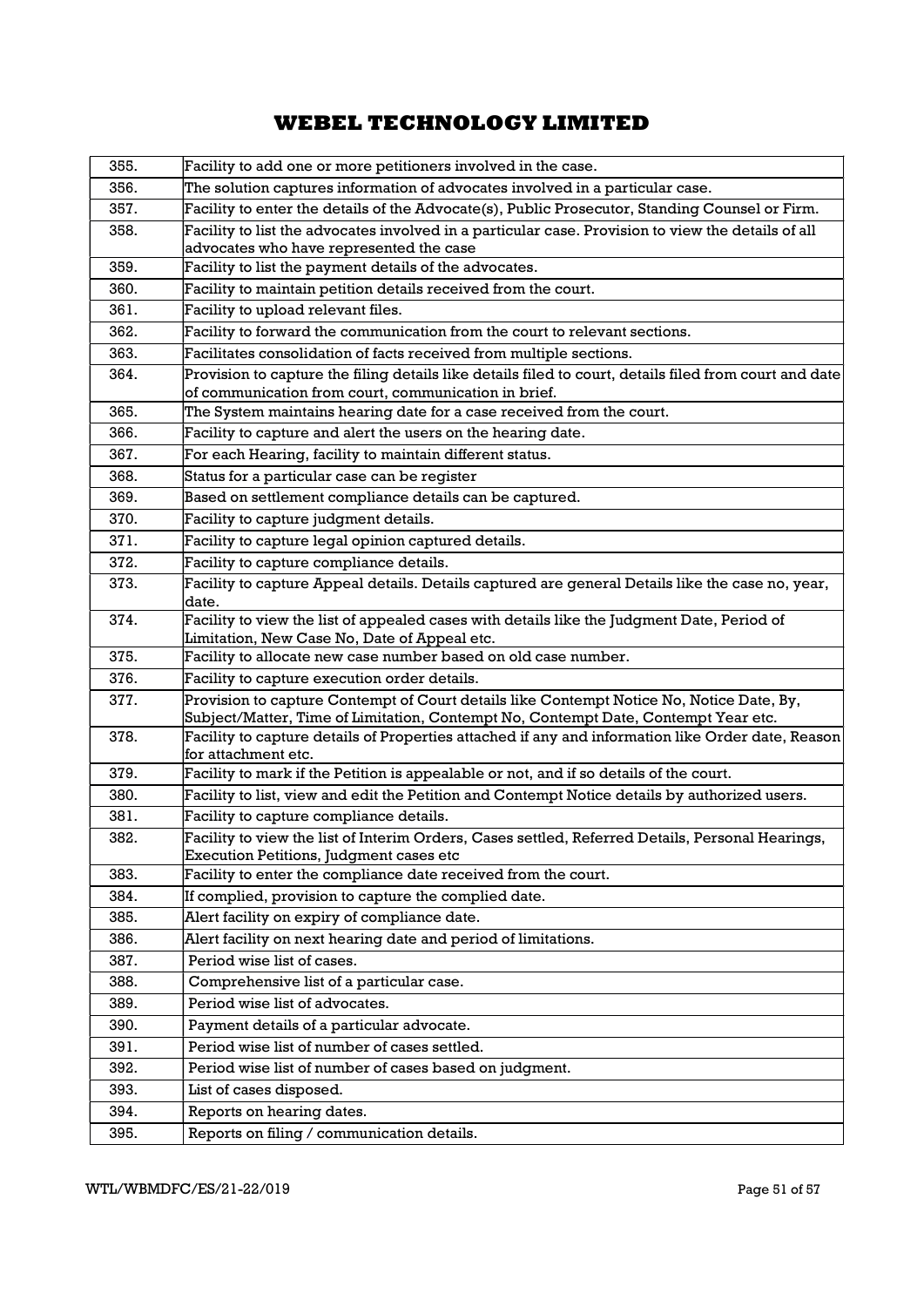| 396. | Period wise list of cases moved for appeal.                                                                                                                                                                                                                                                                                                                                                                                              |
|------|------------------------------------------------------------------------------------------------------------------------------------------------------------------------------------------------------------------------------------------------------------------------------------------------------------------------------------------------------------------------------------------------------------------------------------------|
|      | <b>Management Information System</b>                                                                                                                                                                                                                                                                                                                                                                                                     |
| 397. | A wide range of MIS reports shall be generated from the system. The number of reports and<br>the format for each report can be finalized in consultation with WEST BENGAL MINORITIES<br>DEVELOPMENT AND FINANCE CORPORATION during the detailed system analysis for<br>customization, to be conducted at WEST BENGAL MINORITIES DEVELOPMENT AND<br>FINANCE CORPORATION. Based on this exercise the final list of reports can be decided. |

Note: The above Specifications covers the main activities of envisaged system, however, complete user requirements shall be finalized during the detailed system analysis for customization and finalized under Software Requirements Specification (SRS) document approved by PRC constituted by WBMDFC under chairmanship of MD-WBMDFC. This SRS forms the basis for customization / development, delivery and final signoff.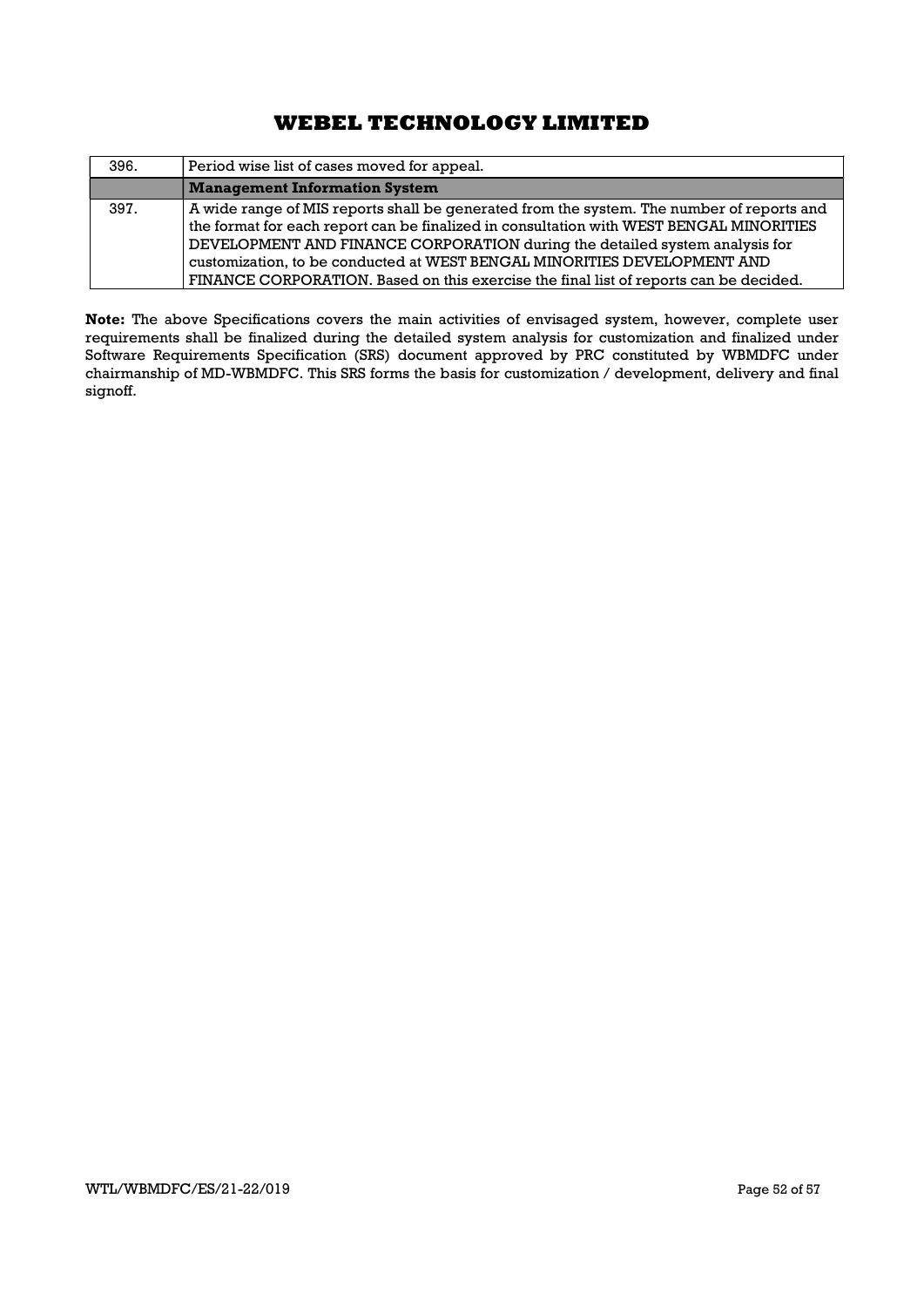## SECTION – O

## BILL OF ITEMS

| Sl. No.         | Item Description                                          | Amount (in INR) |
|-----------------|-----------------------------------------------------------|-----------------|
|                 | Delivery of Enterprise wide Application for WEST BENGAL   |                 |
|                 | MINORITIES DEVELOPMENT AND FINANCE CORPORATION            |                 |
| $\mathcal{D}$   | One time Implementation & Configuration (on the central   |                 |
|                 | server)                                                   |                 |
| 3               | 10 days End User Training for 150 Users, 1 day each for a |                 |
|                 | batch size of 15 persons (at WEST BENGAL MINORITIES       |                 |
|                 | DEVELOPMENT AND FINANCE CORPORATION, Kolkata)             |                 |
| 4               | 2 days System Administration Training for 5 Persons (at   |                 |
|                 | WEST BENGAL MINORITIES DEVELOPMENT AND FINANCE            |                 |
|                 | CORPORATION, Kolkata)                                     |                 |
| 5               | 24 months on site technical support by two dedicated      |                 |
|                 | technical person(s) at WEST BENGAL MINORITIES             |                 |
|                 | DEVELOPMENT AND FINANCE CORPORATION, Kolkata              |                 |
| 6               | Migration of existing data                                |                 |
| $7\phantom{.0}$ | Security Audit                                            |                 |

\*Charges mentioned should be all inclusive with applicable taxes

\* Grand Total will be considered for price evaluation

\*Apart from the above quoted charges, no other hidden / additional charges will be allowed.

### Note:

If required, WEST BENGAL MINORITIES DEVELOPMENT AND FINANCE CORPORATION may extend the onsite technical support, but the charges will remain firm as quoted by the selected bidder. The calculation for deducing the commercial segment for QCBS; will depend upon the total quoted in the above segment only and will not take into account the "optional service" segment.

### Optional Services

The bidder shall indicate the charges for the services listed below. However this will not be considered for price evaluation and bidder selection.

| Sl. No. | Item Description                                                                     | Amount (INR) |
|---------|--------------------------------------------------------------------------------------|--------------|
|         |                                                                                      |              |
|         | Onsite Technical Support (Man Month charges) For L1 & L2                             |              |
| 2       | Offsite Technical Support (Man Month charges) For L1 & L2                            |              |
| 3       | Modifications / Enhancements post Signoff/go Live (Man<br>Month charges) For L1 & L2 |              |
| 4       | AMC charges post initial 24 months warranty period (Annual<br>charges)               |              |

\*Charges mentioned should be all inclusive with applicable taxes. Price to be quoted in BOQ uploaded in the tender.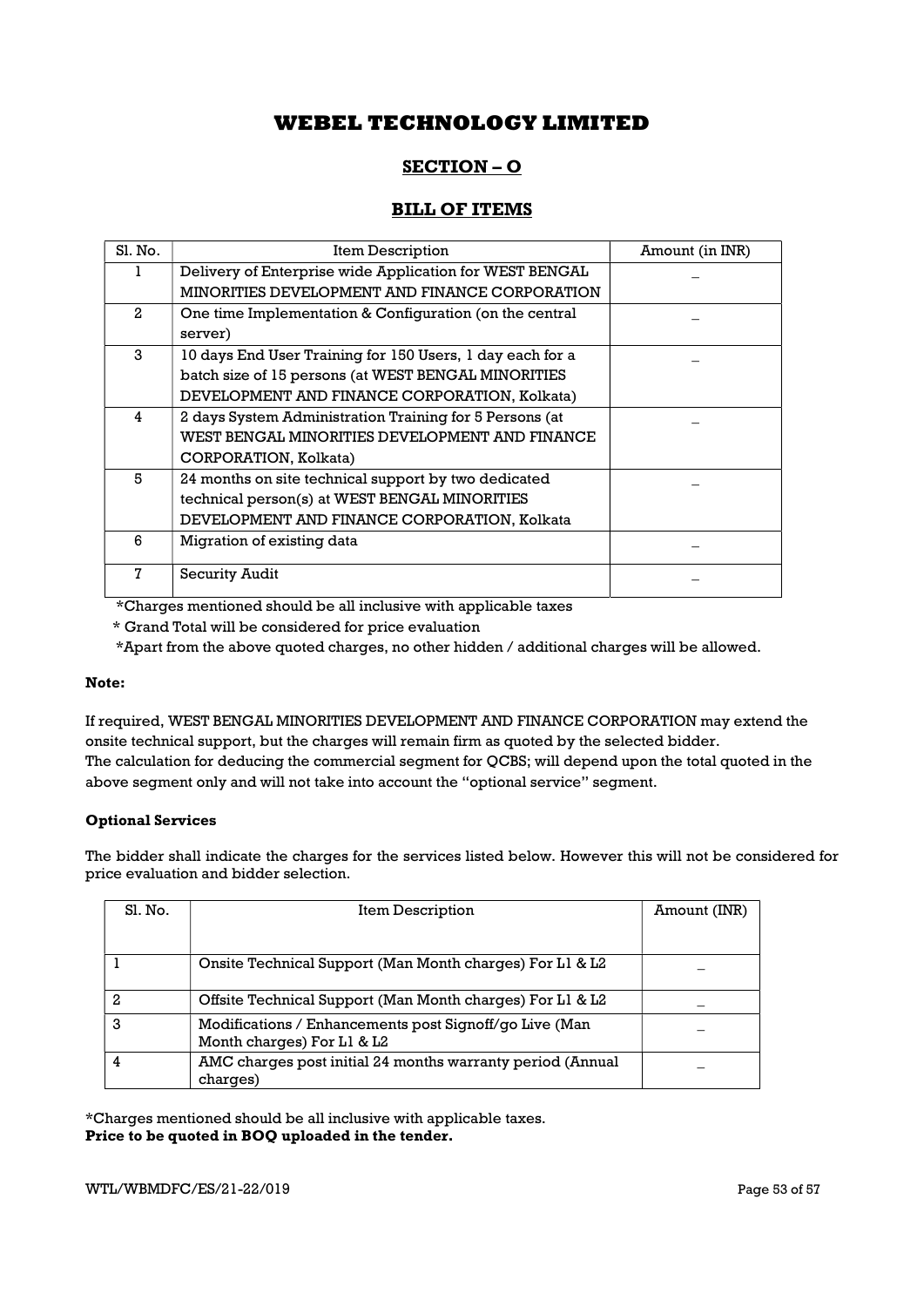## ANNEXURE - A

## UNDERTAKING ON NOT BEEN BLACKLISTED

### TENDER Ref: Date:

To Webel Technology Limited Plot – 5, Block – BP, Sector - V, Salt Lake City, Kolkata – 700091.

In response to the TENDER No ……………………………… Dated …………………… as a Director of …………………….., I/We hereby declare that our Company …………………………… is having unblemished past record and was not declared ineligible for corrupt and fraudulent practiced either indefinitely or for a particular period of time. I/We ………………………………………… are not blacklisted in any Department of Government of India or any State Government / UTs / PSUs. I/We further undertake that our company ……………………….. having office at ………………………………………………………………… are also not blacklisted in any Department /Organization of Government of India or any State Government / UTs / PSUs I/We hereby declare that our Company or Director/Owner of the Company have not been declared by any Court or Competent Authorities in solvent or involved in any fraudulent mean (Economical & Criminal) as on ………………………...

For …………………………………..

Name: ……………………………………..

Designation: ………………………………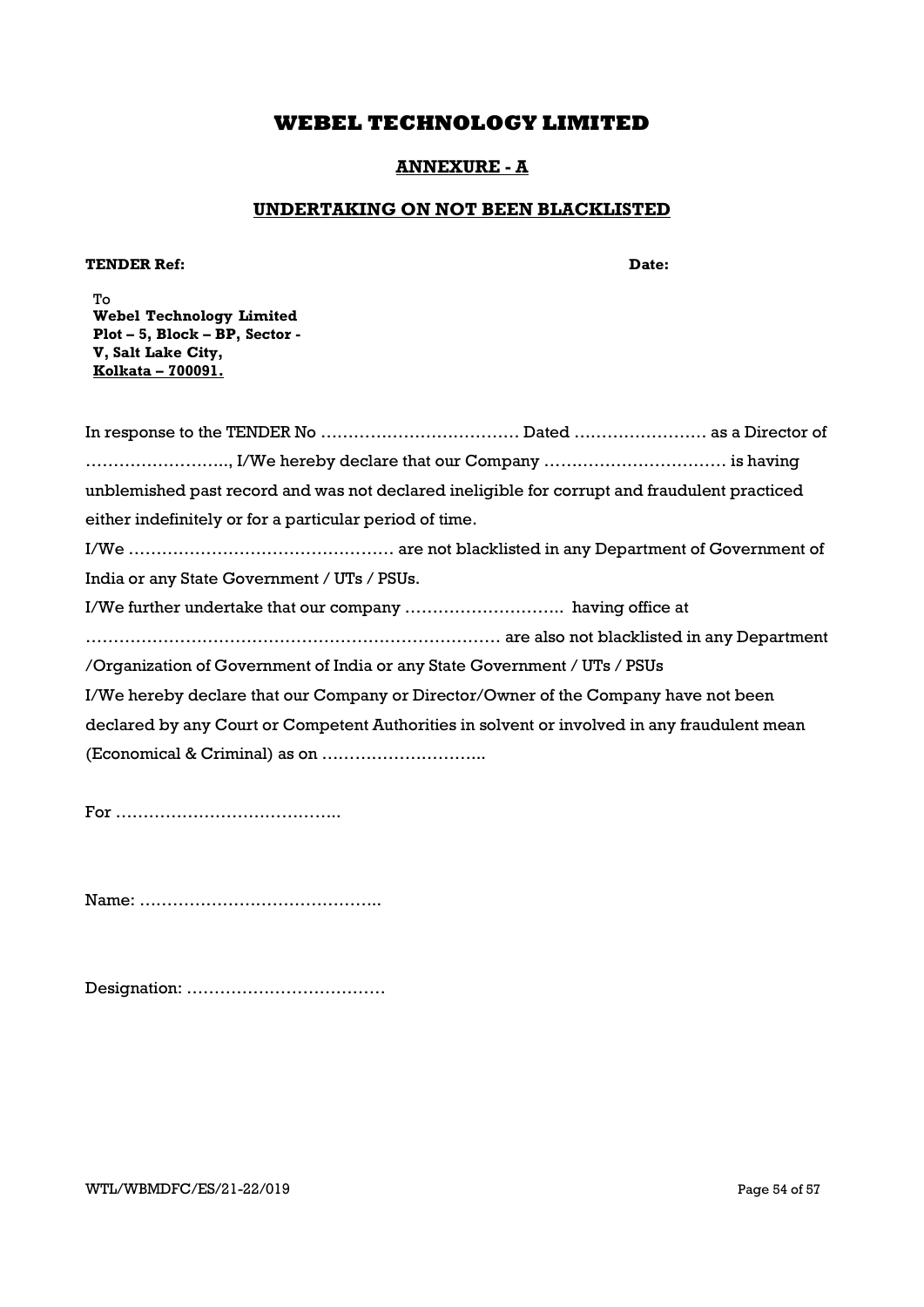## ANNEXURE - B

## UNDERTAKING ON DEVIATIONS

## **TENDER Ref:**  $\qquad \qquad$  Date:

To Webel Technology Limited Plot – 5, Block – BP, Sector - V, Salt Lake City, Kolkata – 700091

In response to the TENDER No.………………………Dated ………………….., I/We hereby undertake that there are no deviations to the specifications mentioned in the TENDER document either with the technical or financial bids submitted.

For …………………………………..

Name: ……………………………………..

Designation: ………………………………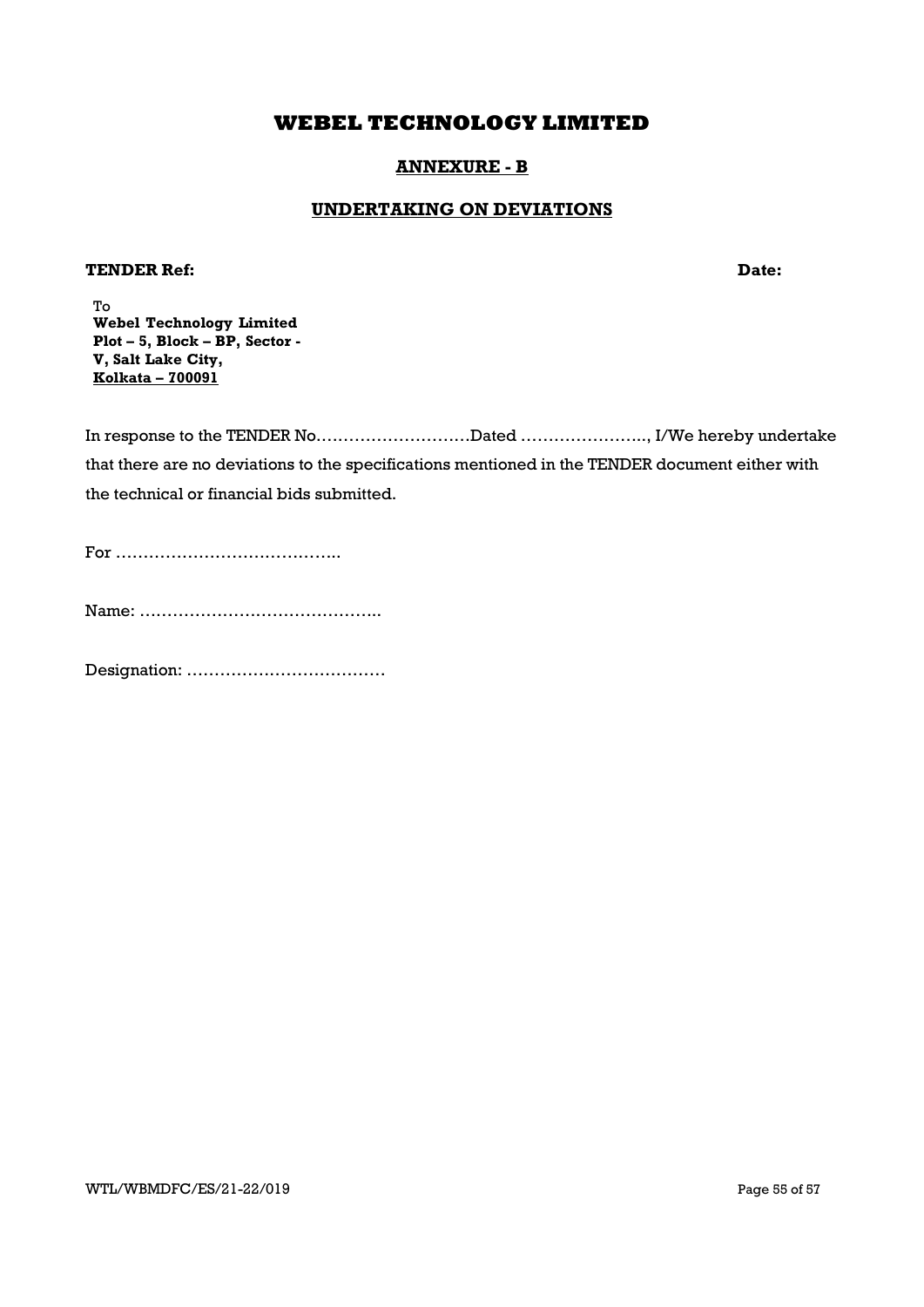## ANNEXURE – C

## UNDERTAKING ON MANPOWER

## **TENDER Ref:**  $\qquad \qquad$  Date:

To Webel Technology Limited Plot – 5, Block – BP, Sector - V, Salt Lake City, Kolkata – 700091

In response to the TENDER No.………………………Dated ………………….., I/We hereby undertake that we have more than 50 Software Professionals on our roll. I further certify that I am the competent authority in my company authorized to submit this undertaking.

For ……………………………………..,

Name: …………………………

Designation: ……………………………….